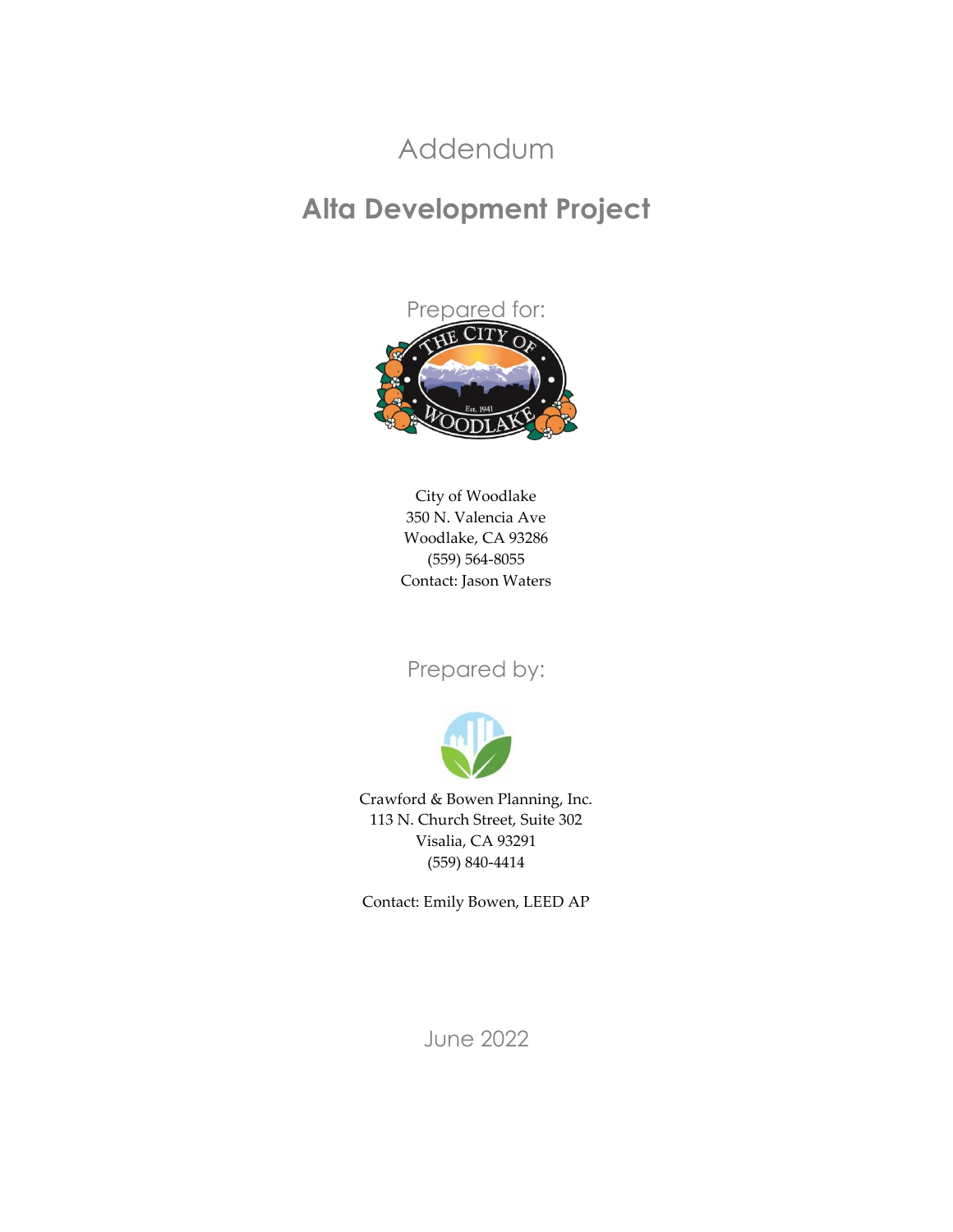## TABLE OF CONTENTS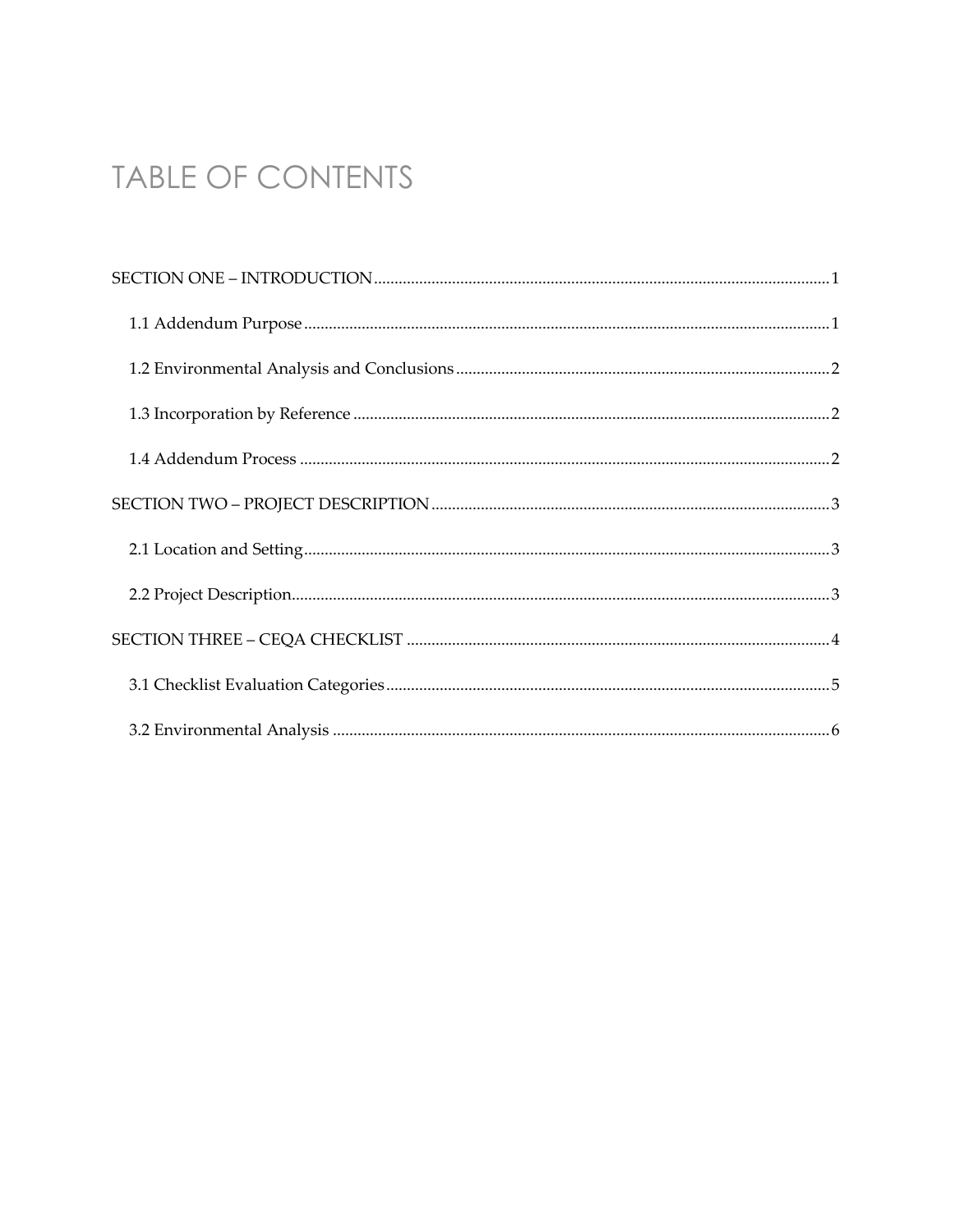## <span id="page-2-0"></span>SECTION ONE – INTRODUCTION

This environmental document is an Addendum to the *Alta Property Development Project* (Approved Project) Initial Study/Mitigated Negative Declaration (IS/MND), adopted on July 10th, 2018 (State Clearinghouse (2018061023), by the City of Woodlake.

In order to include manufacturing and non-storefront retail delivery services to the Project operations, the City has determined that an Addendum should be prepared to the previous Project IS/MND. As demonstrated in this Addendum, there will be minor additional impacts and the IS/MND continues to serve as the appropriate document addressing the environmental impacts of these changes, pursuant to California Environmental Quality Act (CEQA).

#### <span id="page-2-1"></span>1.1 Addendum Purpose

When a proposed project is changed or there are changes in environmental setting, a determination must be made by the Lead Agency as to whether an Addendum or Subsequent EIR or MND is prepared. CEQA Guidelines Sections 15162 and 15164 sets forth criteria to assess which environmental document is appropriate. The criteria for determining whether an Addendum or Subsequent MND is prepared are outlined below. If the criteria below are true, then an Addendum is the appropriate document:

- No new significant impacts will result from the project or from new mitigation measures.
- No substantial increase in the severity of environment impact will occur.
- No new feasible alternatives or mitigation measures that would reduce impacts previously found not to be feasible have, in fact been found to be feasible.

Based upon the information provided in Section Three of this document, implementation of the modified Project will not result in new significant impacts or substantially increase the severity of impacts previously identified in the IS/MND, and there are no previously infeasible alternatives that are now feasible. None of the other factors set forth in Section  $15162(a)(3)$  are present.

As such, an Addendum is appropriate, and this Addendum has been prepared to address the environmental effects of the modified Project.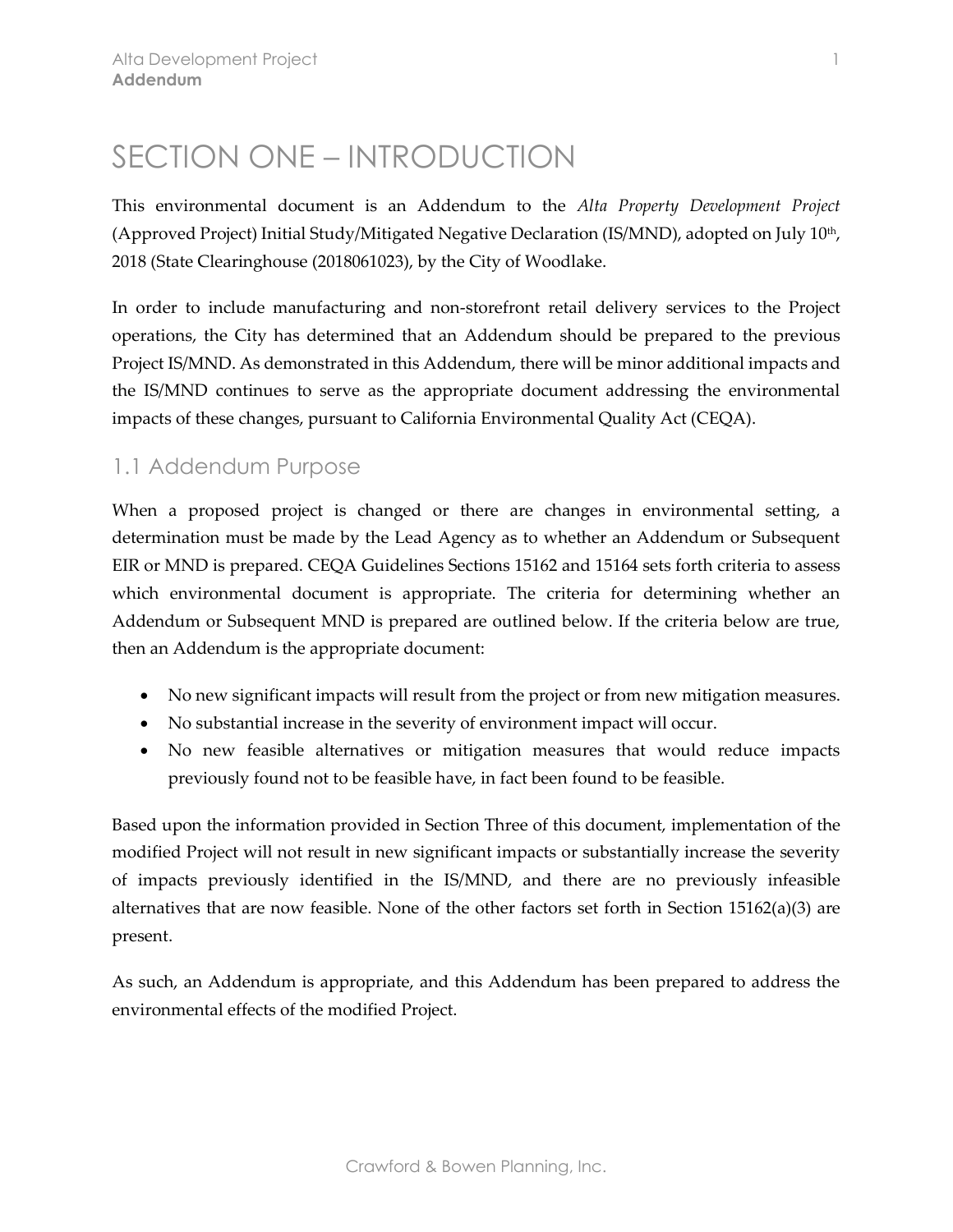#### <span id="page-3-0"></span>1.2 Environmental Analysis and Conclusions

The previously Approved Project was evaluated under CEQA with an IS/MND in 2018. This Addendum addresses the environmental effects associated with the Project to determine if there are any new or increased environmental impacts due to implementation of the Project within the current regulatory and environmental setting. The conclusions of the analysis in this Addendum remain consistent with those made in the original IS/MND. No new significant impacts will result, and no substantial increase in severity of impacts will result from those previously identified in the IS/MND.

#### <span id="page-3-1"></span>1.3 Incorporation by Reference

In compliance with CEQA Guidelines Section 15150, this Addendum has incorporated by reference the *Alta Property Development Project IS/MND*, adopted on July 10<sup>th</sup>, 2018 (State Clearinghouse #2018061023). Information from this document incorporated by reference into this Addendum have been briefly summarized in the appropriate section(s) which follow, and the relationship between the incorporated part of the referenced document and this Addendum has been described. The documents and other sources which have been used in the preparation of this Addendum can be found as footnotes in the sections where they are referenced.

#### <span id="page-3-2"></span>1.4 Addendum Process

As described in Section 1.1, an addendum to an adopted negative declaration may be prepared if only minor technical changes or additions are necessary or none of the conditions described in Section 15162 calling for the preparation of a subsequent EIR or negative declaration have occurred. <sup>1</sup> An addendum need not be circulated for public review but can be included in or attached to the Final EIR or Negative Declaration. <sup>2</sup> The decision-making body shall consider the addendum with the final EIR or adopted negative declaration prior to making a decision on the project. <sup>3</sup> Once adopted, the Addendum, along with the original EIR or Negative Declaration, is placed in the Administrative Record, and the CEQA process is complete. A copy of the Addendum will be transmitted to the State Clearinghouse.

<sup>1</sup> CEQA Guidelines, Section 15164(a)

<sup>2</sup> CEQA Guidelines, Section 15164(c)

<sup>3</sup> CEQA Guidelines Section 15164(d)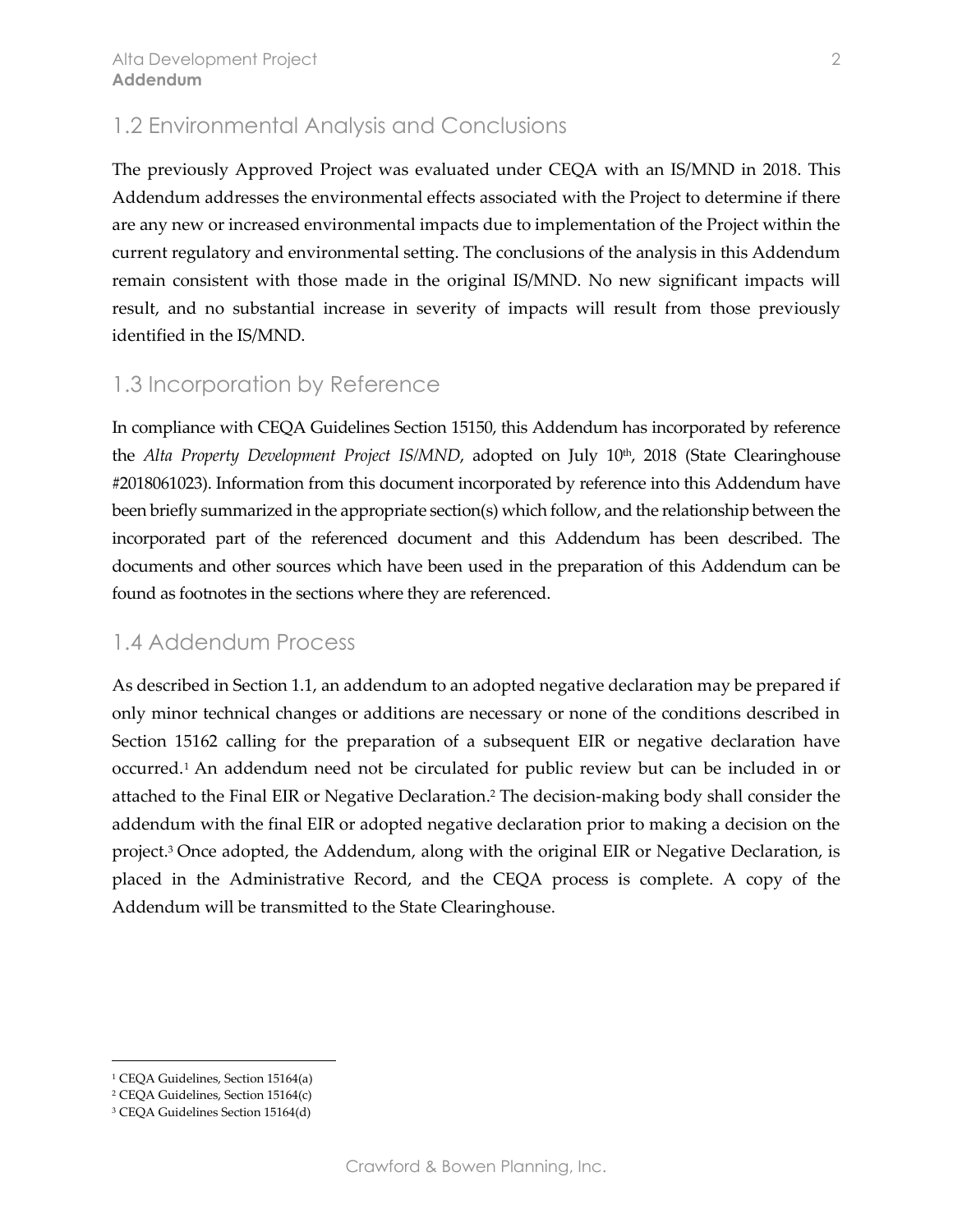## <span id="page-4-0"></span>SECTION TWO – PROJECT DESCRIPTION

#### <span id="page-4-1"></span>2.1 Location and Setting

The City of Woodlake is located in Tulare County in the southern part of the San Joaquin Valley. State Route (SR) 216 and SR 245 bisect Woodlake and the City is situated five miles north of SR 198. The 1.24- acre Project site is located on APN 060-250-007 and is 0.2 miles from SR 245. It is located at the southernmost end of S Acacia Street, between W Ropes Avenue (referred to as Avenue 342 on some maps) and Deltha Avenue. The site is located approximately 12 miles northeast from the City of Visalia and eight miles north of the City of Exeter. Lands surrounding the proposed Project are either in agricultural production or are vacant, identified as "Industrial".

#### <span id="page-4-2"></span>2.2 Project Description

As discussed in the original IS/MND, the Project includes the operation of a 26,250 square foot cannabis cultivation and distribution facility on APN 060-250-007 on the southernmost end of S Acacia Street, between W Ropes Avenue and Deltha Avenue. Specific Project components include:

- Construction of four buildings:
	- o Building 1 10,000 square feet
	- $\circ$  Building 2 10,000 square feet
	- $\circ$  Building  $3 3.125$  square feet
	- $\circ$  Building  $4 3.125$  square feet
- Install a 4' sidewalk along the frontage of the facility on S Acacia Street.
- Installation of a new drive approach with security gate on S Acacia Street.
- Installation of a landscape screen along the frontage of the facility on S Acacia Street.
- Installation of perimeter security, including lighting, fencing and an alarm system, in accordance with Chapter 5.48 of the Woodlake Municipal Code.

The Project will be constructed in two phases as follows:

- Phase 1 Construction of Buildings 1 and 2 for a total of 20,000 square feet.
- Phase 2 Construction of Buildings 3 and 4 for a total of 6,250 square feet.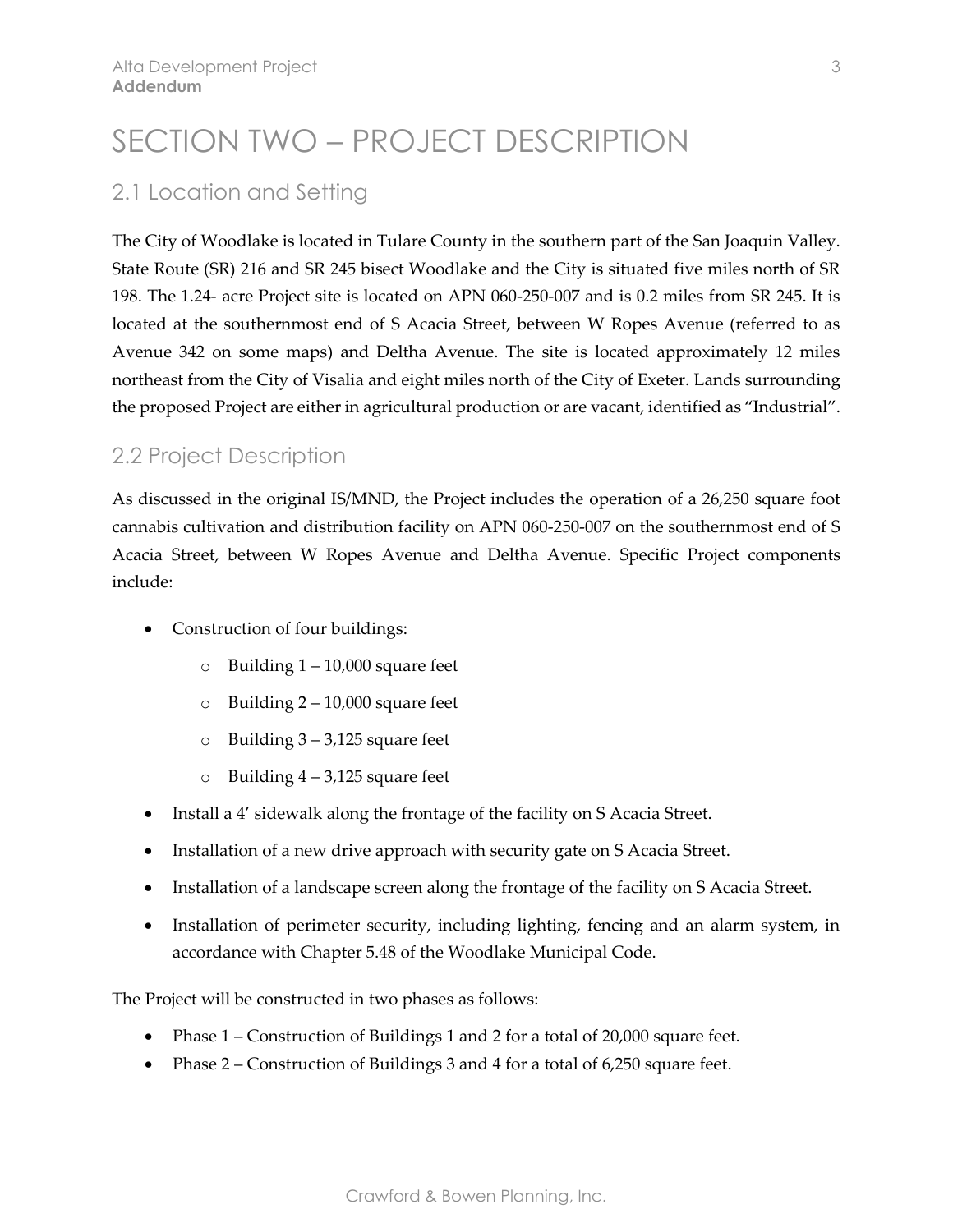#### Approved Project Operations

The proposed Project will be owned by Alta Property Development and each of the four buildings will be leased to a tenant in the cannabis cultivation and distribution industry.

The project at full build-out will employ 10-15 full time staff, and will operate from 8am to 5pm, up to seven days a week. One delivery truck per day is anticipated at full Project buildout.

The facility's electrical needs will be serviced by existing Southern California Edison connections that have been assessed as sufficient for full operation of indoor/mixed light cannabis cultivation.

The Project site will be connected to the City's existing water and sewer lines located at S Acacia Street and the site will be connected to the City's stormwater system via a v-gutter in the center of the parking lot.

To accommodate this Project, the following entitlements are required:

• Conditional Use Permit to operate under a Cannabis Business License (Cultivation, Manufacturing, Distribution and Retail) is required by the City of Woodlake

#### Modified Project Operations

Changes to Project operations include the addition of manufacturing and non-storefront retail activities. Specifically, the Applicant intends to include mechanical manufacturing where only mechanical presses and food-grade ice and water will be used for extraction processes. The modified Project operations also includes addition of three delivery vehicles that will provide delivery service for six days a week between the hours of 6am and 6pm. Each van will make up to two daily trips from the facility to its respective service area, which will potentially increase the amount of daily traffic trips by six.

### <span id="page-5-0"></span>SECTION THREE – CEQA CHECKLIST

The purpose of the checklist is to evaluate the categories in terms of any changed condition (e.g., changed circumstances, project changes, or new information of substantial importance) that may result in a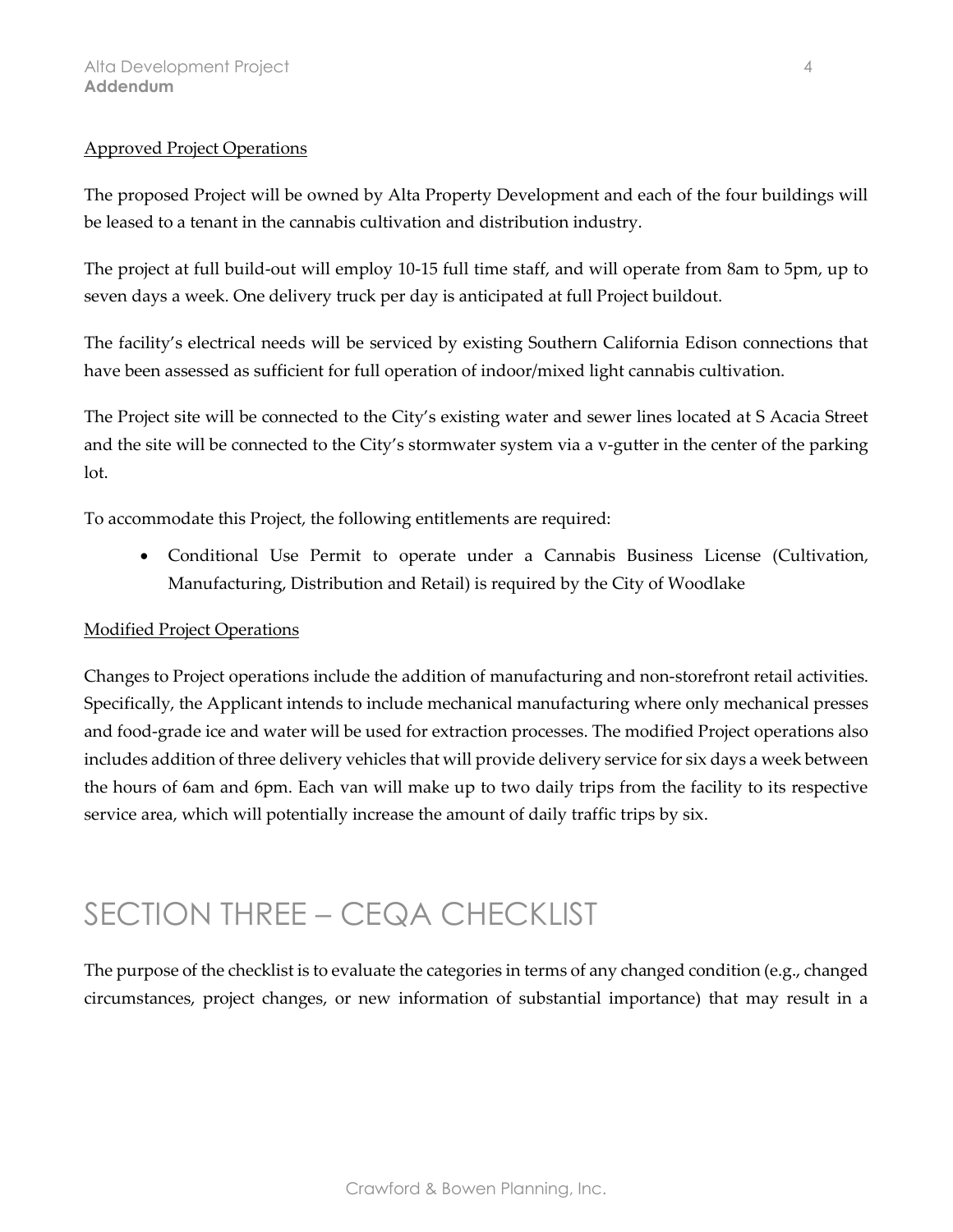changed environment result (e.g., a new significant impact or substantial increase in the severity of a previously identified significant effect). 4

The questions posed in the checklist come from Appendix G of the CEQA Guidelines. A "no" answer does not necessarily mean that there are no potential impacts relative to the environmental category, but that there is no change in the condition or status of the impact since it was analyzed and addressed with mitigation measures in the IS/MND prepared for the project. These environmental categories might be answered with a "no" in the checklist, since the proposed project does not introduce changes that would result in modification to the conclusion of the adopted IS/MND.

#### <span id="page-6-0"></span>3.1 Checklist Evaluation Categories

**Conclusion in Prior IS/MND** – This column provides a cross reference to the section of the IS/MND where the conclusion may be found relative to the environmental issue listed under each topic.

**Do Proposed Changes Involve New Impacts?** – Pursuant to CEQA Guidelines Section 15162(a)(1), this column indicates whether the changes represented by the revised project will result in new significant environmental impacts not previously identified or mitigated by the IS/MND, or whether the changes will result in a substantial increase in the severity of a previously identified significant impact.

**New Circumstances Involving New Impacts?** – Pursuant to CEQA Guidelines Section 15162(a)(2), this column indicates where there have been substantial changes with respect to the circumstances under which the project is undertaken that will require major revisions to the IS/MND, due to the involvement of new significant environmental effects or a substantial increase in the severity of previously identified significant effects.

**New Information Requiring Analysis or Verification? –** Pursuant to CEAQA Guidelines Section 15162(a)(3)(a-d), this column indicates whether new information of substantial importance, which was not known and could not have been known with the exercise of reasonable diligence at the time of the previous FEIR or MND was certified as complete.

**Adopted IS/MND Mitigation Measures –** Pursuant to CEQA Guidelines Section 15162(a)(3), this column indicates whether the IS/ND provides mitigation measures to address effects in the related impact category.

<sup>4</sup> CEQA Guidelines Section 15162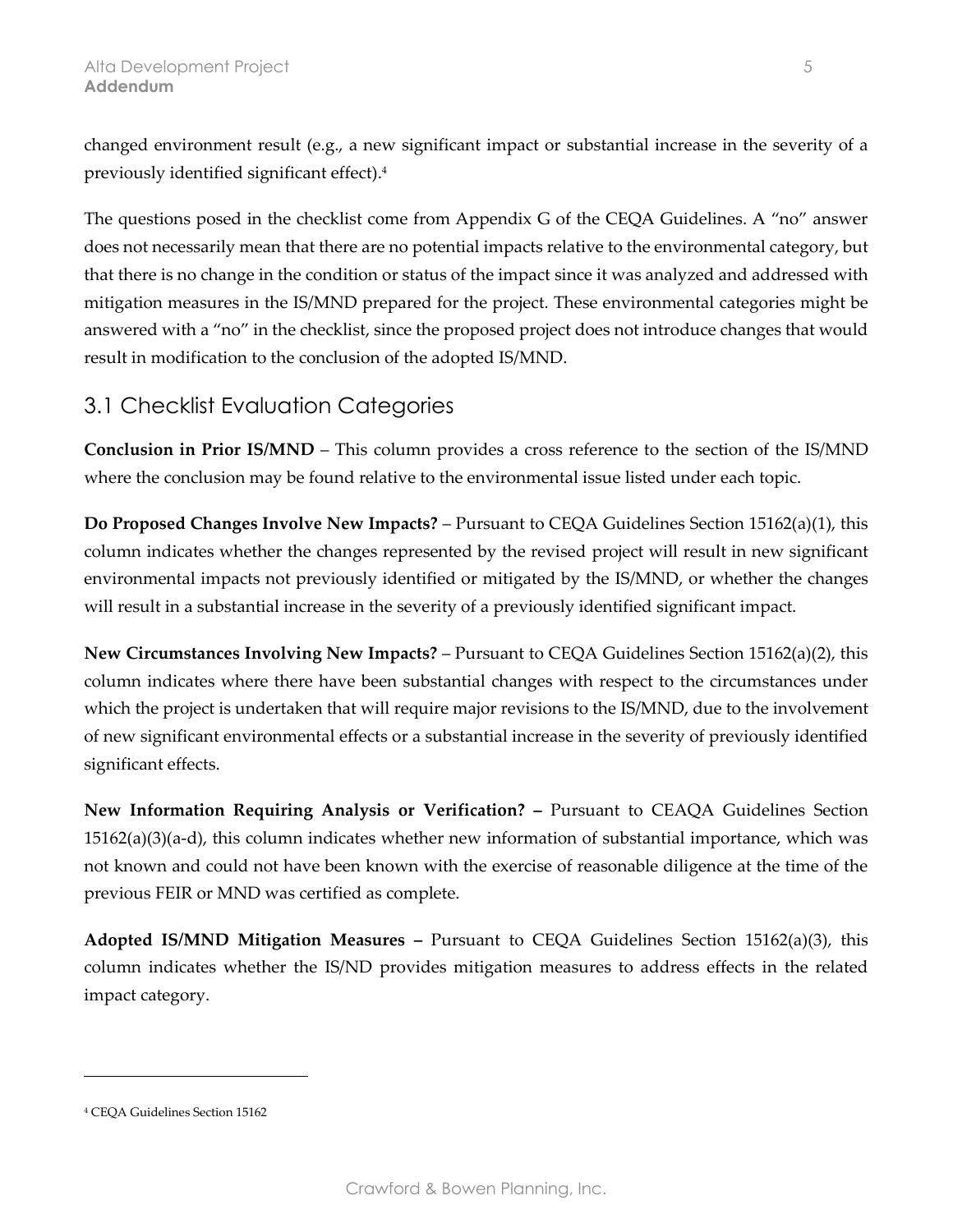#### <span id="page-7-0"></span>3.2 Environmental Analysis

As explained in Section One, this comparative analysis has been undertaken pursuant to the provisions of CEQA Sections 15162 and 15164 to provide the City with the factual basis for determining whether any changes in the project, any changes in circumstances, or any new information since the IS/MND was adopted require additional environmental review or preparation of a Subsequent MND or EIR the IS/MND previously prepared.

As described in Section Two, the Project Applicant intends to add of manufacturing and non-storefront retail activities to the Project operations. Specifically, mechanical manufacturing will be included where only mechanical presses and food-grade ice and water will be used for chemical extraction processes. For non-storefront retail activities, three delivery vans, will increase the average daily traffic trip by six. Because of this, new analysis for impacts within the Project area is provided in this Section of the Addendum on the following pages.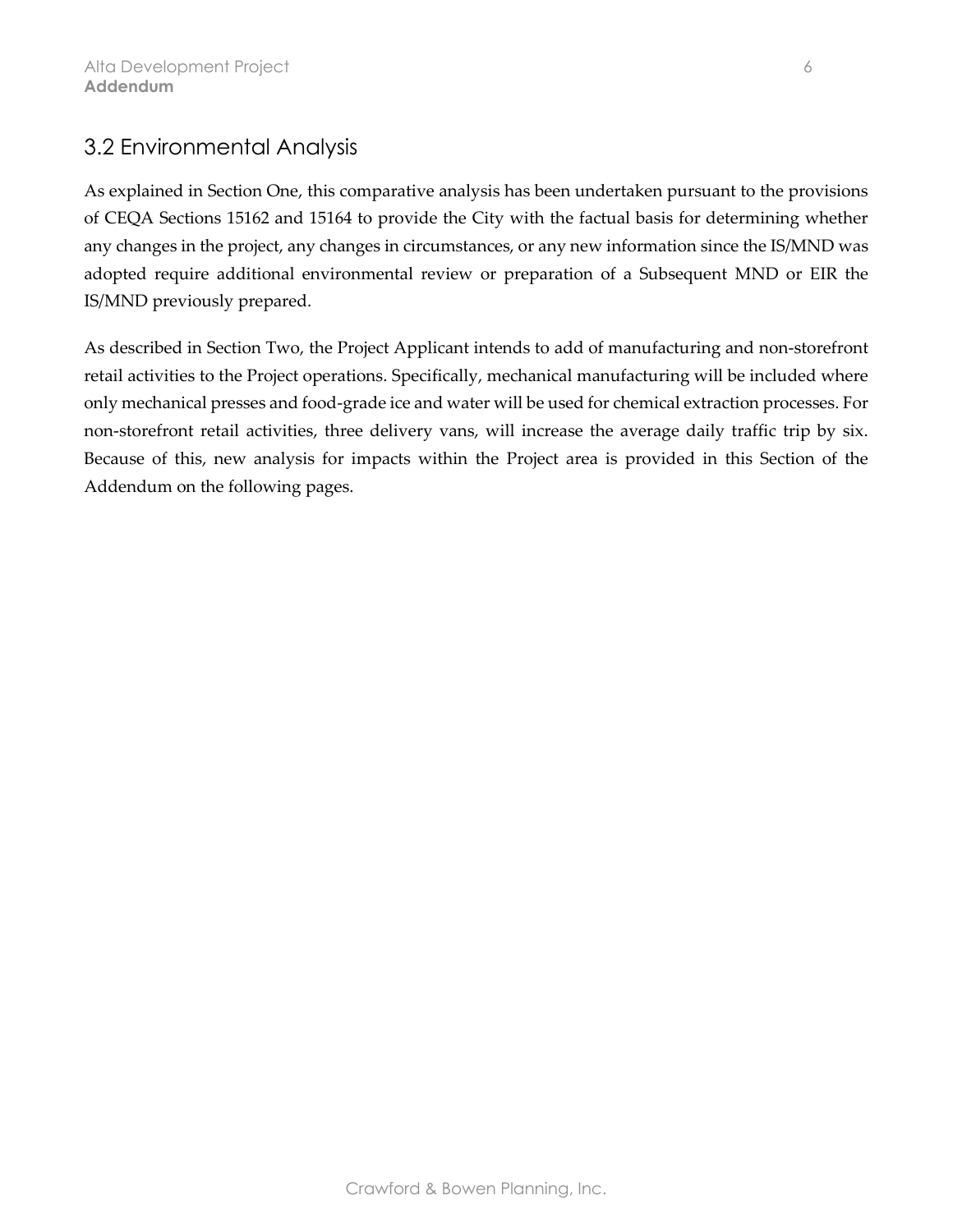## I. AESTHETICS

|    | <b>Environmental Issue</b><br>Area                                                                                                                                                                                                                                                                                                                                                                                                                  | Adopted<br>IS/MND<br>Conclusion | Do Proposed<br><b>Changes</b><br><b>Involve New</b><br>Impacts?                                | <b>New</b><br><b>Circumstances</b><br><b>Involving New</b><br>Impacts?                         | <b>New Information</b><br>Requiring<br>Analysis or<br><b>Verification?</b>                     | Adopted<br>IS/MND<br><b>Mitigation</b><br><b>Measures</b> |
|----|-----------------------------------------------------------------------------------------------------------------------------------------------------------------------------------------------------------------------------------------------------------------------------------------------------------------------------------------------------------------------------------------------------------------------------------------------------|---------------------------------|------------------------------------------------------------------------------------------------|------------------------------------------------------------------------------------------------|------------------------------------------------------------------------------------------------|-----------------------------------------------------------|
|    | Would the project:                                                                                                                                                                                                                                                                                                                                                                                                                                  |                                 |                                                                                                |                                                                                                |                                                                                                |                                                           |
| a. | Have a substantial<br>adverse effect on a<br>scenic vista?                                                                                                                                                                                                                                                                                                                                                                                          | Less Than<br>Significant.       | No. There are<br>no identified<br>scenic vistas in<br>the area.                                | No. There are<br>no identified<br>scenic vistas in<br>the area.                                | No. There are<br>no identified<br>scenic vistas in<br>the area.                                | None.                                                     |
| b. | Substantially<br>damage scenic<br>resources,<br>including, but not<br>limited to, trees,<br>rock outcroppings,<br>and historic<br>buildings within a<br>state scenic<br>highway?                                                                                                                                                                                                                                                                    | Less Than<br>Significant.       | No. There are<br>no scenic<br>resources in the<br>project area.                                | No. There are<br>no scenic<br>resources in the<br>project area.                                | No. There are<br>no scenic<br>resources in the<br>project area.                                | None.                                                     |
| c. | In non-urbanized<br>areas,<br>substantially<br>degrade<br>the existing visual<br>character or<br>quality of public<br>views of the site<br>and its<br>surroundings?<br>(Public<br>views are those<br>that are<br>experienced from<br>publicly accessible<br>vantage point). If<br>the project<br>is in an urbanized<br>area, would the<br>project<br>conflict with<br>applicable zoning<br>and other<br>regulations<br>governing scenic<br>quality? | Less Than<br>Significant.       | No. The project<br>would not<br>substantially<br>degrade site<br>existing visual<br>character. | No. The project<br>would not<br>substantially<br>degrade site<br>existing visual<br>character. | No. The project<br>would not<br>substantially<br>degrade site<br>existing visual<br>character. | None.                                                     |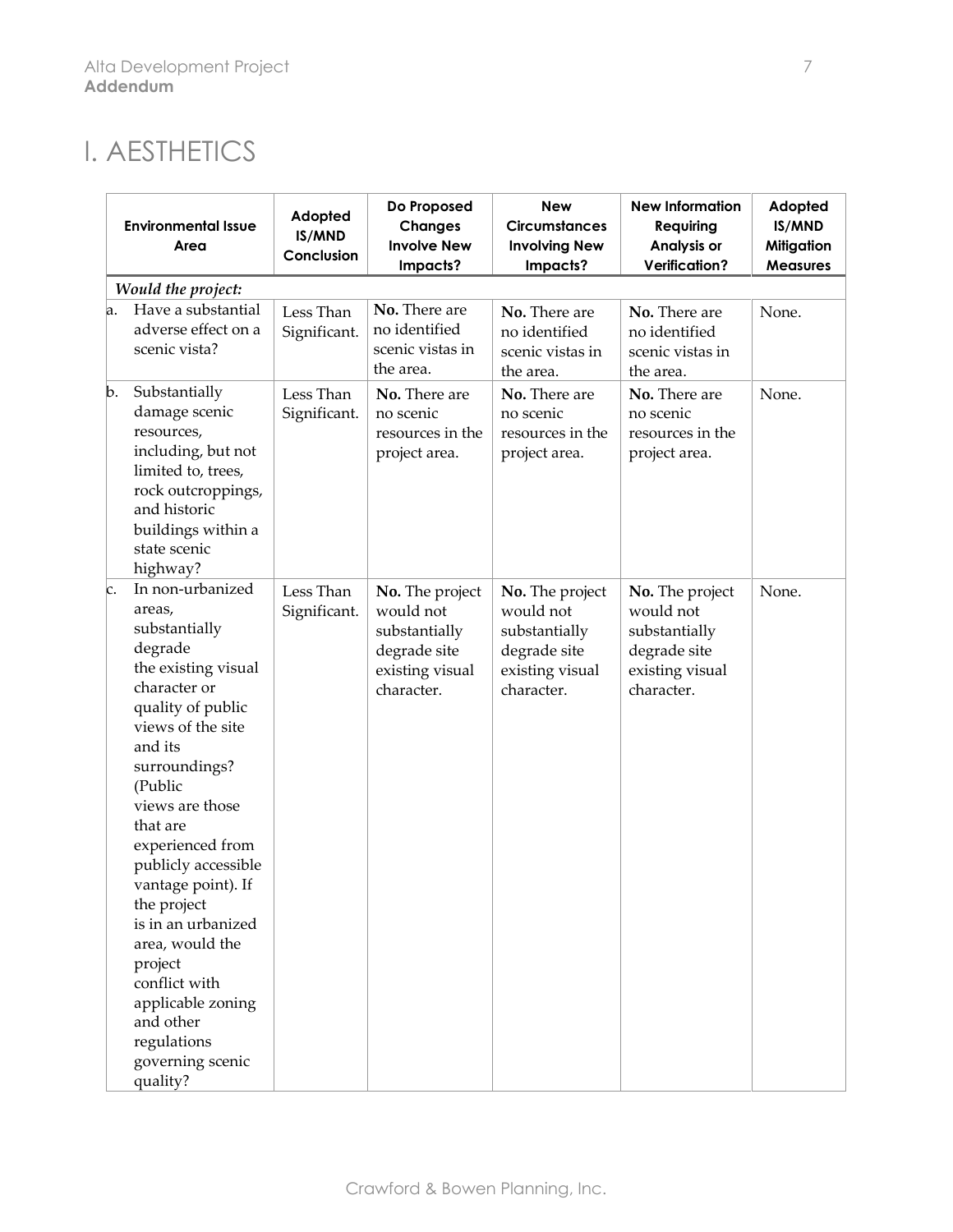| ld. | Create a new         | Less Than    | <b>No.</b> The project | <b>No.</b> The project | No. The project | None. |
|-----|----------------------|--------------|------------------------|------------------------|-----------------|-------|
|     | source of            | Significant. | would not              | would not              | would not       |       |
|     | substantial light or |              | create a source        | create a source        | create a source |       |
|     | glare which would    |              | of substantial         | of substantial         | of substantial  |       |
|     | adversely affect     |              | light or glare.        | light or glare.        | light or glare. |       |
|     | day or nighttime     |              |                        |                        |                 |       |
|     | views in the area?   |              |                        |                        |                 |       |

The previously adopted MND determined that the proposed Project would have no significant impacts to aesthetic resources. The manufacturing processes will operate within the structures proposed in the adopted MND. No additional construction activities will occur other than as stated in the adopted MND. There are no changes to the Project description that would cause an increase in impacts beyond what was previously analyzed. Therefore, the Project impact remains less than significant.

### FINAL IS/MND MITIGATION MEASURES

None.

### **CONCLUSION**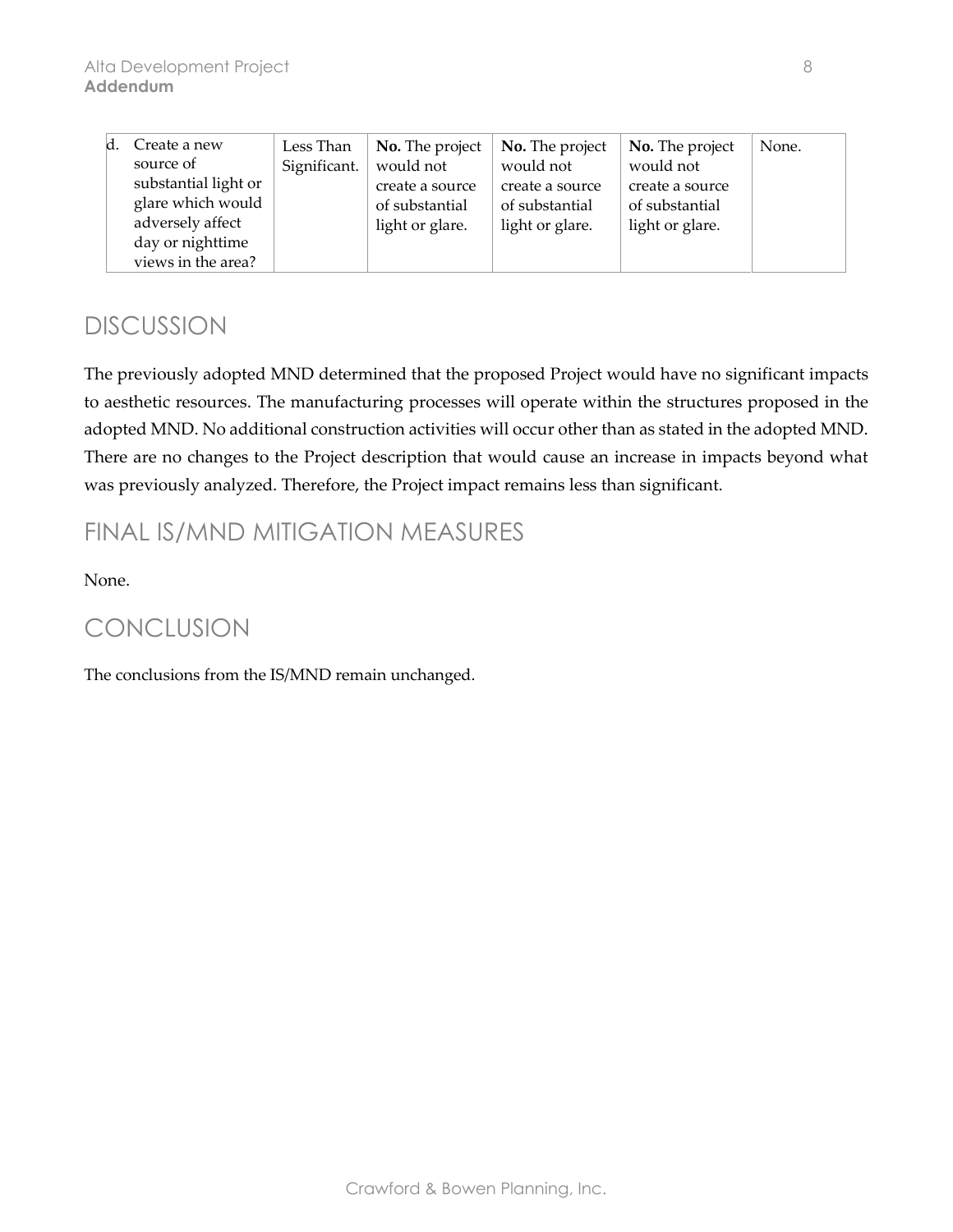# II. AGRICULTURAL AND FORESTRY RESOURCES

| <b>Environmental Issue Area</b>                                                                                                                                                                                                                                                                                                    | Adopted<br>IS/MND<br>Conclusion | Do Proposed<br><b>Changes</b><br><b>Involve New</b><br>Impacts?                          | <b>New</b><br><b>Circumstances</b><br><b>Involving New</b><br>Impacts?                               | <b>New</b><br>Information<br>Requiring<br>Analysis or<br><b>Verification?</b>                     | Adopted<br>IS/MND<br><b>Mitigation</b><br><b>Measures</b> |
|------------------------------------------------------------------------------------------------------------------------------------------------------------------------------------------------------------------------------------------------------------------------------------------------------------------------------------|---------------------------------|------------------------------------------------------------------------------------------|------------------------------------------------------------------------------------------------------|---------------------------------------------------------------------------------------------------|-----------------------------------------------------------|
| Would the project:                                                                                                                                                                                                                                                                                                                 |                                 |                                                                                          |                                                                                                      |                                                                                                   |                                                           |
| a. Convert Prime<br>Farmland, Unique<br>Farmland, or Farmland<br>of Statewide<br>Importance (Farmland),<br>as shown on the maps<br>prepared pursuant to<br>the Farmland Mapping<br>and Monitoring<br>Program of the<br>California Resources<br>Agency to non-<br>agricultural use?                                                 | No<br>Impact.                   | No. The<br>project will<br>not remove<br>any land<br>from<br>agricultural<br>production. | No. The<br>project will<br>continue to<br>not remove<br>any land from<br>agricultural<br>production. | No. The<br>proposed<br>project<br>remains the<br>same<br>concerning<br>agricultural<br>resources. | None.                                                     |
| b. Conflict with existing<br>zoning for agricultural<br>use, or a Williamson<br>Act contract?                                                                                                                                                                                                                                      | No<br>Impact.                   | No. The<br>project will<br>not remove<br>any land<br>from<br>agricultural<br>production. | No. The<br>project will<br>not remove<br>any land from<br>agricultural<br>production.                | No. The<br>proposed<br>project<br>remains the<br>same<br>concerning<br>agricultural<br>resources. | None.                                                     |
| c. Conflict with existing<br>zoning for, or cause<br>rezoning of, forest land<br>(as defined in Public<br>Resources Code section<br>$12220(g)$ , timberland<br>(as defined by Public<br>Resources Code section<br>4526), or timberland<br>zoned Timberland<br>Production (as defined<br>by Government Code<br>section $51104(g)$ ? | No<br>Impact.                   | No. The<br>project will<br>not remove<br>any land<br>from<br>agricultural<br>production. | No. The<br>project will<br>not remove<br>any land from<br>agricultural<br>production.                | No. The<br>proposed<br>project<br>remains the<br>same<br>concerning<br>agricultural<br>resources. | None.                                                     |
| d. Result in the loss of<br>forest land or<br>conversion of forest<br>land to non-forest use?                                                                                                                                                                                                                                      | No<br>Impact.                   | No. There is<br>no forest<br>land on site.                                               | No. There is<br>no forest land<br>on site.                                                           | No. There is<br>no forest land<br>on site.                                                        | None.                                                     |
| e. Involve other changes<br>in the existing                                                                                                                                                                                                                                                                                        | No<br>Impact.                   | No. The<br>project will                                                                  | No. The<br>project will                                                                              | No. The<br>project will                                                                           | None.                                                     |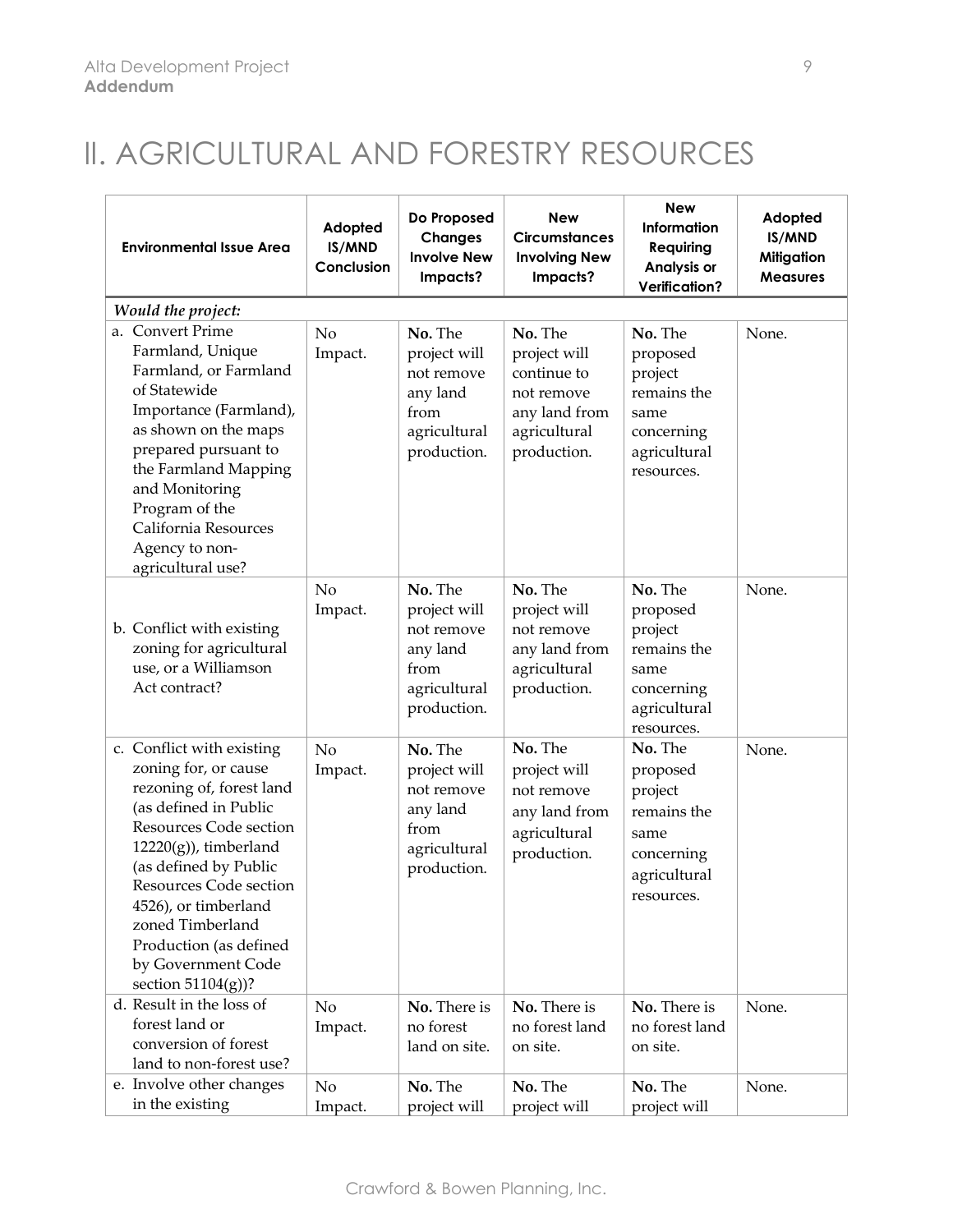| <b>Environmental Issue Area</b> | Adopted<br><b>IS/MND</b><br>Conclusion | Do Proposed<br><b>Changes</b><br><b>Involve New</b><br>Impacts? | <b>New</b><br><b>Circumstances</b><br><b>Involving New</b><br>Impacts? | <b>New</b><br>Information<br>Requiring<br><b>Analysis or</b><br>Verification? | Adopted<br>IS/MND<br><b>Mitigation</b><br><b>Measures</b> |
|---------------------------------|----------------------------------------|-----------------------------------------------------------------|------------------------------------------------------------------------|-------------------------------------------------------------------------------|-----------------------------------------------------------|
| environment which,              |                                        | not remove                                                      | not remove                                                             | not remove                                                                    |                                                           |
| due to their location or        |                                        | any land                                                        | any land from                                                          | any land from                                                                 |                                                           |
| nature, could result in         |                                        | from                                                            | agricultural                                                           | agricultural                                                                  |                                                           |
| conversion of                   |                                        | agricultural                                                    | production.                                                            | production.                                                                   |                                                           |
| Farmland, to non-               |                                        | production.                                                     |                                                                        |                                                                               |                                                           |
| agricultural use or             |                                        |                                                                 |                                                                        |                                                                               |                                                           |
| conversion of forest            |                                        |                                                                 |                                                                        |                                                                               |                                                           |
| land to non-forest use?         |                                        |                                                                 |                                                                        |                                                                               |                                                           |

As discussed in the adopted MND, the cannabis cultivation facility is located in an area of the City considered urban, built-up land by the State Farmland Mapping and Monitoring Program and no Prime Farmland, Unique Farmland, or Farmland of Statewide Importance or land under Williamson Act contract occurs in the Project area. The Project purpose is to include mechanical manufacturing operations and delivery service for the cannabis cultivation and distribution facility and does not have the potential to result in the conversion of farmland to non-agricultural uses or forest land to nonforestland. There is no impact.

### FINAL IS/MND MITIGATION MEASURES

None.

### CONCLUSION

The Project will have continue to have no impact on agricultural or forestry resources.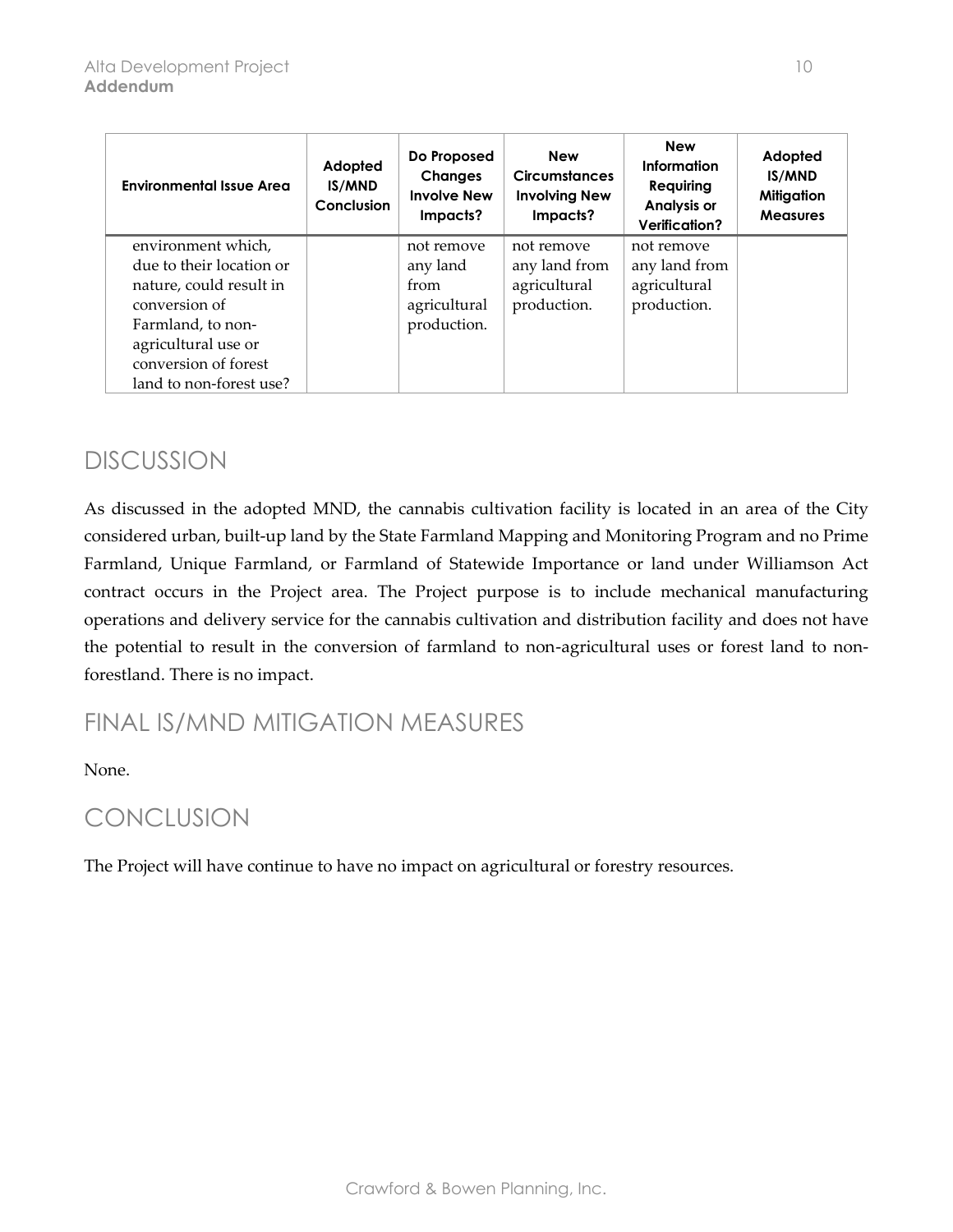# III. AIR QUALITY

| <b>Environmental Issue</b><br>Area                                                                                                                                                                                                | Adopted<br>IS/MND<br>Conclusion     | Do Proposed<br><b>Changes</b><br><b>Involve New</b><br>Impacts?                                                                                                                                                                                                         | <b>New</b><br><b>Circumstances</b><br><b>Involving New</b><br>Impacts?                                                                                                                                                                                               | <b>New Information</b><br>Requiring<br>Analysis or<br><b>Verification?</b>                                                                                                                                                                                              | Adopted<br>IS/MND<br><b>Mitigation</b><br><b>Measures</b> |
|-----------------------------------------------------------------------------------------------------------------------------------------------------------------------------------------------------------------------------------|-------------------------------------|-------------------------------------------------------------------------------------------------------------------------------------------------------------------------------------------------------------------------------------------------------------------------|----------------------------------------------------------------------------------------------------------------------------------------------------------------------------------------------------------------------------------------------------------------------|-------------------------------------------------------------------------------------------------------------------------------------------------------------------------------------------------------------------------------------------------------------------------|-----------------------------------------------------------|
|                                                                                                                                                                                                                                   |                                     |                                                                                                                                                                                                                                                                         |                                                                                                                                                                                                                                                                      |                                                                                                                                                                                                                                                                         |                                                           |
| Would the project:                                                                                                                                                                                                                |                                     |                                                                                                                                                                                                                                                                         |                                                                                                                                                                                                                                                                      |                                                                                                                                                                                                                                                                         |                                                           |
| a. Conflict with or<br>obstruct<br>implementation of<br>the applicable air<br>quality plan?                                                                                                                                       | Less Than<br>Significant<br>Impact. | No. The project<br>would not<br>create new<br>significant<br>increases in air<br>emissions that<br>would conflict<br>or obstruct<br>implementation<br>of an available<br>air quality plan.                                                                              | No. The project<br>would not create<br>new significant<br>increases in air<br>emissions that<br>would conflict<br>or obstruct<br>implementation<br>of an available<br>air quality plan.                                                                              | No. The project<br>would not<br>result in a<br>cumulatively<br>considerable<br>net increase of<br>any criteria<br>pollutant for<br>which the<br>project region is<br>nonattainment<br>under an<br>applicable<br>federal or state<br>ambient air<br>quality<br>standard. | None.                                                     |
| b. Result in a<br>cumulatively<br>considerable net<br>increase of any<br>criteria pollutant for<br>which the project<br>region is<br>nonattainment<br>under an applicable<br>federal or state<br>ambient air quality<br>standard? | Less Than<br>Significant<br>Impact. | No. The project<br>would not<br>result in a<br>cumulatively<br>considerable<br>net increase of<br>any criteria<br>pollutant for<br>which the<br>project region is<br>nonattainment<br>under an<br>applicable<br>federal or state<br>ambient air<br>quality<br>standard. | No. The project<br>would not result<br>in a<br>cumulatively<br>considerable net<br>increase of any<br>criteria pollutant<br>for which the<br>project region is<br>nonattainment<br>under an<br>applicable<br>federal or state<br>ambient air<br>quality<br>standard. | No. The project<br>would not<br>result in a<br>cumulatively<br>considerable<br>net increase of<br>any criteria<br>pollutant for<br>which the<br>project region is<br>nonattainment<br>under an<br>applicable<br>federal or state<br>ambient air<br>quality<br>standard. | None.                                                     |
| c. Expose sensitive<br>receptors to<br>substantial pollutant<br>concentrations.                                                                                                                                                   | Less Than<br>Significant<br>Impact. | No. The project<br>would not<br>expose<br>sensitive<br>receptors to<br>substantial                                                                                                                                                                                      | No. The project<br>would not<br>expose sensitive<br>receptors to<br>substantial                                                                                                                                                                                      | No. The project<br>would not<br>expose sensitive<br>receptors to<br>substantial                                                                                                                                                                                         | None.                                                     |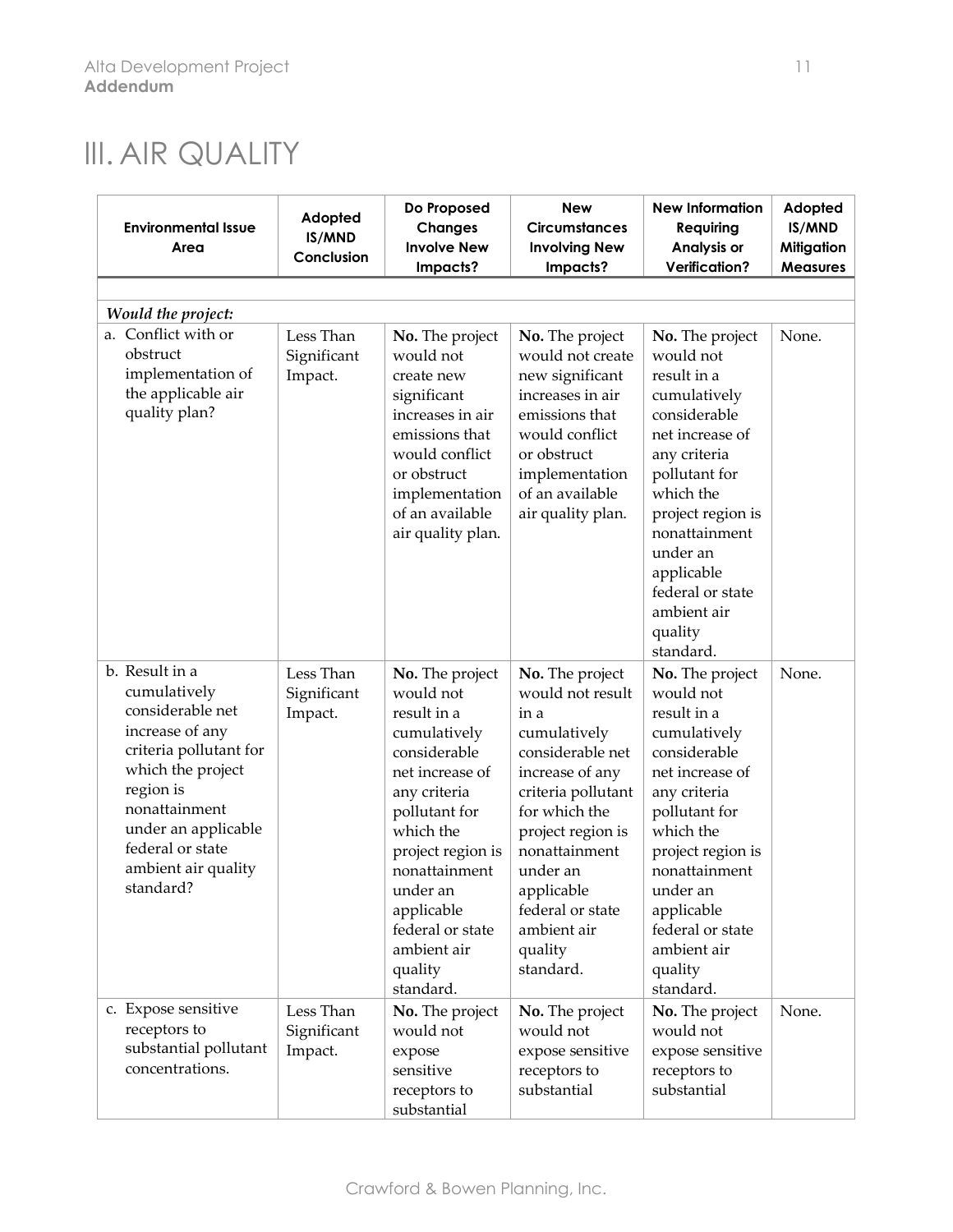| <b>Environmental Issue</b><br>Area                                                                                                  | Adopted<br><b>IS/MND</b><br>Conclusion | Do Proposed<br><b>Changes</b><br><b>Involve New</b><br>Impacts?                                                            | <b>New</b><br><b>Circumstances</b><br><b>Involving New</b><br>Impacts?                                                     | <b>New Information</b><br>Requiring<br><b>Analysis or</b><br>Verification?                                                 | Adopted<br>IS/MND<br><b>Mitigation</b><br><b>Measures</b> |
|-------------------------------------------------------------------------------------------------------------------------------------|----------------------------------------|----------------------------------------------------------------------------------------------------------------------------|----------------------------------------------------------------------------------------------------------------------------|----------------------------------------------------------------------------------------------------------------------------|-----------------------------------------------------------|
|                                                                                                                                     |                                        | pollutant<br>concentrations.                                                                                               | pollutant<br>concentrations.                                                                                               | pollutant<br>concentrations.                                                                                               |                                                           |
| d. Result in other<br>emissions (such as<br>those leading to<br>odors) adversely<br>affecting a<br>substantial number<br>of people? | Less Than<br>Significant<br>Impact.    | No. The project<br>would not<br>result in other<br>emissions that<br>would affect a<br>substantial<br>number of<br>people. | No. The project<br>would not result<br>in other<br>emissions that<br>would affect a<br>substantial<br>number of<br>people. | No. The project<br>would not<br>result in other<br>emissions that<br>would affect a<br>substantial<br>number of<br>people. | None.                                                     |

The previously adopted Mitigated Negative Declaration determined that the proposed Project would have less than significant impacts on air quality. Changes to the proposed Project include the addition of mechanical manufacturing and three delivery vans to Project operations which will provide delivery service between the hours of 6am and 6pm. Each van will make up to two daily trips from the facility to its respective service area, which will potentially increase the amount of daily traffic trips by six.

Guide for Assessing and Mitigating Air Quality Impacts (GAMAQI) 5-3(a), which SJVAPCD recommends using as part of the initial screening process, shows the square footage of industrial space to be considered a SPAL project. The general light industry project size threshold is 510,000 square feet. As the adopted MND Project included the development of 26,250 square feet of general light industry, the project meets the SPAL criterion for project type and is excluded from quantifying criteria pollutant emissions for CEQA purposes. With addition of mechanical manufacturing and three delivery vehicles to the Project operations, the Project still meets the SPAL criterion.

Therefore, the Project impact remains less than significant.

### FINAL IS/MND MITIGATION MEASURES

#### None.

### CONCLUSION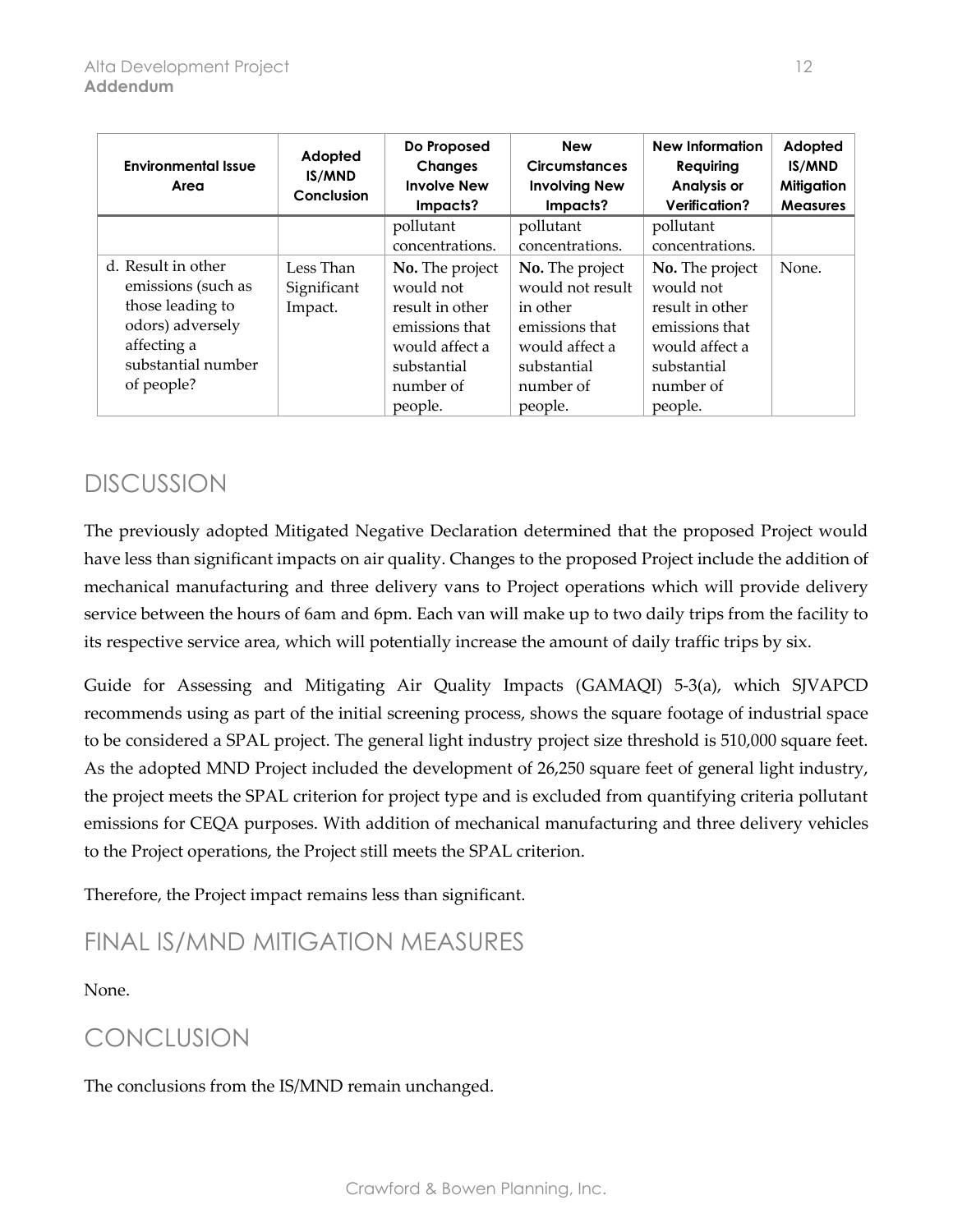# IV. BIOLOGICAL RESOURCES

| <b>Environmental Issue Area</b>                                                                                                                                                                                                                                                                                                                                | Adopted<br>IS/MND<br>Conclusion     | Do Proposed<br><b>Changes</b><br><b>Involve New</b><br>Impacts?                                                                                                                                                               | <b>New</b><br><b>Circumstances</b><br><b>Involving New</b><br>Impacts?                                                                                                                                                     | <b>New Information</b><br>Requiring<br>Analysis or<br><b>Verification?</b>                                                                                                                                                 | Adopted<br>IS/MND<br><b>Mitigation</b><br><b>Measures</b> |
|----------------------------------------------------------------------------------------------------------------------------------------------------------------------------------------------------------------------------------------------------------------------------------------------------------------------------------------------------------------|-------------------------------------|-------------------------------------------------------------------------------------------------------------------------------------------------------------------------------------------------------------------------------|----------------------------------------------------------------------------------------------------------------------------------------------------------------------------------------------------------------------------|----------------------------------------------------------------------------------------------------------------------------------------------------------------------------------------------------------------------------|-----------------------------------------------------------|
| Would the project:                                                                                                                                                                                                                                                                                                                                             |                                     |                                                                                                                                                                                                                               |                                                                                                                                                                                                                            |                                                                                                                                                                                                                            |                                                           |
| a. Have a substantial<br>adverse effect, either<br>directly or through<br>habitat modifications,<br>on any species<br>identified as a<br>candidate, sensitive, or<br>special status species in<br>local or regional plans,<br>policies, or regulations,<br>or by the California<br>Department of Fish and<br>Game or U.S. Fish and<br><b>Wildlife Service?</b> | Less Than<br>Significant<br>Impact. | No. There are<br>no biological<br>resources on<br>the site and<br>there are no<br>changes to the<br>Project<br>description that<br>would result in<br>an increase in<br>biological<br>impacts from<br>the previous<br>IS/MND. | No. There are<br>no biological<br>resources on the<br>site and there<br>are no changes<br>to the Project<br>description that<br>would result in<br>an increase in<br>biological<br>impacts from<br>the previous<br>IS/MND. | No. There are<br>no biological<br>resources on the<br>site and there<br>are no changes<br>to the Project<br>description that<br>would result in<br>an increase in<br>biological<br>impacts from<br>the previous<br>IS/MND. | None.                                                     |
| b. Have a substantial<br>adverse effect on any<br>riparian habitat or<br>other sensitive natural<br>community identified<br>in local or regional<br>plans, policies,<br>regulations, or by the<br>California Department<br>of Fish and Game or<br>U.S. Fish and Wildlife<br>Service?                                                                           | No Impact.                          | No. The site<br>does not<br>contain any<br>biologically<br>unique or<br>riparian<br>habitat.                                                                                                                                  | No. The site<br>does not contain<br>any biologically<br>unique or<br>riparian habitat.                                                                                                                                     | No. The site<br>does not contain<br>any biologically<br>unique or<br>riparian habitat.                                                                                                                                     | None.                                                     |
| c. Have a substantial<br>adverse effect on state<br>or federally protected<br>wetlands as defined by<br>Section 404 of the Clean<br>Water Act (including,<br>but not limited to,<br>marsh, vernal pool,<br>coastal, etc.) through<br>direct removal, filling,<br>hydrological<br>interruption, or other<br>means?                                              | No Impact.                          | No. The site<br>does not<br>contain any<br>wetlands or<br>other waters<br>that would be<br>impacted.                                                                                                                          | No. The site<br>does not contain<br>any wetlands or<br>other waters<br>that would be<br>impacted.                                                                                                                          | No. The site<br>does not contain<br>any wetlands or<br>other waters<br>that would be<br>impacted.                                                                                                                          | None.                                                     |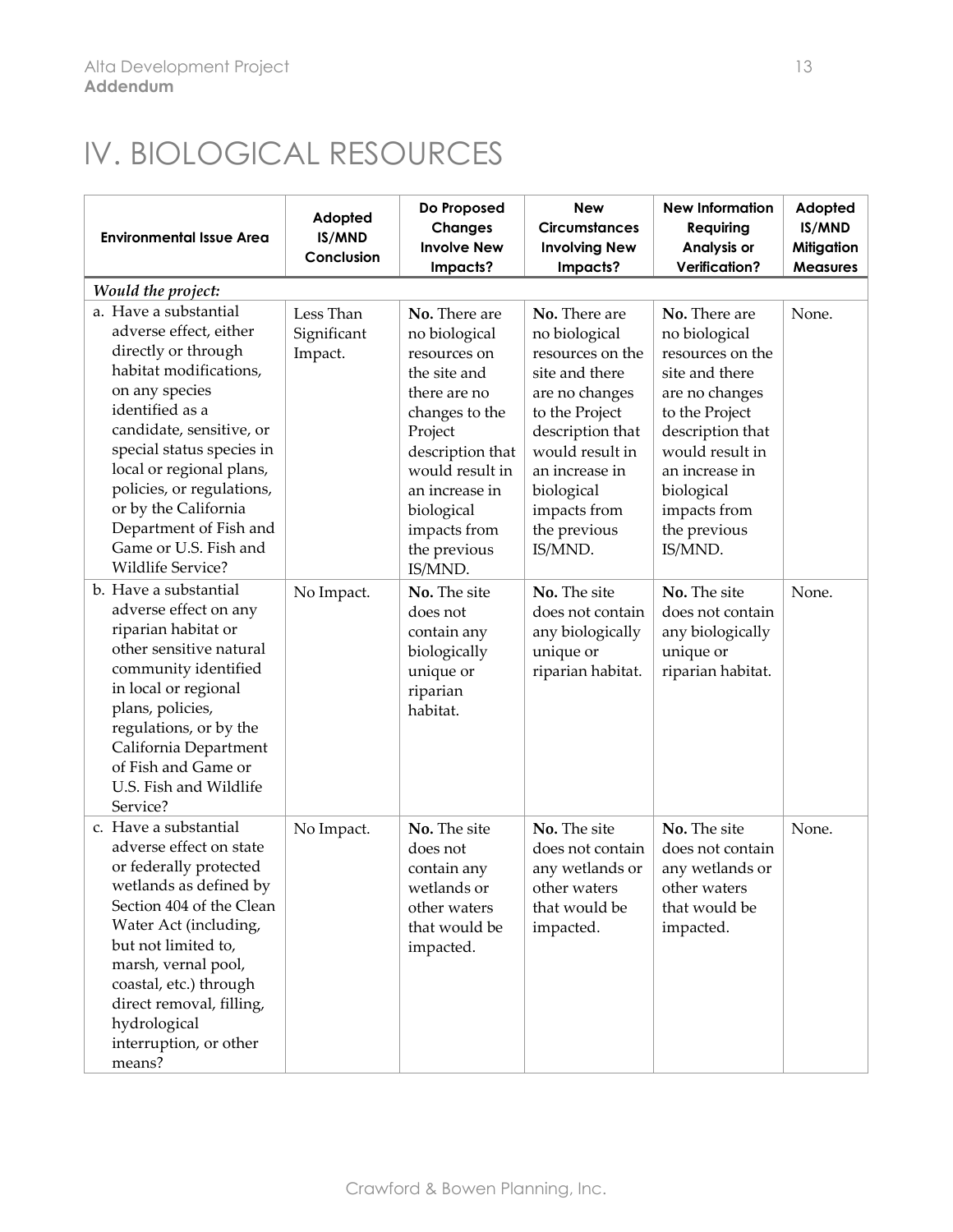| <b>Environmental Issue Area</b>                                                                                                                                                                                                                                  | Adopted<br>IS/MND<br>Conclusion     | Do Proposed<br><b>Changes</b><br><b>Involve New</b><br>Impacts?                                       | <b>New</b><br><b>Circumstances</b><br><b>Involving New</b><br>Impacts?                                | <b>New Information</b><br>Requiring<br>Analysis or<br><b>Verification?</b>                            | Adopted<br>IS/MND<br><b>Mitigation</b><br><b>Measures</b> |
|------------------------------------------------------------------------------------------------------------------------------------------------------------------------------------------------------------------------------------------------------------------|-------------------------------------|-------------------------------------------------------------------------------------------------------|-------------------------------------------------------------------------------------------------------|-------------------------------------------------------------------------------------------------------|-----------------------------------------------------------|
| d. Interfere substantially<br>with the movement of<br>any native resident or<br>migratory fish or<br>wildlife species or with<br>established native<br>resident or migratory<br>wildlife corridors, or<br>impede the use of<br>native wildlife nursery<br>sites? | Less Than<br>Significant<br>Impact. | No. The project<br>will not<br>interfere with<br>any fish or<br>wildlife<br>movement or<br>corridors. | No. The project<br>will not<br>interfere with<br>any fish or<br>wildlife<br>movement or<br>corridors. | No. The project<br>will not<br>interfere with<br>any fish or<br>wildlife<br>movement or<br>corridors. | None.                                                     |
| e. Conflict with any local<br>policies or ordinances<br>protecting biological<br>resources, such as a tree<br>preservation policy or<br>ordinance?                                                                                                               | Less Than<br>Significant.           | No. There are<br>no trees on site.                                                                    | No. There are<br>no trees on site.                                                                    | No. There are<br>no trees on site.                                                                    | None.                                                     |
| Conflict with the<br>$f_{\rm{r}}$<br>provisions of an<br>adopted Habitat<br>Conservation Plan,<br>Natural Community<br>Conservation Plan, or<br>other approved local,<br>regional, or state<br>habitat conservation<br>plan?                                     | No Impact.                          | No. The Project<br>is not subject to<br>any adopted<br>biological<br>conservation<br>plans.           | No. The Project<br>is not subject to<br>any adopted<br>biological<br>conservation<br>plans.           | No. The Project<br>is not subject to<br>any adopted<br>biological<br>conservation<br>plans.           | None.                                                     |

The previously adopted Mitigated Negative Declaration determined that the proposed Project would have less than significant to no impacts on biological resources. The Project now includes mechanical manufacturing processes and the use of three delivery vans which will provide delivery service between the hours of 6am and 6pm. No aquatic or wetland features occur on the proposed Project site; therefore, jurisdictional waters are considered absent from the site. Lands surrounding the site are highly disturbed and consist of streets, industrial facilities, active agriculture, and commercial buildings. Addition of manufacturing processes and van delivery services in the area would not cause an increase in biological impacts, as there are no biological resources on or surrounding the site. Therefore, the Project impact remains less than significant.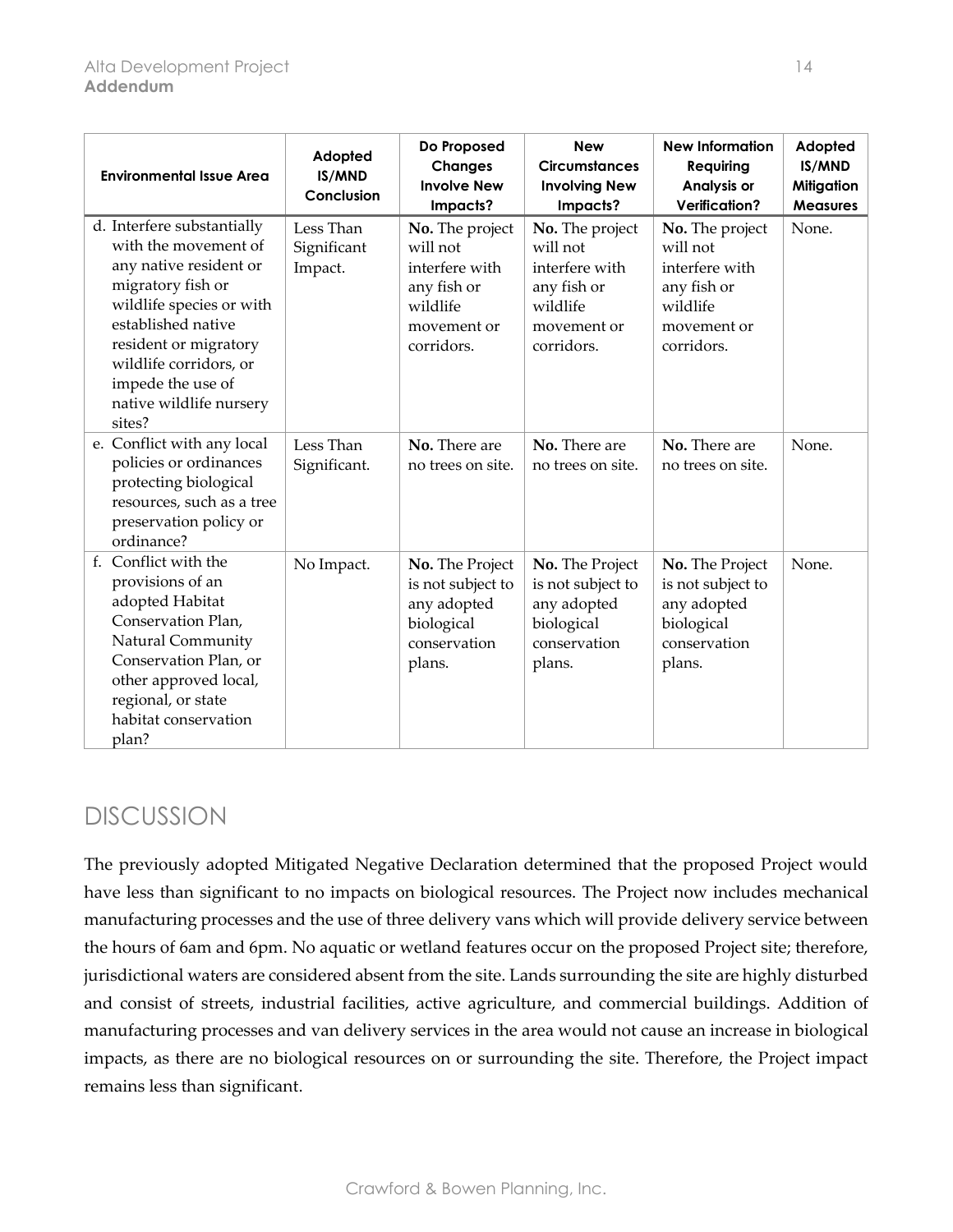### FINAL IS/MND MITIGATION MEASURES

None.

### CONCLUSION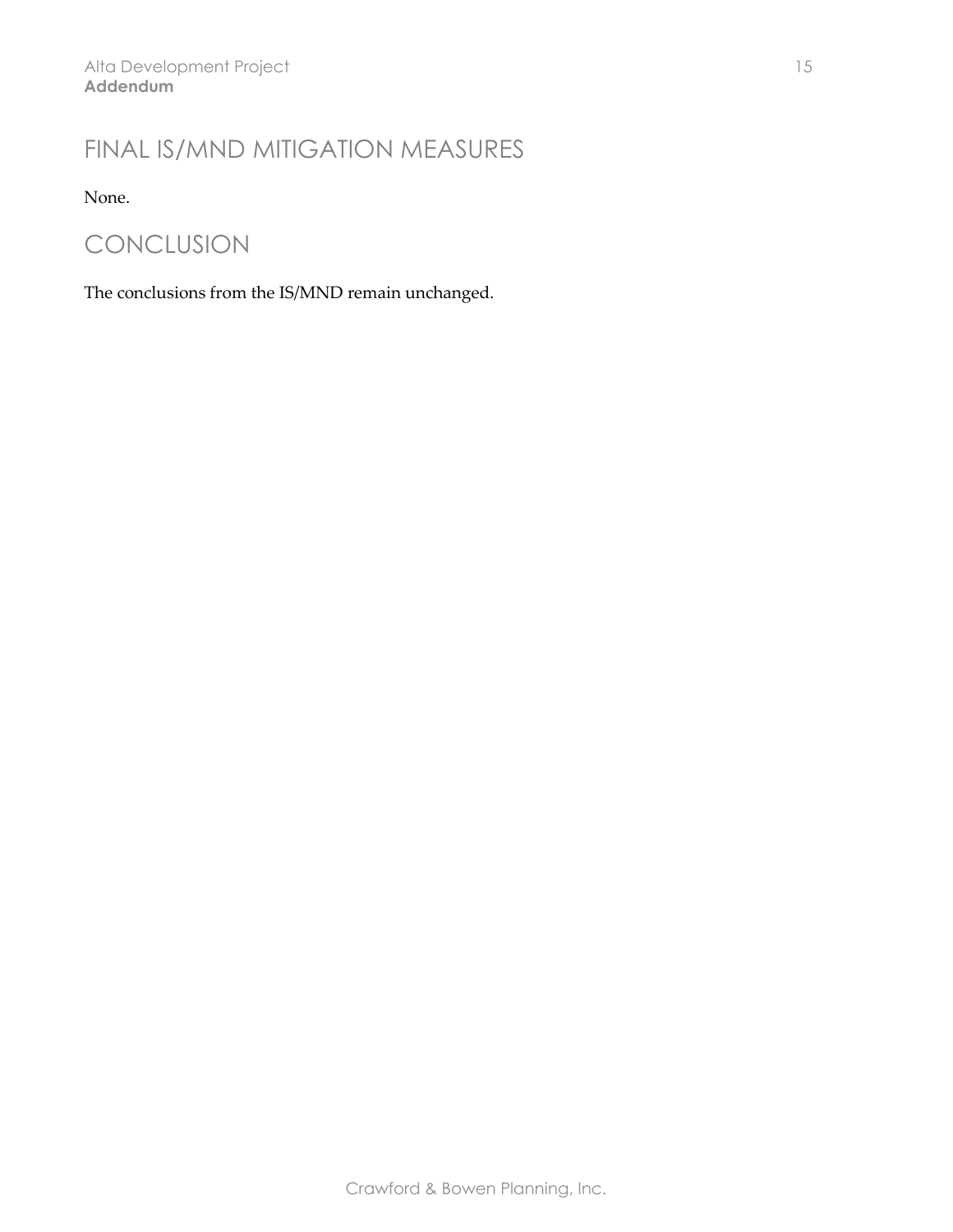# V. CULTURAL RESOURCES

| <b>Environmental Issue Area</b>                                                                                           | Adopted<br>IS/MND<br>Conclusion                                         | Do Proposed<br><b>Changes</b><br><b>Involve New</b><br>Impacts?                                                                                                                               | <b>New</b><br><b>Circumstances</b><br><b>Involving New</b><br>Impacts?                                                                                                                        | <b>New Information</b><br><b>Requiring</b><br>Analysis or<br><b>Verification?</b>                                                                                                             | Adopted<br><b>IS/MND</b><br><b>Mitigation</b><br><b>Measures</b> |
|---------------------------------------------------------------------------------------------------------------------------|-------------------------------------------------------------------------|-----------------------------------------------------------------------------------------------------------------------------------------------------------------------------------------------|-----------------------------------------------------------------------------------------------------------------------------------------------------------------------------------------------|-----------------------------------------------------------------------------------------------------------------------------------------------------------------------------------------------|------------------------------------------------------------------|
| Would the project:                                                                                                        |                                                                         |                                                                                                                                                                                               |                                                                                                                                                                                               |                                                                                                                                                                                               |                                                                  |
| a. Cause a substantial<br>adverse change in the<br>significance of a<br>historical resource as<br>defined in §15064.5?    | Less Than<br>Significant<br>Impact with<br>Mitigation<br>Incorporation. | No. There are<br>no known<br>historic or<br>archaeological<br>resources exist<br>on site.                                                                                                     | No. There are<br>no known<br>historic or<br>archaeological<br>resources exist<br>on site.                                                                                                     | No. There are<br>no known<br>historic or<br>archaeological<br>resources exist<br>on site.                                                                                                     | Yes.<br>$CUL-1$                                                  |
| b. Cause a substantial<br>adverse change in the<br>significance of an<br>archaeological resource<br>pursuant to §15064.5? | Less Than<br>Significant<br>with<br>Mitigation<br>Incorporation.        | No. The<br>addition of<br>delivery<br>vehicles to<br>project<br>operations will<br>not create any<br>new impacts.<br>No known<br>historic or<br>archaeological<br>resources exist<br>on site. | No. The<br>addition of<br>delivery<br>vehicles to<br>project<br>operations will<br>not create any<br>new impacts.<br>No known<br>historic or<br>archaeological<br>resources exist<br>on site. | No. The<br>addition of<br>delivery<br>vehicles to<br>project<br>operations will<br>not create any<br>new impacts.<br>No known<br>historic or<br>archaeological<br>resources exist<br>on site. | Yes.<br>CUL-1.                                                   |
| c. Disturb any human<br>remains, including<br>those interred outside<br>of formal cemeteries?                             | No Impact.                                                              | No. The<br>addition of<br>delivery<br>vehicles to<br>project<br>operations will<br>not disturb<br>human<br>remains.                                                                           | No. The<br>addition of<br>delivery<br>vehicles to<br>project<br>operations will<br>not disturb<br>human<br>remains.                                                                           | No. The<br>addition of<br>delivery<br>vehicles to<br>project<br>operations will<br>not disturb<br>human remains                                                                               | None.                                                            |

### DISCUSSION

The previously adopted Mitigated Negative Declaration determined that the proposed Project would have less than significant impacts to cultural resources, with mitigation implemented. As search was conducted at the California Historic Resources Information System that included the extended project area (see Appendix B of the original IS/MND). As discussed in the original IS/MND, although no known cultural or archaeological resources or human remains exist on site, the possibility exists that such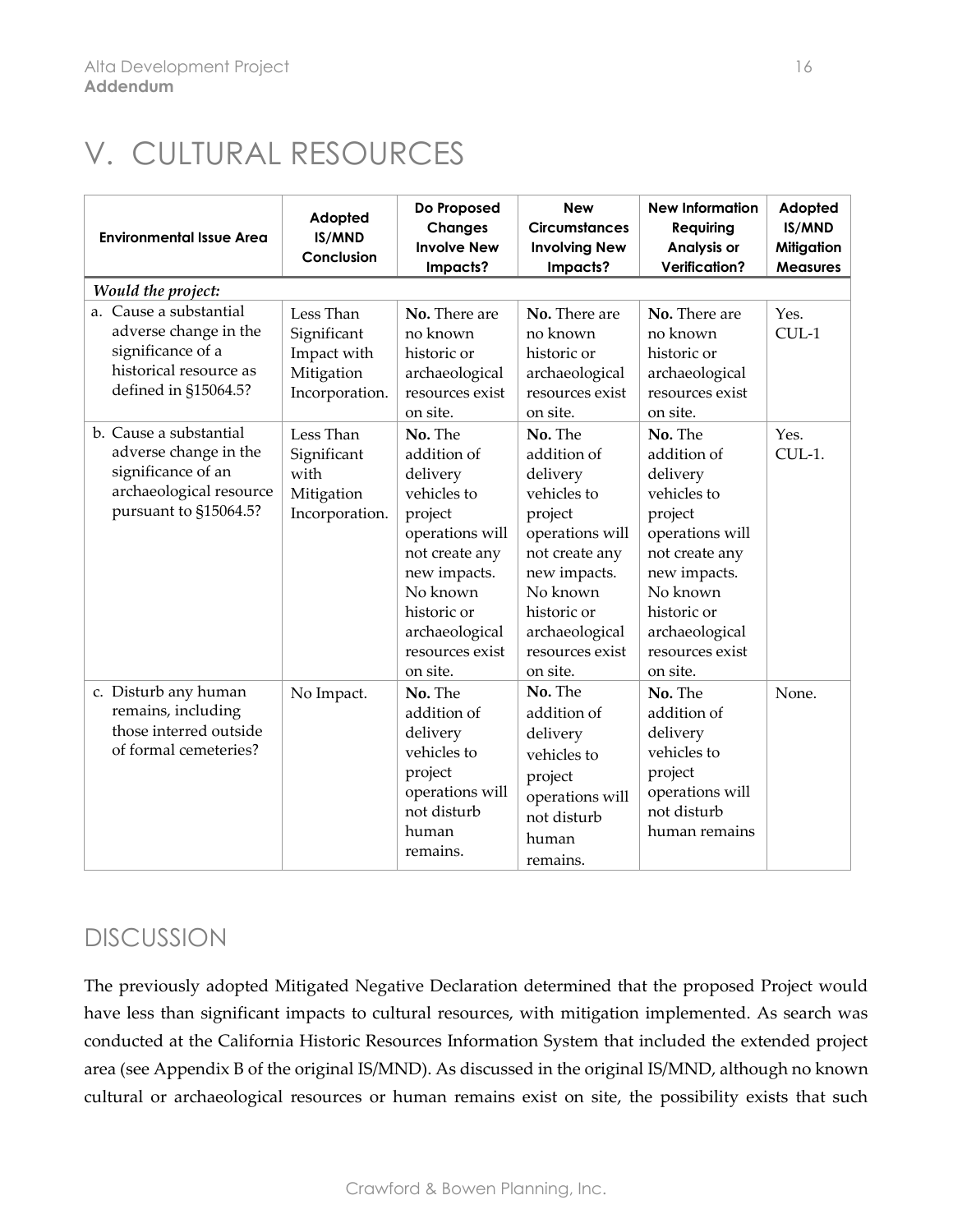resources or remains may be discovered during Project site preparation, excavation and/or grading activities. Mitigation Measures CUL-1 will continue to be implemented to ensure that the Project will result in less than significant impacts with mitigation.

#### FINAL IS/MND MITIGATION MEASURES

- **CUL – 1** The following measures shall be implemented:
	- Before initiation of construction or ground-disturbing activities associated with the Project, the City shall require all construction personnel to be alerted to the possibility of buried cultural resources, including historic, archeological and paleontological resources;
	- The general contractor and its supervisory staff shall be responsible for monitoring the construction Project for disturbance of cultural resources; and
	- If a potentially significant historical, archaeological, or paleontological resource, such as structural features, unusual amounts of bone or shell, artifacts, human remains, or architectural remains or trash deposits are encountered during subsurface construction activities (i.e., trenching, grading), all construction activities within a 100-foot radius of the identified potential resource shall cease until a qualified archaeologist evaluates the item for its significance and records the item on the appropriate State Department of Parks and Recreation (DPR) forms. The archaeologist shall determine whether the item requires further study. If, after the qualified archaeologist conducts appropriate technical analyses, the item is determined to be significant under California Environmental Quality Act, the archaeologist shall recommend feasible mitigation measures, which may include avoidance, preservation in place or other appropriate measure, as outlined in Public Resources Code section 21083.2. The City of Woodlake shall implement said measures.

### **CONCLUSION**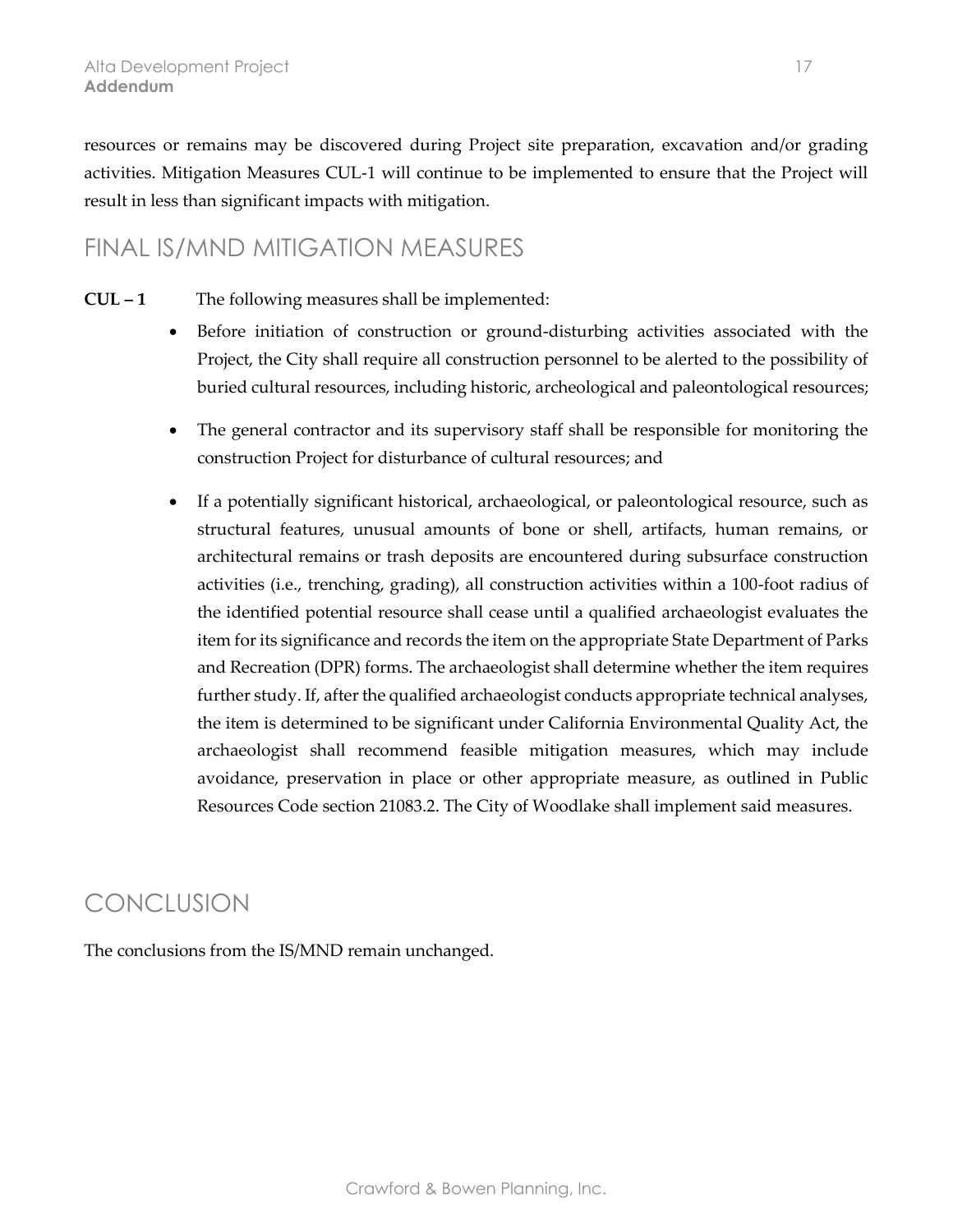### VI. ENERGY

|    | <b>Environmental Issue</b><br>Area                                                                                                                                                                                | Adopted<br>IS/MND<br>Conclusion | Do Proposed<br><b>Changes</b><br><b>Involve New</b><br>Impacts?                                                              | <b>New</b><br><b>Circumstances</b><br><b>Involving New</b><br>Impacts?                                                       | <b>New Information</b><br>Requiring<br>Analysis or<br><b>Verification?</b>                                                   | Adopted<br>IS/MND<br><b>Mitigation</b><br><b>Measures</b> |
|----|-------------------------------------------------------------------------------------------------------------------------------------------------------------------------------------------------------------------|---------------------------------|------------------------------------------------------------------------------------------------------------------------------|------------------------------------------------------------------------------------------------------------------------------|------------------------------------------------------------------------------------------------------------------------------|-----------------------------------------------------------|
|    | Would the project:                                                                                                                                                                                                |                                 |                                                                                                                              |                                                                                                                              |                                                                                                                              |                                                           |
| a. | Result in<br>potentially<br>significant<br>environmental<br>impact due to<br>wasteful,<br>inefficient or<br>unnecessary<br>consumption of<br>energy resources,<br>during project<br>construction or<br>operation? | <b>Not</b><br>evaluated.        | No. The Project<br>will not result<br>in inefficient or<br>wasteful use of<br>energy during<br>construction or<br>operation. | No. The Project<br>will not result<br>in inefficient or<br>wasteful use of<br>energy during<br>construction or<br>operation. | No. The Project<br>will not result in<br>inefficient or<br>wasteful use of<br>energy during<br>construction or<br>operation. | None.                                                     |
| b. | Conflict with or<br>obstruct a state or<br>local plan for<br>renewable energy<br>or energy<br>efficiency?                                                                                                         | Not<br>evaluated.               | No. The Project<br>does not<br>conflict with<br>any applicable<br>energy use<br>plans.                                       | No. The Project<br>does not<br>conflict with<br>any applicable<br>energy use<br>plans.                                       | No. The Project<br>does not conflict<br>with any<br>applicable<br>energy use<br>plans.                                       | None.                                                     |

### **DISCUSSION**

This resource was not specifically discussed in the original IS/MND as it was added to CEQA requirements after its adoption. Therefore, it is being included in the environmental evaluation within this Addendum.

During construction, the Project would consume energy in two general forms: (1) the fuel energy consumed by construction vehicles and equipment; and (2) bound energy in construction materials, such as asphalt, steel, concrete, and pipes. Title 24 Building Energy Efficiency Standards provide guidance on construction techniques to maximize energy conservation and it is expected that contractors and owners have a strong financial incentive to use recycled materials and products originating from nearby sources in order to reduce materials costs. As such, it is anticipated that materials used in construction and construction vehicle fuel energy would not involve the wasteful, inefficient, or unnecessary consumption of energy. During operations, the revised Project would consume energy in the form of electricity consumed by the mechanical presses, and fuel energy consumed by the three delivery vehicles making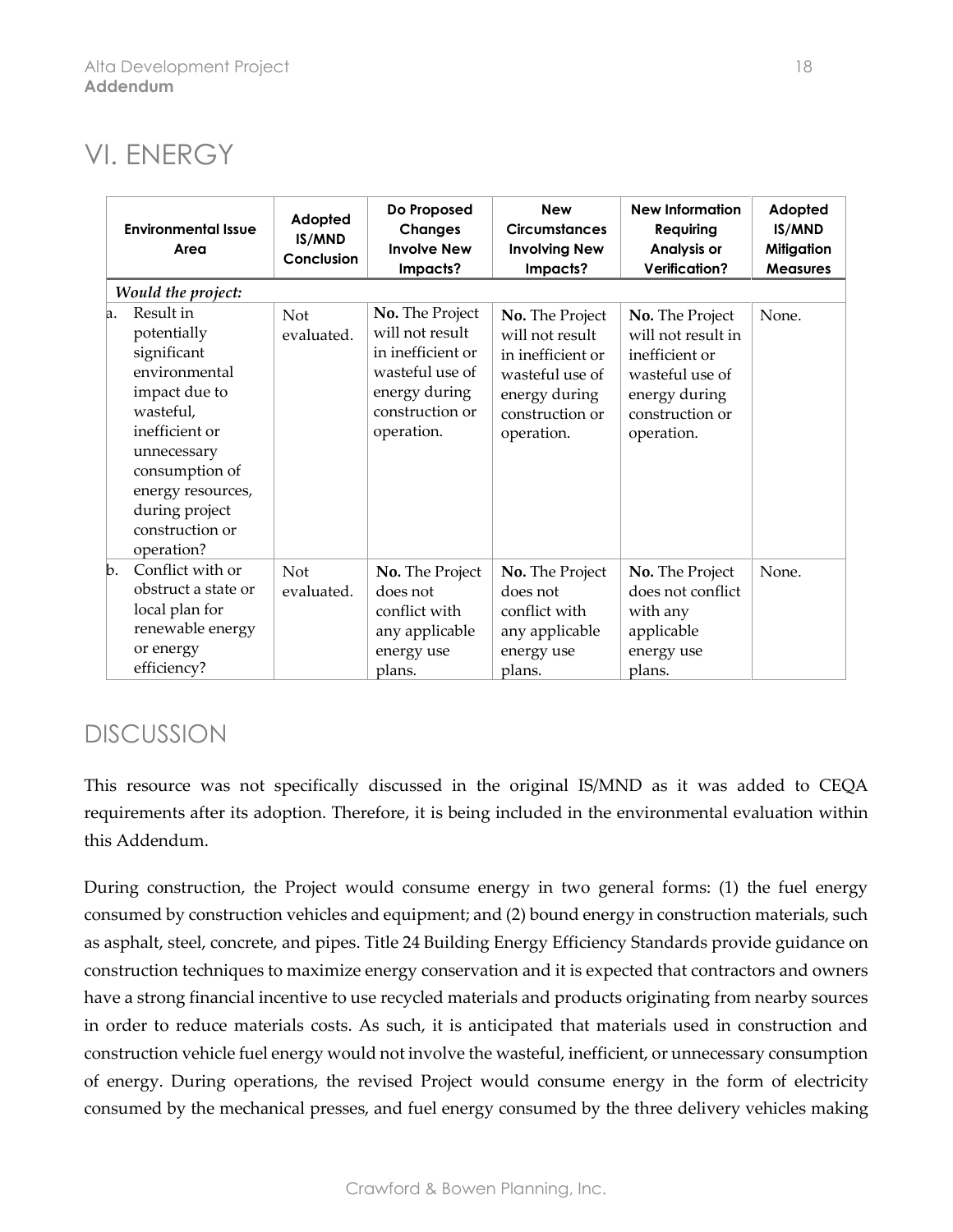six vehicle trips per day. Any impacts from the addition of mechanical presses and delivery vehicles will remain less than significant.

The proposed Project would be required to implement and be consistent with existing energy design standards at the local and state level. The Project would be subject to energy conservation requirements in the California Energy Code and CALGreen. Adherence to state code requirements would ensure that the Project would not result in wasteful and inefficient use of non-renewable resources due to building operation.

### FINAL IS/MND MITIGATION MEASURES

None.

### **CONCLUSION**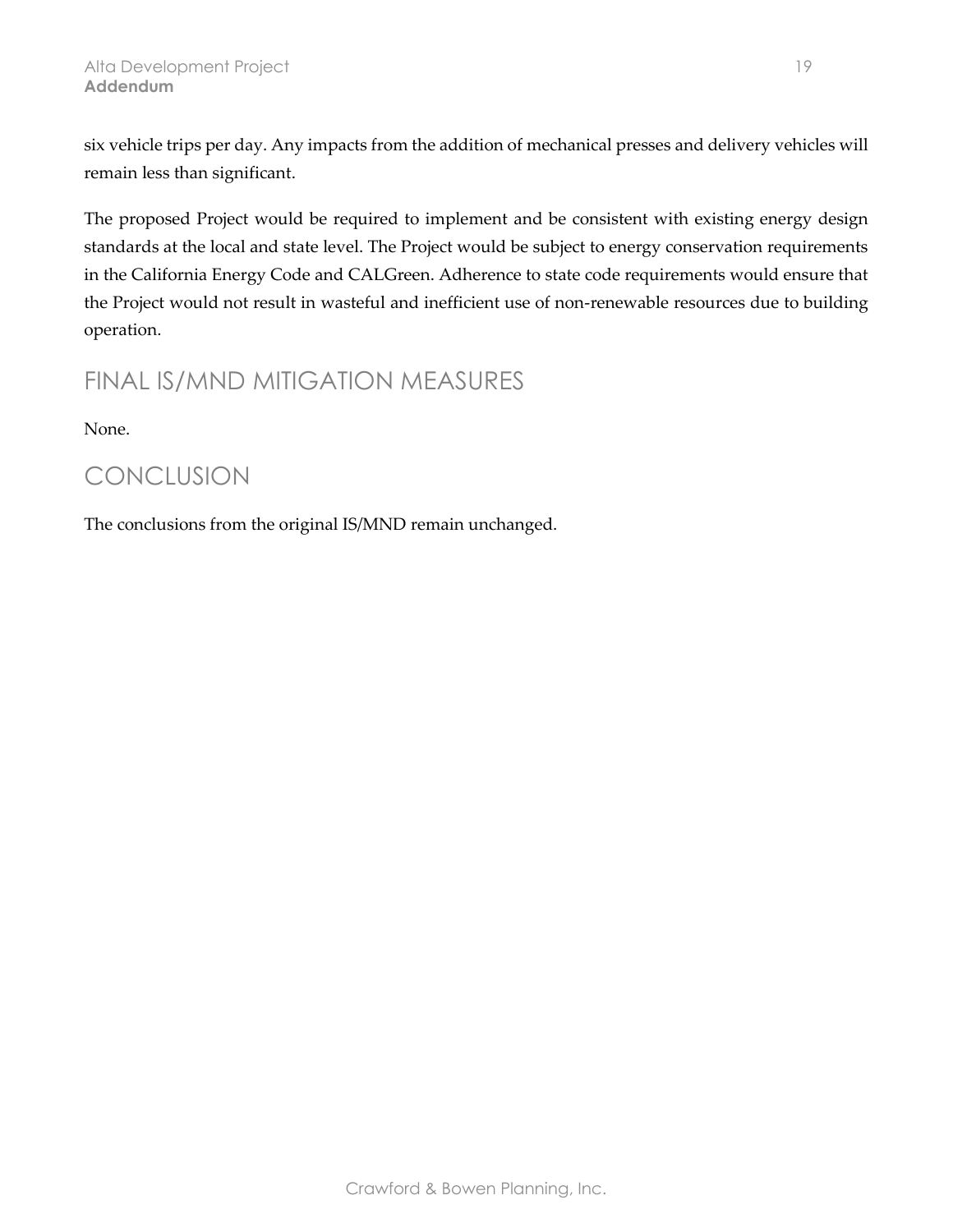## VII. GEOLOGY AND SOILS

| <b>Environmental Issue Area</b>                                                                                                                                                                                                                                                                                                                | Adopted<br>IS/MND<br>Conclusion | Do Proposed<br><b>Changes</b><br><b>Involve New</b><br>Impacts?                                                                                                                                                                  | <b>New</b><br><b>Circumstances</b><br><b>Involving New</b><br>Impacts?                                                                                                                                                 | <b>New</b><br>Information<br>Requiring<br>Analysis or<br><b>Verification?</b>                                                                                                                                          | Adopted<br>IS/MND<br><b>Mitigation</b><br><b>Measures</b> |
|------------------------------------------------------------------------------------------------------------------------------------------------------------------------------------------------------------------------------------------------------------------------------------------------------------------------------------------------|---------------------------------|----------------------------------------------------------------------------------------------------------------------------------------------------------------------------------------------------------------------------------|------------------------------------------------------------------------------------------------------------------------------------------------------------------------------------------------------------------------|------------------------------------------------------------------------------------------------------------------------------------------------------------------------------------------------------------------------|-----------------------------------------------------------|
| Would the project:                                                                                                                                                                                                                                                                                                                             |                                 |                                                                                                                                                                                                                                  |                                                                                                                                                                                                                        |                                                                                                                                                                                                                        |                                                           |
| a. Directly or indirectly<br>cause potential<br>substantial adverse<br>effects, including the<br>risk of loss, injury, or<br>death involving:                                                                                                                                                                                                  |                                 |                                                                                                                                                                                                                                  |                                                                                                                                                                                                                        |                                                                                                                                                                                                                        |                                                           |
| Rupture of a known<br>i.<br>earthquake fault, as<br>delineated on the<br>most recent Alquist-<br>Priolo Earthquake<br>Fault Zoning Map<br>issued by the State<br>Geologist for the<br>area or based on<br>other substantial<br>evidence of a<br>known fault? Refer<br>to Division of Mines<br>and Geology<br><b>Special Publication</b><br>42. | No Impact.                      | No. The<br>project<br>would not<br>be exposed<br>to fault<br>rupture.<br>However,<br>current<br>building<br>code<br>regulations<br>will be<br>required to<br>be<br>implemente<br>d to address<br>potential<br>ground<br>shaking. | No. The<br>project would<br>not be<br>exposed to<br>fault rupture.<br>However,<br>current<br>building code<br>regulations<br>will be<br>required to be<br>implemented<br>to address<br>potential<br>ground<br>shaking. | No. The<br>project would<br>not be<br>exposed to<br>fault rupture.<br>However,<br>current<br>building code<br>regulations<br>will be<br>required to be<br>implemented<br>to address<br>potential<br>ground<br>shaking. | None.                                                     |
| ii. Strong seismic<br>ground shaking?                                                                                                                                                                                                                                                                                                          | Less Than<br>Significant.       | No. The<br>project<br>would not<br>increase<br>exposure to<br>risks<br>associated<br>with strong<br>seismic<br>ground<br>shaking.<br>However,<br>current                                                                         | No. The<br>project would<br>not increase<br>exposure to<br>risks<br>associated<br>with strong<br>seismic<br>ground<br>shaking.<br>However,<br>current<br>building code                                                 | No. The<br>project would<br>not increase<br>exposure to<br>risks<br>associated<br>with strong<br>seismic<br>ground<br>shaking.<br>However,<br>current<br>building code                                                 | None.                                                     |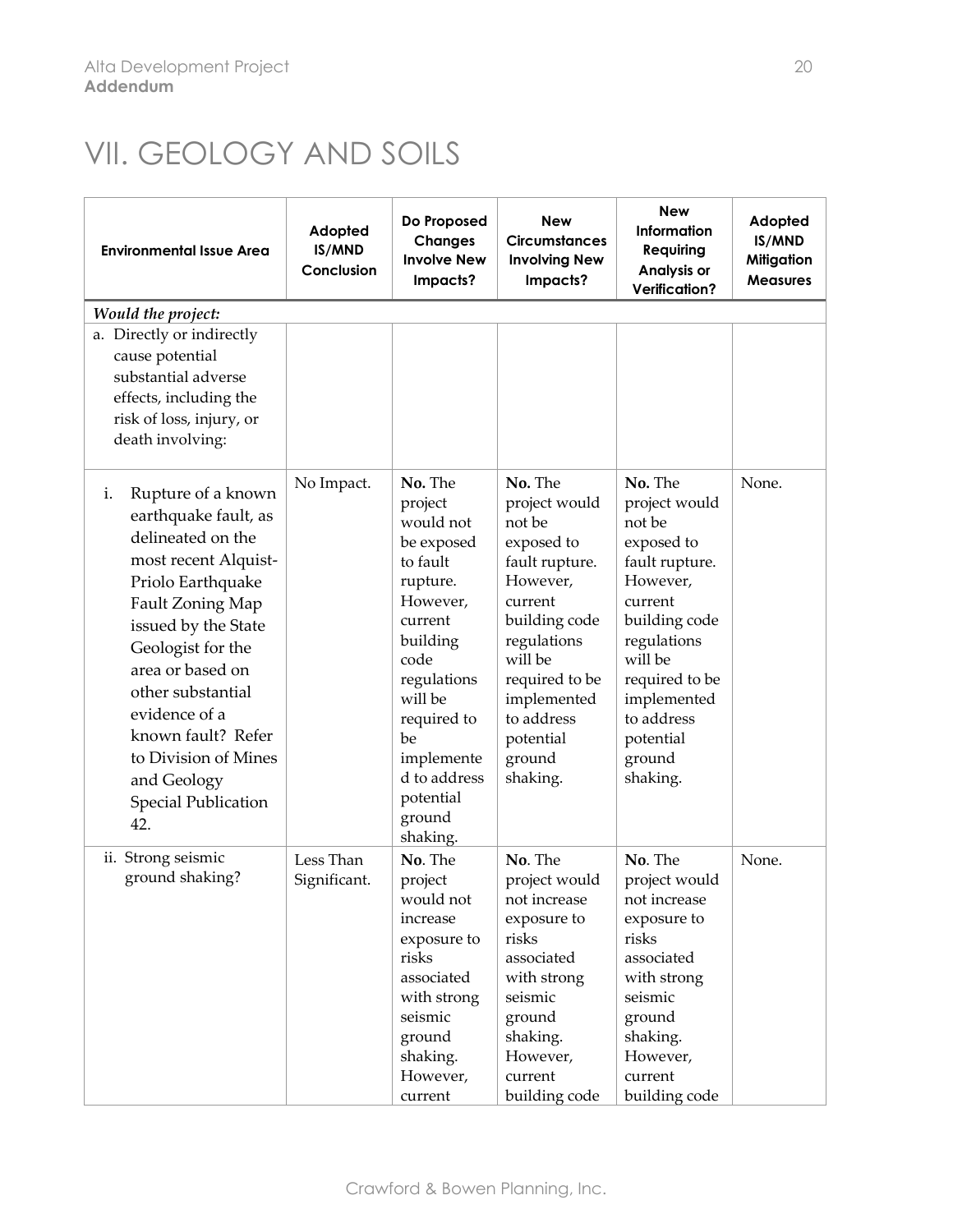| <b>Environmental Issue Area</b>                                                                                                                                                                              | Adopted<br>IS/MND<br>Conclusion | Do Proposed<br><b>Changes</b><br><b>Involve New</b><br>Impacts?                                                                      | <b>New</b><br><b>Circumstances</b><br><b>Involving New</b><br>Impacts?                                                         | <b>New</b><br>Information<br>Requiring<br>Analysis or<br><b>Verification?</b>                                                  | Adopted<br>IS/MND<br><b>Mitigation</b><br><b>Measures</b> |
|--------------------------------------------------------------------------------------------------------------------------------------------------------------------------------------------------------------|---------------------------------|--------------------------------------------------------------------------------------------------------------------------------------|--------------------------------------------------------------------------------------------------------------------------------|--------------------------------------------------------------------------------------------------------------------------------|-----------------------------------------------------------|
|                                                                                                                                                                                                              |                                 | building<br>code<br>regulations<br>will be<br>required to<br>be<br>implemente<br>d to address<br>potential<br>ground<br>shaking.     | regulations<br>will be<br>required to be<br>implemented<br>to address<br>potential<br>ground<br>shaking.                       | regulations<br>will be<br>required to be<br>implemented<br>to address<br>potential<br>ground<br>shaking.                       |                                                           |
| iii. Seismic-related<br>ground failure,<br>including<br>liquefaction?                                                                                                                                        | Less Than<br>Significant.       | No. The<br>project<br>would not<br>increase<br>exposure to<br>seismic-<br>related<br>ground<br>failure<br>including<br>liquefaction. | No. The<br>project would<br>not increase<br>exposure to<br>seismic-<br>related ground<br>failure<br>including<br>liquefaction. | No. The<br>project would<br>not increase<br>exposure to<br>seismic-<br>related<br>ground failure<br>including<br>liquefaction. | None.                                                     |
| Landslides?<br>iv.                                                                                                                                                                                           | Less Than<br>Significant.       | No. The<br>project<br>would not<br>increase<br>exposure to<br>landslides.                                                            | No. The<br>project would<br>not increase<br>exposure to<br>landslides.                                                         | No. The<br>project would<br>not increase<br>exposure to<br>landslides.                                                         | None.                                                     |
| Result in substantial<br>$\mathbf{b}$ .<br>soil erosion or the<br>loss of topsoil?                                                                                                                           | Less Than<br>Significant.       | No. The<br>project<br>would not<br>result in soil<br>erosion or<br>the loss of<br>topsoil.                                           | No. The<br>project would<br>not result in<br>soil erosion or<br>the loss of<br>topsoil.                                        | No. The<br>project would<br>not result in<br>soil erosion or<br>the loss of<br>topsoil.                                        | None.                                                     |
| Be located on a<br>c.<br>geologic unit or soil<br>that is unstable, or<br>that would become<br>unstable as a result<br>of the project, and<br>potentially result in<br>on- or off-site<br>landslide, lateral | No Impact.                      | No. The<br>project<br>would not<br>increase<br>exposure to<br>risks<br>associated<br>with<br>unstable                                | No. The<br>project would<br>not increase<br>exposure to<br>risks<br>associated<br>with unstable<br>geologic units<br>or soils. | No. The<br>project would<br>not increase<br>exposure to<br>risks<br>associated<br>with unstable<br>geologic units<br>or soils. | None.                                                     |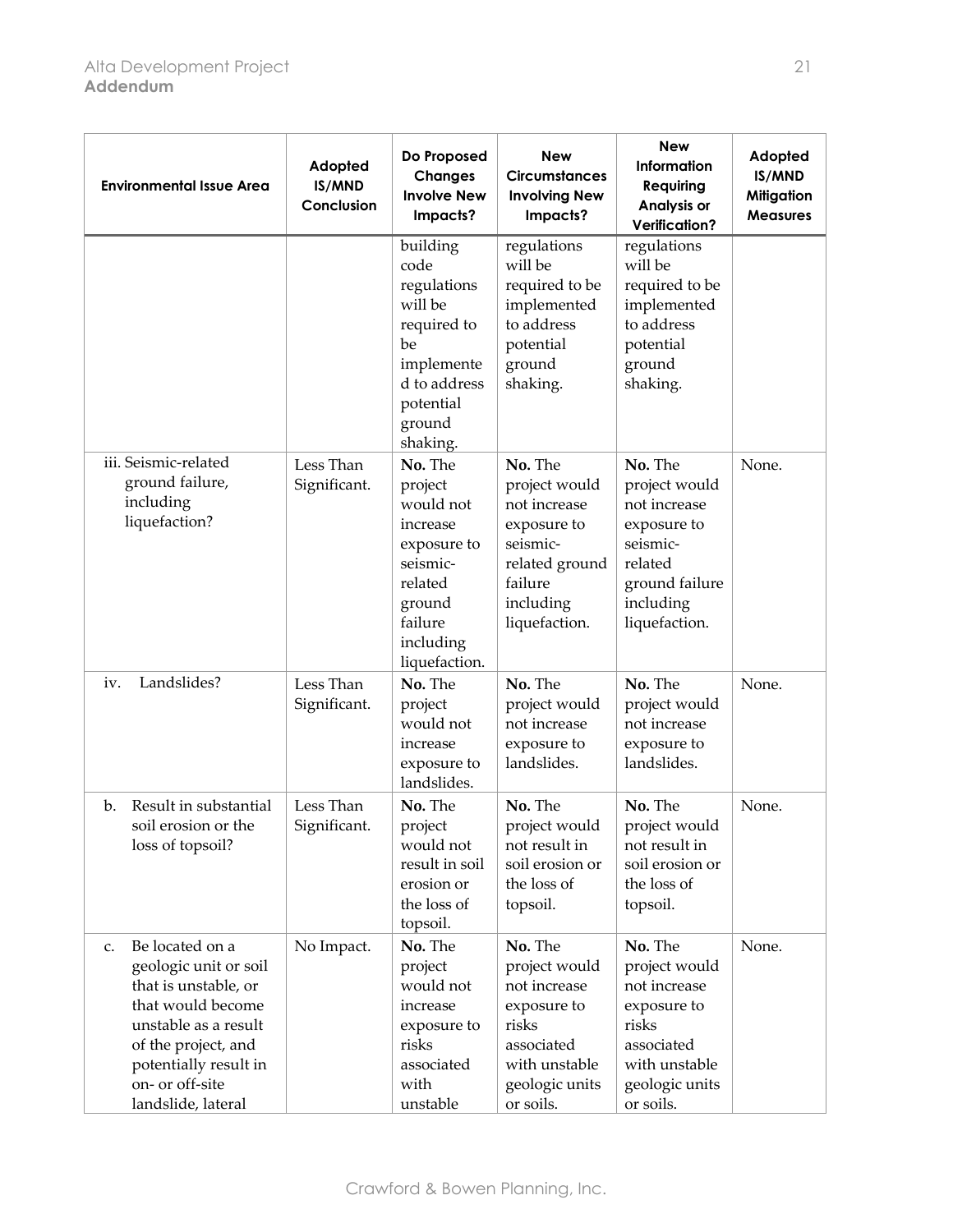|    | <b>Environmental Issue Area</b>                                                                                                                                                                                    | Adopted<br>IS/MND<br>Conclusion                                      | Do Proposed<br><b>Changes</b><br><b>Involve New</b><br>Impacts?                                                                                                                                                            | <b>New</b><br><b>Circumstances</b><br><b>Involving New</b><br>Impacts?                                                                                                                                                  | <b>New</b><br>Information<br>Requiring<br>Analysis or<br><b>Verification?</b>                                                                                                                                           | Adopted<br>IS/MND<br><b>Mitigation</b><br><b>Measures</b> |
|----|--------------------------------------------------------------------------------------------------------------------------------------------------------------------------------------------------------------------|----------------------------------------------------------------------|----------------------------------------------------------------------------------------------------------------------------------------------------------------------------------------------------------------------------|-------------------------------------------------------------------------------------------------------------------------------------------------------------------------------------------------------------------------|-------------------------------------------------------------------------------------------------------------------------------------------------------------------------------------------------------------------------|-----------------------------------------------------------|
|    | spreading,<br>subsidence,<br>liquefaction or<br>collapse?                                                                                                                                                          |                                                                      | geologic<br>units or<br>soils.                                                                                                                                                                                             |                                                                                                                                                                                                                         |                                                                                                                                                                                                                         |                                                           |
| d. | Be located on<br>expansive soil, as<br>defined in Table 18-<br>1-B of the most<br>recently adopted<br><b>Uniform Building</b><br>Code creating<br>substantial risks to<br>life or property?                        | Less Than<br>Significant.                                            | No. The<br>project<br>would not<br>increase<br>exposure to<br>risks<br>associated<br>with<br>expansive<br>soil.                                                                                                            | No. The<br>project would<br>not increase<br>exposure to<br>risks<br>associated<br>with<br>expansive soil.                                                                                                               | No. The<br>project would<br>not increase<br>exposure to<br>risks<br>associated<br>with<br>expansive<br>soil.                                                                                                            | None.                                                     |
| e. | Have soils<br>incapable of<br>adequately<br>supporting the use<br>of septic tanks or<br>alternative waste<br>water disposal<br>systems where<br>sewers are not<br>available for the<br>disposal of waste<br>water? | No Impact.                                                           | No. The<br>project<br>would not<br>implement<br>septic tanks<br><sub>or</sub><br>alternative<br>wastewater<br>disposal<br>systems.                                                                                         | No. The<br>project would<br>not implement<br>septic tanks or<br>alternative<br>wastewater<br>disposal<br>systems.                                                                                                       | No. The<br>project would<br>not<br>implement<br>septic tanks or<br>alternative<br>wastewater<br>disposal<br>systems.                                                                                                    | None.                                                     |
| f. | Directly or<br>indirectly destroy a<br>unique<br>paleontological<br>resource or site or<br>unique geologic<br>feature?                                                                                             | Less Than<br>Significant<br>with<br>Mitigation<br>Incorporatio<br>n. | No. The<br>addition of<br>delivery<br>vehicles to<br>project<br>operations<br>will not<br>create any<br>new<br>impacts. No<br>known<br>paleontologi<br>cal resource<br>or unique<br>geologic<br>features<br>exist on site. | No. The<br>addition of<br>delivery<br>vehicles to<br>project<br>operations<br>will not create<br>any new<br>impacts. No<br>known<br>paleontologica<br>l resource or<br>unique<br>geologic<br>features exist<br>on site. | No. The<br>addition of<br>delivery<br>vehicles to<br>project<br>operations<br>will not create<br>any new<br>impacts. No<br>known<br>paleontologic<br>al resource or<br>unique<br>geologic<br>features exist<br>on site. | Yes. CUL-<br>2.                                           |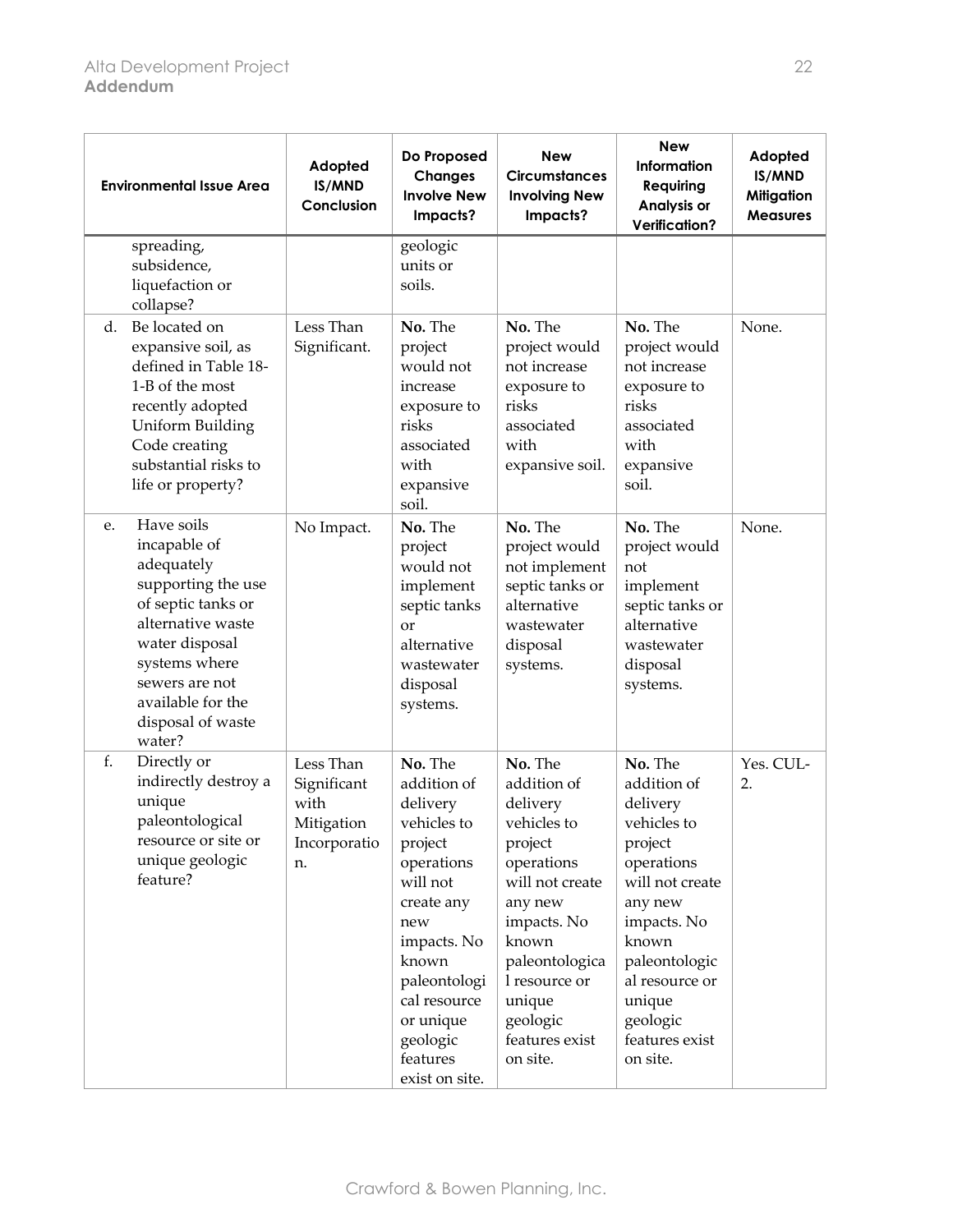The original IS/MND identified that no active faults underlay the project site and no erosion or loss of topsoil will occur. The Project site is not located within a currently designated Earthquake Fault Zone (formerly Alquist-Priolo Earthquake Fault Zone). The project does not include the use of septic tanks or other alternative wastewater disposal systems. There are no changes to the Project description that would cause an increase in impacts beyond what was previously analyzed.

The topic of paleontological resources was included under the Cultural Resources section at the time of the original IS/MND, which also included mitigation measure CUL-2. Mitigation was included to reduce impacts to unknown paleontological resources to a less than significant level. Therefore, the Project impact remains less than significant with mitigation incorporated.

### FINAL IS/MND MITIGATION MEASURES

**CUL-2** The following measures shall be implemented:

The City of Woodlake will incorporate into the construction contract(s) a provision that in the event a fossil or fossil formations are discovered during any subsurface construction activities for the proposed Project (i.e., trenching, grading), all excavations within 100 feet of the find shall be temporarily halted until the find is examined by a qualified paleontologist, in accordance with Society of Vertebrate Paleontology standards. The paleontologist shall notify the appropriate representative at the City of Woodlake, who shall coordinate with the paleontologist as to any necessary investigation of the find. If the find is determined to be significant under CEQA, the City shall implement those measures, which may include avoidance, preservation in place, or other appropriate measures, as outlined in Public Resources Code section 21083.2.

### **CONCLUSION**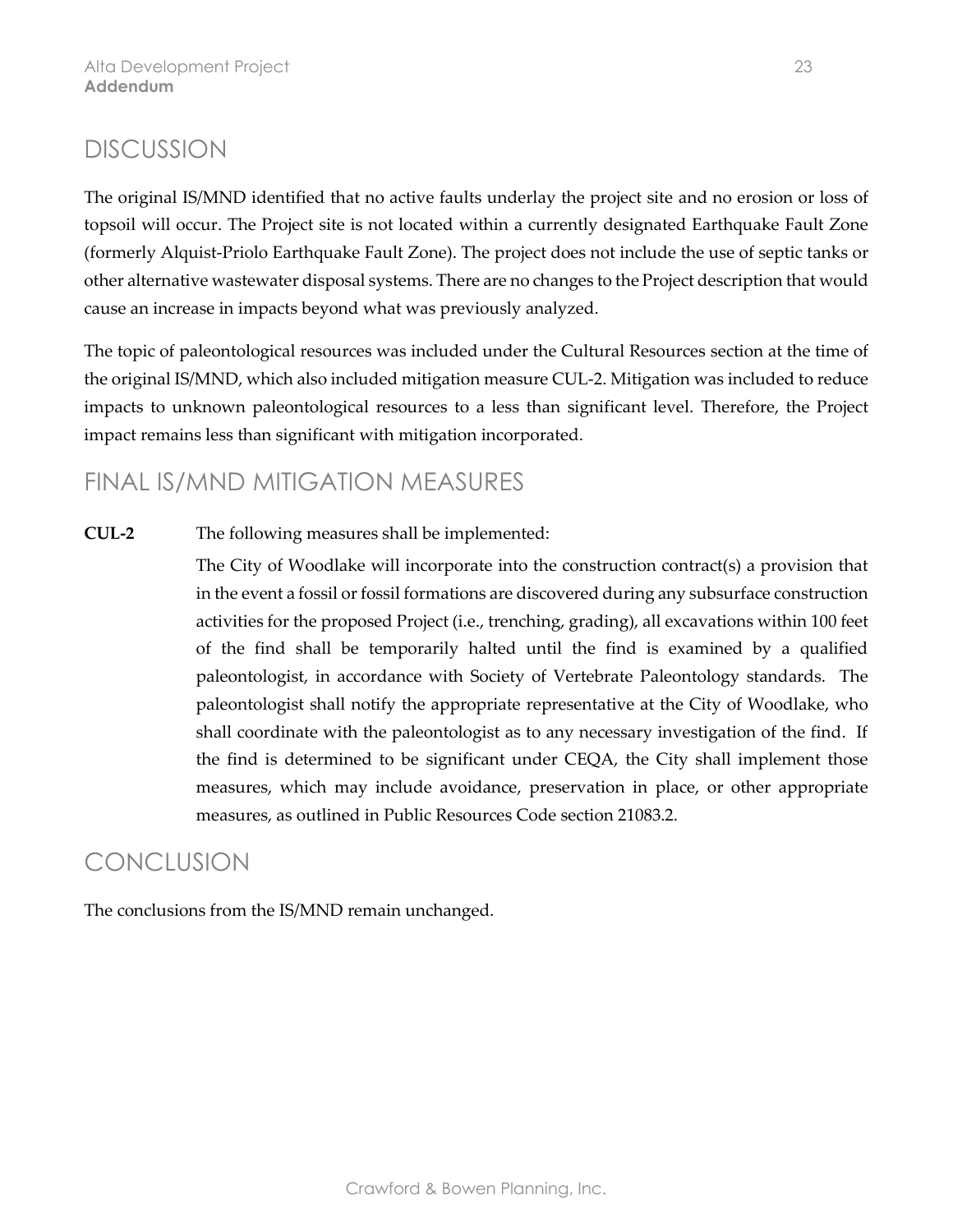# VIII. GREENHOUSE GAS EMISSIONS

| <b>Environmental Issue Area</b>                                                                                                                 | Adopted<br>IS/MND<br>Conclusion | Do Proposed<br><b>Changes</b><br><b>Involve New</b><br>Impacts?                                        | <b>New</b><br><b>Circumstances</b><br><b>Involving New</b><br>Impacts?                                 | <b>New</b><br>Information<br>Requiring<br>Analysis or<br><b>Verification?</b>                          | Adopted<br>IS/MND<br><b>Mitigation</b><br><b>Measures</b> |
|-------------------------------------------------------------------------------------------------------------------------------------------------|---------------------------------|--------------------------------------------------------------------------------------------------------|--------------------------------------------------------------------------------------------------------|--------------------------------------------------------------------------------------------------------|-----------------------------------------------------------|
| Would the project:                                                                                                                              |                                 |                                                                                                        |                                                                                                        |                                                                                                        |                                                           |
| Generate greenhouse<br>a.<br>gas emissions, either<br>directly or indirectly,<br>that may have a<br>significant impact on<br>the environment?   | Less Than<br>Significant.       | No. The<br>project would<br>not generate a<br>significant<br>amount of<br>greenhouse<br>gas emissions. | No. The project<br>would not<br>generate a<br>significant<br>amount of<br>greenhouse gas<br>emissions. | No. The project<br>would not<br>generate a<br>significant<br>amount of<br>greenhouse gas<br>emissions. | None.                                                     |
| b. Conflict with an<br>applicable plan, policy<br>or regulation adopted<br>for the purpose of<br>reducing the emissions<br>of greenhouse gases? | Less Than<br>Significant.       | No. The<br>project would<br>not conflict<br>with an<br>applicable<br><b>GHG</b><br>reduction<br>plan.  | No. The project<br>would not<br>conflict with an<br>applicable<br>GHG reduction<br>plan.               | No. The project<br>would not<br>conflict with an<br>applicable<br>GHG reduction<br>plan.               | None.                                                     |

### **DISCUSSION**

As discussed in the original IS/MND, the proposed Project would generate exhaust-related GHG emissions during construction resulting from construction equipment operation, material haul and delivery trucks, and by trips by construction worker vehicles; however, emissions would be less than one percent of the EPA reporting threshold. The SJVAPCD has implemented a guidance policy for development projects within their jurisdiction. This policy, "Guidance for Land-use Agencies in Addressing GHG Emission Impacts for New Projects under CEQA," approved by the Board on December 17, 2009, does not address temporary GHG emissions from construction, nor does this policy establish numeric thresholds for ongoing GHG emissions.

The adopted IS/MND also included estimates of  $CO<sub>2</sub>$  production during operations, which were approximately nine percent of the reporting threshold (see Appendix A of the original IS/MND). Modified Project operations include the addition of manufacturing processes and non-storefront retail activities. Specifically, the Applicant intends to use mechanical presses for Project manufacturing operations, and acquire three delivery vans which will provide delivery service between the hours of 6am and 6pm. Each van will make up to two daily trips from the facility to its respective service area,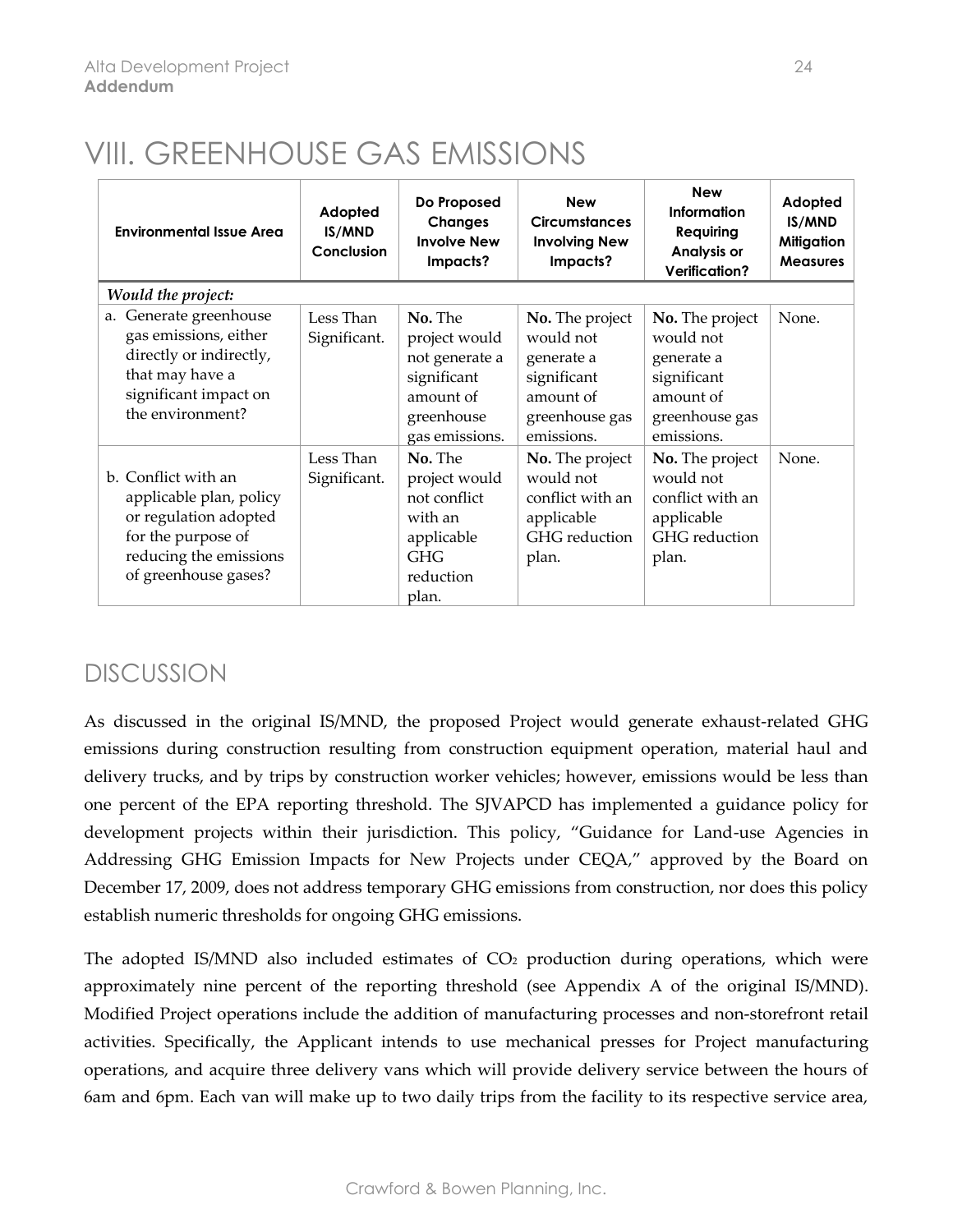which will potentially increase the amount of daily traffic trips by six. These additional trips will generate additional CO<sub>2</sub>; however, those additional emissions will be minimal and within the threshold limits.

Therefore, the proposed Project would not result in a substantial increase in operational GHG emissions. As such, the proposed Project would not interfere or obstruct implementation of an applicable GHG emissions reduction plan. The proposed Project would be consistent with all applicable local plans, policies, and regulations for reducing GHG emissions. Any impacts related to GHG emissions would be less than significant.

### FINAL IS/MND MITIGATION MEASURES

None.

### CONCLUSION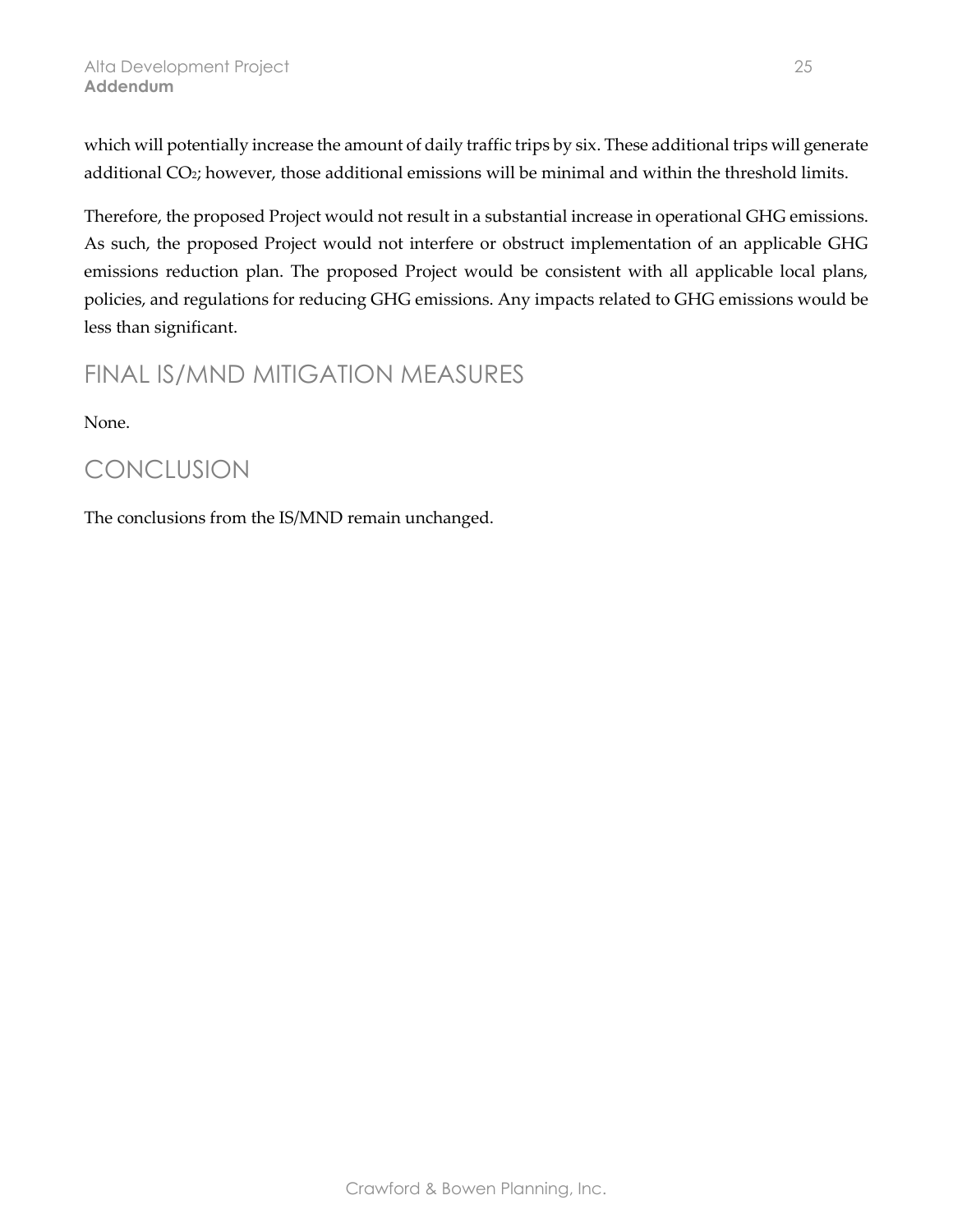# IX. HAZARDS AND HAZARDOUS MATERIALS

| <b>Environmental Issue Area</b>                                                                                                                                                                                                                              | Adopted<br>IS/MND<br>Conclusion | Do Proposed<br><b>Changes Involve</b><br><b>New Impacts?</b>                                                                                                                                    | <b>New</b><br><b>Circumstances</b><br><b>Involving New</b><br>Impacts?                                                                                                                          | <b>New Information</b><br>Requiring<br>Analysis or<br><b>Verification?</b>                                                                                                                      | Adopted<br>IS/MND<br><b>Mitigation</b><br><b>Measures</b> |
|--------------------------------------------------------------------------------------------------------------------------------------------------------------------------------------------------------------------------------------------------------------|---------------------------------|-------------------------------------------------------------------------------------------------------------------------------------------------------------------------------------------------|-------------------------------------------------------------------------------------------------------------------------------------------------------------------------------------------------|-------------------------------------------------------------------------------------------------------------------------------------------------------------------------------------------------|-----------------------------------------------------------|
| Would the project:                                                                                                                                                                                                                                           |                                 |                                                                                                                                                                                                 |                                                                                                                                                                                                 |                                                                                                                                                                                                 |                                                           |
| a. Create a significant<br>hazard to the public or<br>the environment<br>through the routine<br>transport, use, or<br>disposal of hazardous<br>materials?                                                                                                    | Less Than<br>Significant.       | No. The project<br>would not create<br>new or increased<br>impact involving<br>hazardous<br>materials.                                                                                          | No. The project<br>would not create<br>new or increased<br>impact<br>involving<br>hazardous<br>materials.                                                                                       | No. The project<br>would not create<br>new or increased<br>impact<br>involving<br>hazardous<br>materials.                                                                                       | None.                                                     |
| b. Create a significant<br>hazard to the public or<br>the environment<br>through reasonably<br>foreseeable upset and<br>accident conditions<br>involving the release of<br>hazardous materials<br>into the environment?                                      | Less Than<br>Significant.       | No. The project<br>would not create<br>additional<br>significant<br>hazard to the<br>public or<br>environmental<br>through<br>reasonably<br>foreseeable<br>upset and<br>accident<br>conditions. | No. The project<br>would not create<br>additional<br>significant<br>hazard to the<br>public or<br>environmental<br>through<br>reasonably<br>foreseeable<br>upset and<br>accident<br>conditions. | No. The project<br>would not create<br>additional<br>significant<br>hazard to the<br>public or<br>environmental<br>through<br>reasonably<br>foreseeable<br>upset and<br>accident<br>conditions. | None.                                                     |
| c. Emit hazardous<br>emissions or handle<br>hazardous or acutely<br>hazardous materials,<br>substances, or waste<br>within one-quarter mile<br>of an existing or<br>proposed school?                                                                         | No<br>Impact.                   | No. There<br>continues to be<br>no school within<br>one-quarter mile<br>of the site.                                                                                                            | No. There<br>continues to be<br>no school within<br>one-quarter mile<br>of the site.                                                                                                            | No. There<br>continues to be<br>no school within<br>one-quarter mile<br>of the site.                                                                                                            | None.                                                     |
| d. Be located on a site<br>which is included on a<br>list of hazardous<br>materials sites<br>compiled pursuant to<br>Government Code<br>Section 65962.5 and, as<br>a result, would it create<br>a significant hazard to<br>the public or the<br>environment? | N <sub>o</sub><br>Impact.       | No. The project<br>is not designated<br>as a site which is<br>included on a<br>list of hazardous<br>materials sites<br>compiled<br>pursuant to<br>Government<br>Code Section<br>65962.5.        | No. The project<br>is not designated<br>as a site which is<br>included on a<br>list of hazardous<br>materials sites<br>compiled<br>pursuant to<br>Government<br>Code Section<br>65962.5.        | No. The project<br>is not designated<br>as a site which is<br>included on a<br>list of hazardous<br>materials sites<br>compiled<br>pursuant to<br>Government<br>Code Section<br>65962.5.        | None.                                                     |
| e. For a project located<br>within an airport land                                                                                                                                                                                                           | Less Than<br>Significant.       | No. The project<br>is within Airport                                                                                                                                                            | No. The project<br>is within Airport                                                                                                                                                            | No. The project<br>is within Airport                                                                                                                                                            | None.                                                     |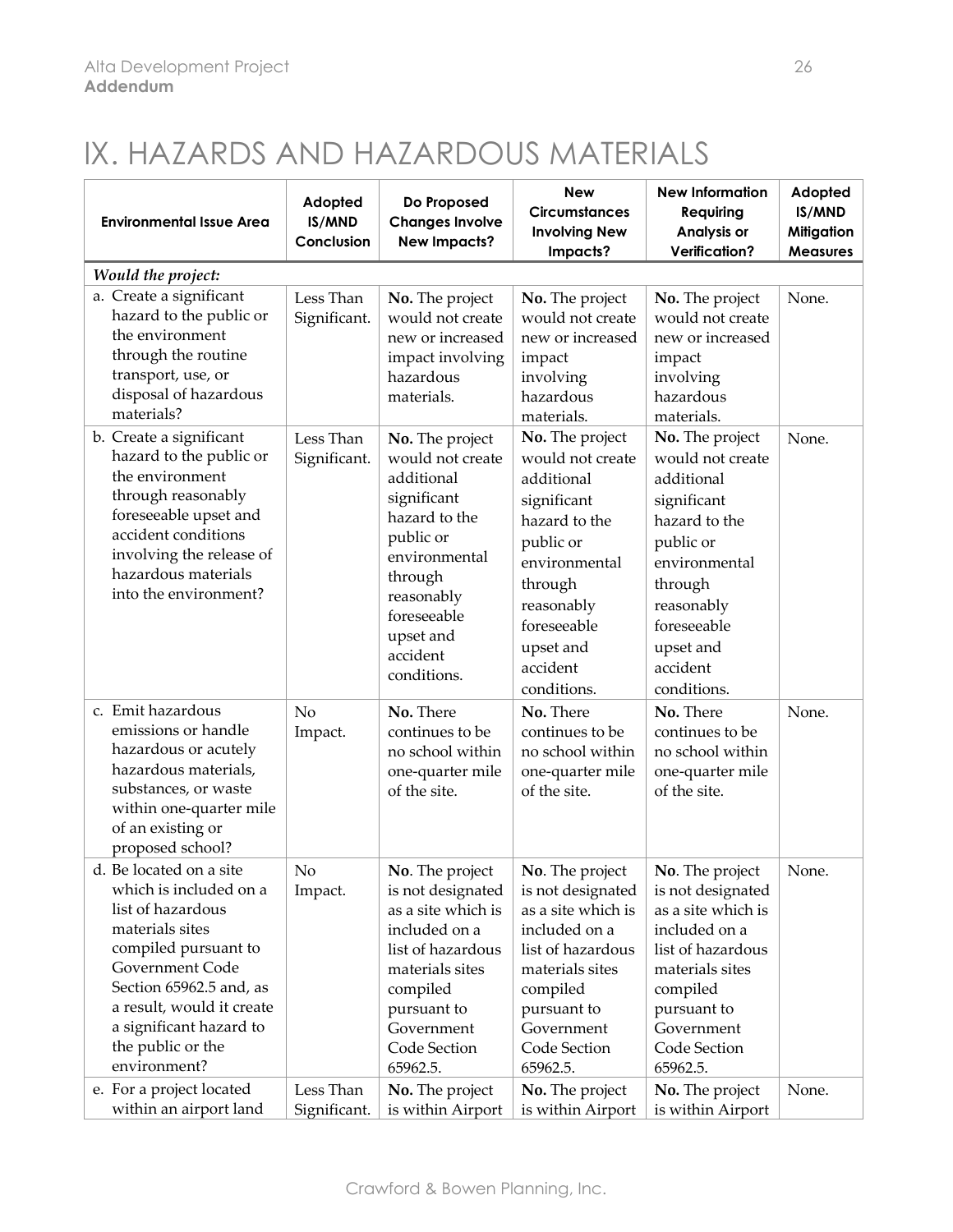| <b>Environmental Issue Area</b>                                                                                                                                                                                                             | Adopted<br>IS/MND<br>Conclusion | Do Proposed<br><b>Changes Involve</b><br><b>New Impacts?</b>                                                                                                                                             | <b>New</b><br><b>Circumstances</b><br><b>Involving New</b><br>Impacts?                                                                                                                                   | <b>New Information</b><br>Requiring<br>Analysis or<br><b>Verification?</b>                                                                                                                               | Adopted<br>IS/MND<br><b>Mitigation</b><br><b>Measures</b> |
|---------------------------------------------------------------------------------------------------------------------------------------------------------------------------------------------------------------------------------------------|---------------------------------|----------------------------------------------------------------------------------------------------------------------------------------------------------------------------------------------------------|----------------------------------------------------------------------------------------------------------------------------------------------------------------------------------------------------------|----------------------------------------------------------------------------------------------------------------------------------------------------------------------------------------------------------|-----------------------------------------------------------|
| use plan or, where such<br>a plan has not been<br>adopted, within two<br>miles of a public airport<br>or public use airport,<br>would the project result<br>in a safety hazard for<br>people residing or<br>working in the project<br>area? |                                 | Land Use Plan<br>Zone D, which<br>does not have<br>land use<br>restrictions<br>except ones<br>hazardous to<br>flight. Therefore,<br>the proposed<br>project does not<br>have a<br>significant<br>impact. | Land Use Plan<br>Zone D, which<br>does not have<br>land use<br>restrictions<br>except ones<br>hazardous to<br>flight. Therefore,<br>the proposed<br>project does not<br>have a<br>significant<br>impact. | Land Use Plan<br>Zone D, which<br>does not have<br>land use<br>restrictions<br>except ones<br>hazardous to<br>flight. Therefore,<br>the proposed<br>project does not<br>have a<br>significant<br>impact. |                                                           |
| f. Impair implementation<br>of or physically<br>interfere with an<br>adopted emergency<br>response plan or<br>emergency evacuation<br>plan?                                                                                                 | Less Than<br>Significant.       | No. The project<br>would not<br>impair<br>emergency<br>evacuation or<br>response.                                                                                                                        | No. The project<br>would not<br>impair<br>emergency<br>evacuation or<br>response.                                                                                                                        | No. The project<br>would not<br>impair<br>emergency<br>evacuation or<br>response.                                                                                                                        | None.                                                     |
| g. Expose people or<br>structures to a<br>significant risk of loss,<br>injury or death<br>involving wildland<br>fires?                                                                                                                      | No<br>Impact.                   | No. The project<br>site is not<br>located in an<br>areas susceptible<br>to extreme fire<br>hazards or<br>wildland fires.                                                                                 | No. The project<br>site is not<br>located in an<br>areas susceptible<br>to extreme fire<br>hazards or<br>wildland fires.                                                                                 | No. The project<br>site is not<br>located in an<br>areas susceptible<br>to extreme fire<br>hazards or<br>wildland fires.                                                                                 | None.                                                     |

The original IS/MND determined that there would be less than significant impacts to hazards and hazardous materials. The modified Project operations include addition of mechanical manufacturing where only mechanical presses and food-grade ice and water will be used. The addition of manufacturing processes and delivery vehicle trips would not cause an increase in impacts beyond what was previously analyzed. Therefore, the impact remains less than significant.

### FINAL IS/MND MITIGATION MEASURES

#### None.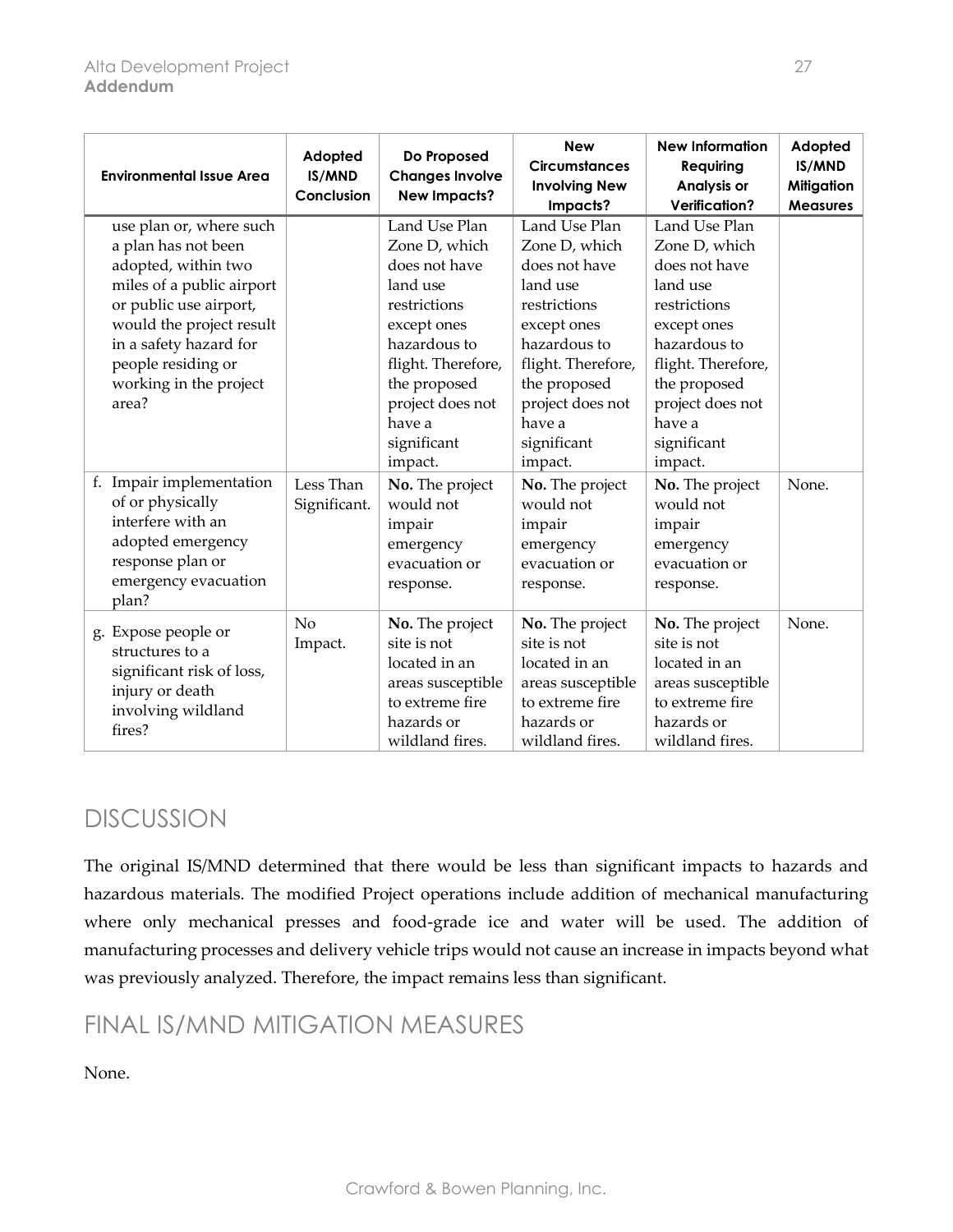### CONCLUSION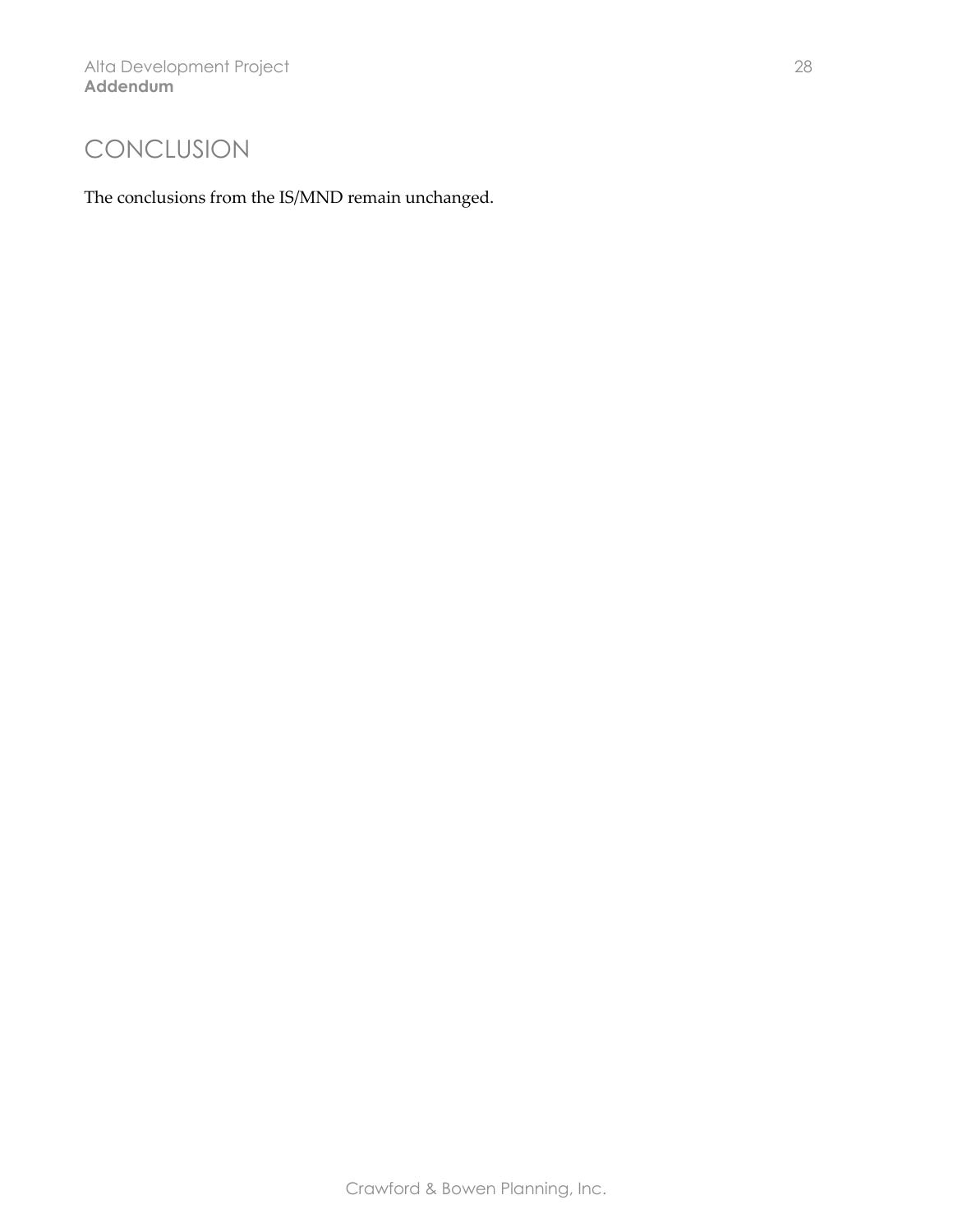# X. HYDROLOGY AND WATER QUALITY

| <b>Environmental Issue Area</b>                                                                                                                                                                               | Adopted<br>IS/MND<br>Conclusion                                         | Do Proposed<br><b>Changes</b><br><b>Involve New</b><br>Impacts?                                                                                                                                                                  | <b>New</b><br><b>Circumstances</b><br><b>Involving New</b><br>Impacts?                                                                                                                                                           | <b>New</b><br><b>Information</b><br>Requiring<br>Analysis or<br><b>Verification?</b>                                                                                                                                             | Adopted<br>IS/MND<br><b>Mitigation</b><br><b>Measures</b> |
|---------------------------------------------------------------------------------------------------------------------------------------------------------------------------------------------------------------|-------------------------------------------------------------------------|----------------------------------------------------------------------------------------------------------------------------------------------------------------------------------------------------------------------------------|----------------------------------------------------------------------------------------------------------------------------------------------------------------------------------------------------------------------------------|----------------------------------------------------------------------------------------------------------------------------------------------------------------------------------------------------------------------------------|-----------------------------------------------------------|
| Would the project:                                                                                                                                                                                            |                                                                         |                                                                                                                                                                                                                                  |                                                                                                                                                                                                                                  |                                                                                                                                                                                                                                  |                                                           |
| a. Violate any water<br>quality standards or<br>waste discharge<br>requirements or<br>otherwise substantially<br>degrade surface or<br>ground water quality?                                                  | Less than<br>Significant<br>Impact with<br>mitigation<br>incorporation. | No. The project<br>would not<br>violate water<br>quality<br>standards or<br>waste<br>discharge<br>requirements.                                                                                                                  | No. The project<br>would not<br>violate water<br>quality<br>standards or<br>waste<br>discharge<br>requirements.                                                                                                                  | No. The project<br>would not<br>violate water<br>quality<br>standards or<br>waste<br>discharge<br>requirements.                                                                                                                  | Yes.<br>HYD-1.                                            |
| b. Substantially decrease<br>groundwater supplies or<br>interfere substantially<br>with groundwater<br>recharge such that the<br>project may impede<br>sustainable groundwater<br>management of the<br>basin? | Less than<br>Significant<br>Impact.                                     | No. The project<br>would not<br>substantially<br>deplete<br>groundwater<br>resources or<br>impair<br>groundwater<br>recharge.                                                                                                    | No. The project<br>would not<br>substantially<br>deplete<br>groundwater<br>resources or<br>impair<br>groundwater<br>recharge.                                                                                                    | No. The project<br>would not<br>substantially<br>deplete<br>groundwater<br>resources or<br>impair<br>groundwater<br>recharge.                                                                                                    | None.                                                     |
| c. Substantially alter the<br>existing drainage pattern<br>of the site or area,<br>including through the<br>alteration of the course<br>of a stream or river, in a<br>manner which would:                     |                                                                         |                                                                                                                                                                                                                                  |                                                                                                                                                                                                                                  |                                                                                                                                                                                                                                  |                                                           |
| i.<br>result in<br>substantial erosion<br>or siltation on- or<br>off-site?                                                                                                                                    | Less than<br>Significant<br>Impact.                                     | No. The project<br>would not<br>substantially<br>alter the<br>existing site<br>drainage<br>pattern and it<br>would not alter<br>the course of a<br>stream or river<br>or result in<br>erosion or<br>siltation on or<br>off site. | No. The project<br>would not<br>substantially<br>alter the<br>existing site<br>drainage<br>pattern and it<br>would not alter<br>the course of a<br>stream or river<br>or result in<br>erosion or<br>siltation on or<br>off site. | No. The project<br>would not<br>substantially<br>alter the<br>existing site<br>drainage<br>pattern and it<br>would not alter<br>the course of a<br>stream or river<br>or result in<br>erosion or<br>siltation on or<br>off site. | None.                                                     |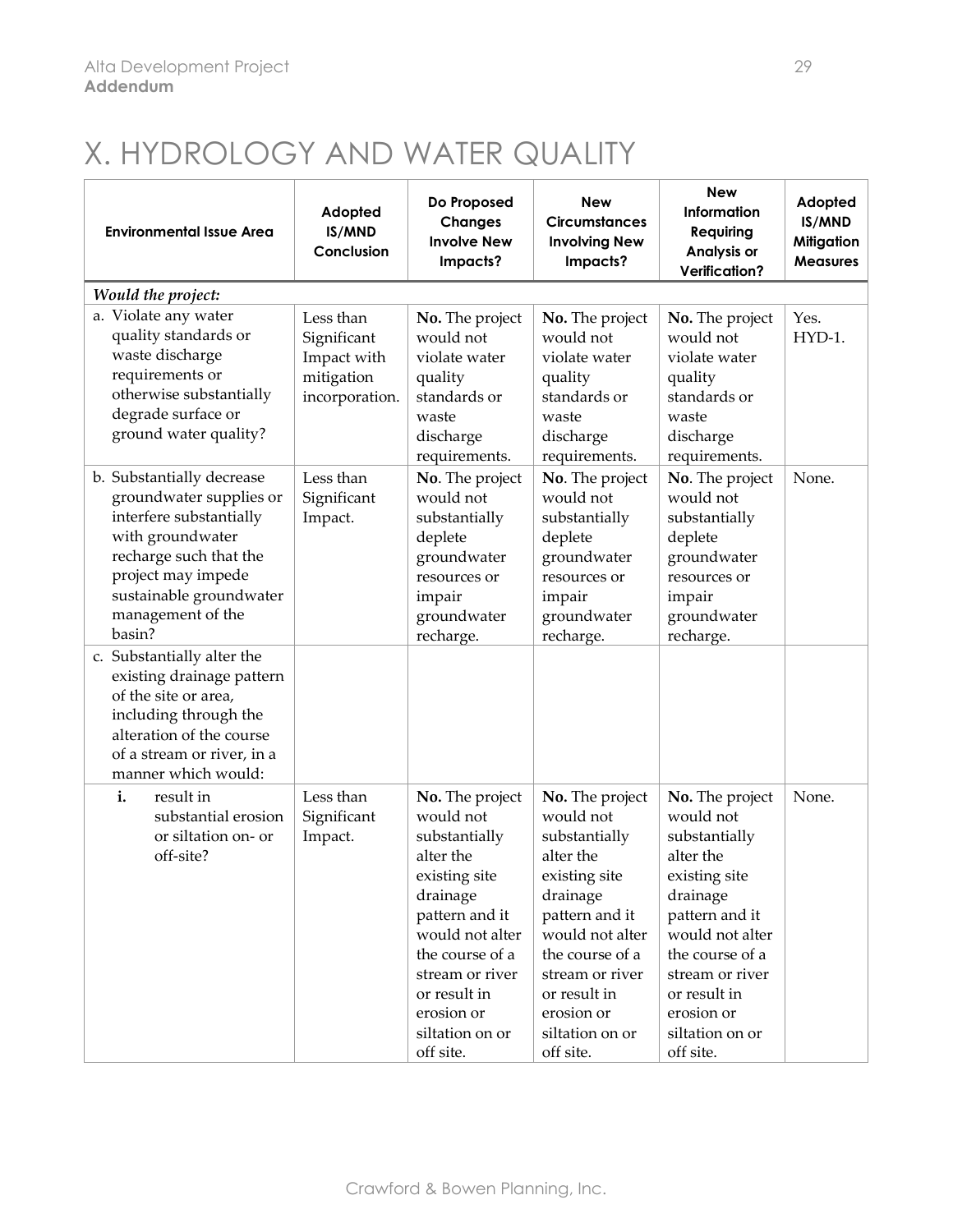| <b>Environmental Issue Area</b>                                                                                                                                                                                                | Adopted<br>IS/MND<br>Conclusion     | Do Proposed<br><b>Changes</b><br><b>Involve New</b><br>Impacts?                                                                                          | <b>New</b><br><b>Circumstances</b><br><b>Involving New</b><br>Impacts?                                                                                   | <b>New</b><br>Information<br>Requiring<br>Analysis or<br><b>Verification?</b>                                                                            | Adopted<br>IS/MND<br><b>Mitigation</b><br><b>Measures</b> |
|--------------------------------------------------------------------------------------------------------------------------------------------------------------------------------------------------------------------------------|-------------------------------------|----------------------------------------------------------------------------------------------------------------------------------------------------------|----------------------------------------------------------------------------------------------------------------------------------------------------------|----------------------------------------------------------------------------------------------------------------------------------------------------------|-----------------------------------------------------------|
| ii.<br>substantially<br>increase the rate or<br>amount of surface<br>runoff in a manner<br>which would<br>result in flooding<br>on- or off-site?                                                                               | Less than<br>Significant<br>Impact. | No. The project<br>would not<br>substantially<br>increase the<br>rate of runoff in<br>a manner that<br>would result in<br>flooding on- or<br>off-site.   | No. The project<br>would not<br>substantially<br>increase the<br>rate of runoff in<br>a manner that<br>would result in<br>flooding on- or<br>off-site.   | No. The project<br>would not<br>substantially<br>increase the<br>rate of runoff in<br>a manner that<br>would result in<br>flooding on- or<br>off-site.   | None.                                                     |
| iii.<br>Create or<br>contribute runoff<br>water which<br>would exceed the<br>capacity of<br>existing or<br>planned<br>stormwater<br>drainage systems<br>or provide<br>substantial<br>additional sources<br>of polluted runoff? | Less than<br>Significant<br>Impact. | No. The project<br>would not<br>increase the<br>rate of runoff in<br>a manner that<br>would result in<br>flooding on- or<br>off-site.                    | No. The project<br>would not<br>increase the<br>rate of runoff in<br>a manner that<br>would result in<br>flooding on- or<br>off-site.                    | No. The project<br>would not<br>increase the<br>rate of runoff in<br>a manner that<br>would result in<br>flooding on- or<br>off-site.                    | None.                                                     |
| Impede or redirect<br>iv.<br>flood flows?                                                                                                                                                                                      | Less than<br>Significant<br>Impact. | No. The project<br>would not<br>impede or<br>redirect flood<br>flows.                                                                                    | No. The project<br>would not<br>impede or<br>redirect flood<br>flows.                                                                                    | No. The project<br>would not<br>impede or<br>redirect flood<br>flows.                                                                                    | None.                                                     |
| In flood hazard,<br>d.<br>tsunami, or seiche<br>zones, risk release of<br>pollutants due to<br>project<br>inundation?                                                                                                          | No Impact.                          | No. The project<br>would not<br>release<br>pollutants due<br>to project<br>inundation.                                                                   | No. The project<br>would not<br>release<br>pollutants due<br>to project<br>inundation.                                                                   | No. The project<br>would not<br>release<br>pollutants due<br>to project<br>inundation.                                                                   | None.                                                     |
| Conflict with or<br>е.<br>obstruct<br>implementation of<br>a water quality control<br>plan or sustainable<br>groundwater<br>management plan?                                                                                   | Less than<br>Significant<br>Impact. | No. The project<br>would not<br>conflict with or<br>obstruct<br>implementation<br>of a water<br>quality control<br>plan or<br>sustainable<br>groundwater | No. The project<br>would not<br>conflict with or<br>obstruct<br>implementation<br>of a water<br>quality control<br>plan or<br>sustainable<br>groundwater | No. The project<br>would not<br>conflict with or<br>obstruct<br>implementation<br>of a water<br>quality control<br>plan or<br>sustainable<br>groundwater | None.                                                     |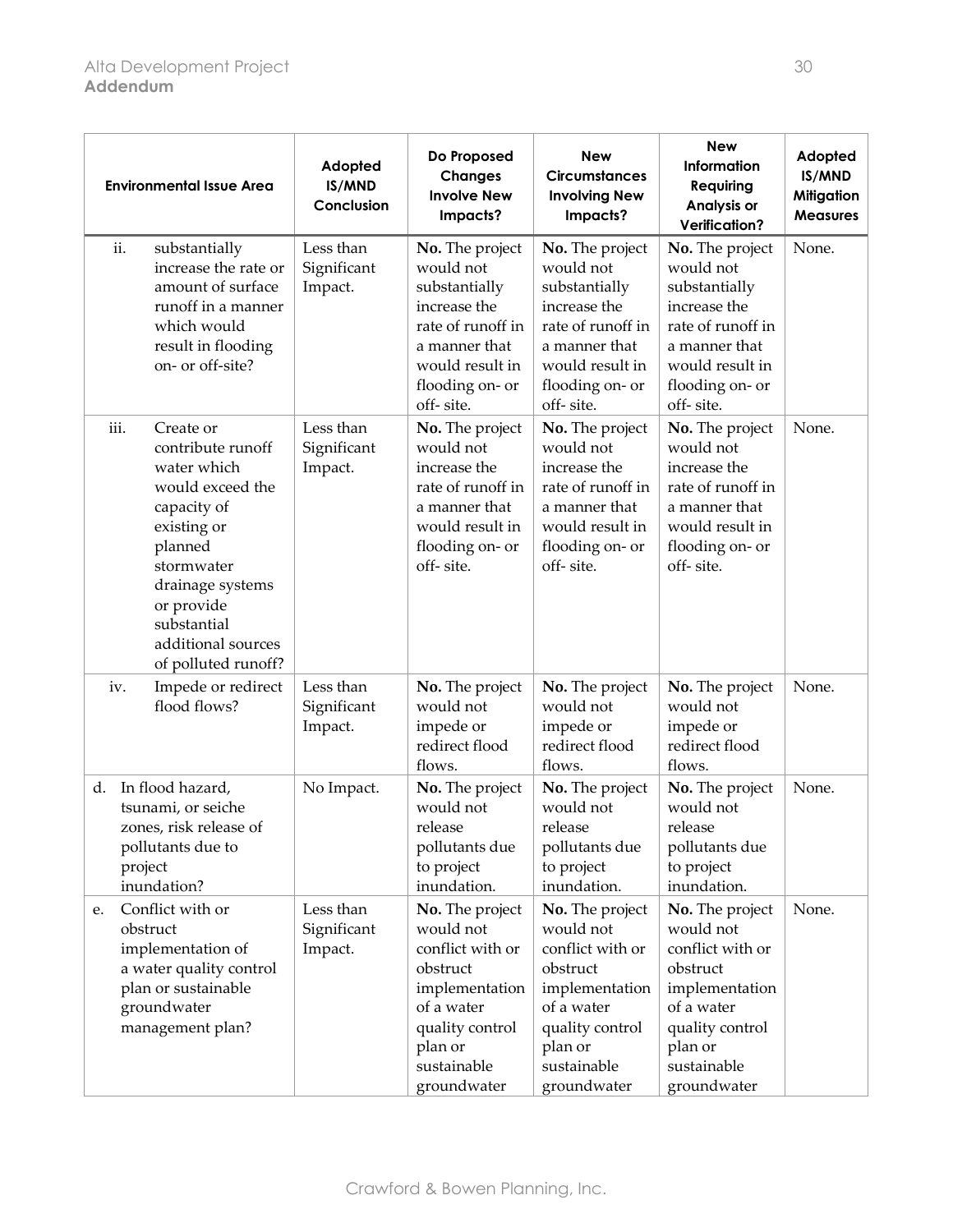| <b>Environmental Issue Area</b> | Adopted<br><b>IS/MND</b><br><b>Conclusion</b> | Do Proposed<br><b>Changes</b><br><b>Involve New</b><br>Impacts? | <b>New</b><br><b>Circumstances</b><br><b>Involving New</b><br>Impacts? | <b>New</b><br>Information<br>Requiring<br><b>Analysis or</b><br><b>Verification?</b> | Adopted<br>IS/MND<br><b>Mitigation</b><br><b>Measures</b> |
|---------------------------------|-----------------------------------------------|-----------------------------------------------------------------|------------------------------------------------------------------------|--------------------------------------------------------------------------------------|-----------------------------------------------------------|
|                                 |                                               | management                                                      | management                                                             | management                                                                           |                                                           |
|                                 |                                               | plan.                                                           | plan.                                                                  | plan.                                                                                |                                                           |

The previously adopted Mitigated Negative Declaration determined that the proposed Project would result in less than significant impacts on hydrology and water quality with mitigation incorporated. As mentioned in the original IS/MND, during construction activities, there may be an increased potential of exposing excavated soils to wind and water erosion, which could result in temporary minimal increases in sediment load in nearby water bodies, including the Friant Kern Canal. Mitigation Measures HYD-1 will continue to be implemented to ensure that the Project will result in less than significant impacts with mitigation. The addition of mechanical manufacturing processes and delivery vehicle trips would not cause an increase in impacts beyond what was previously analyzed. Therefore, the Project impact remains less than significant with mitigation.

### FINAL IS/MND MITIGATION MEASURES

HYD-1: To minimize any potential short-term water quality effects from project-related construction activities, the project contractor shall implement Best Management Practices (BMP's) in conformance with the California Storm Water Best Management Practice Handbook for Construction Activity.

### CONCLUSION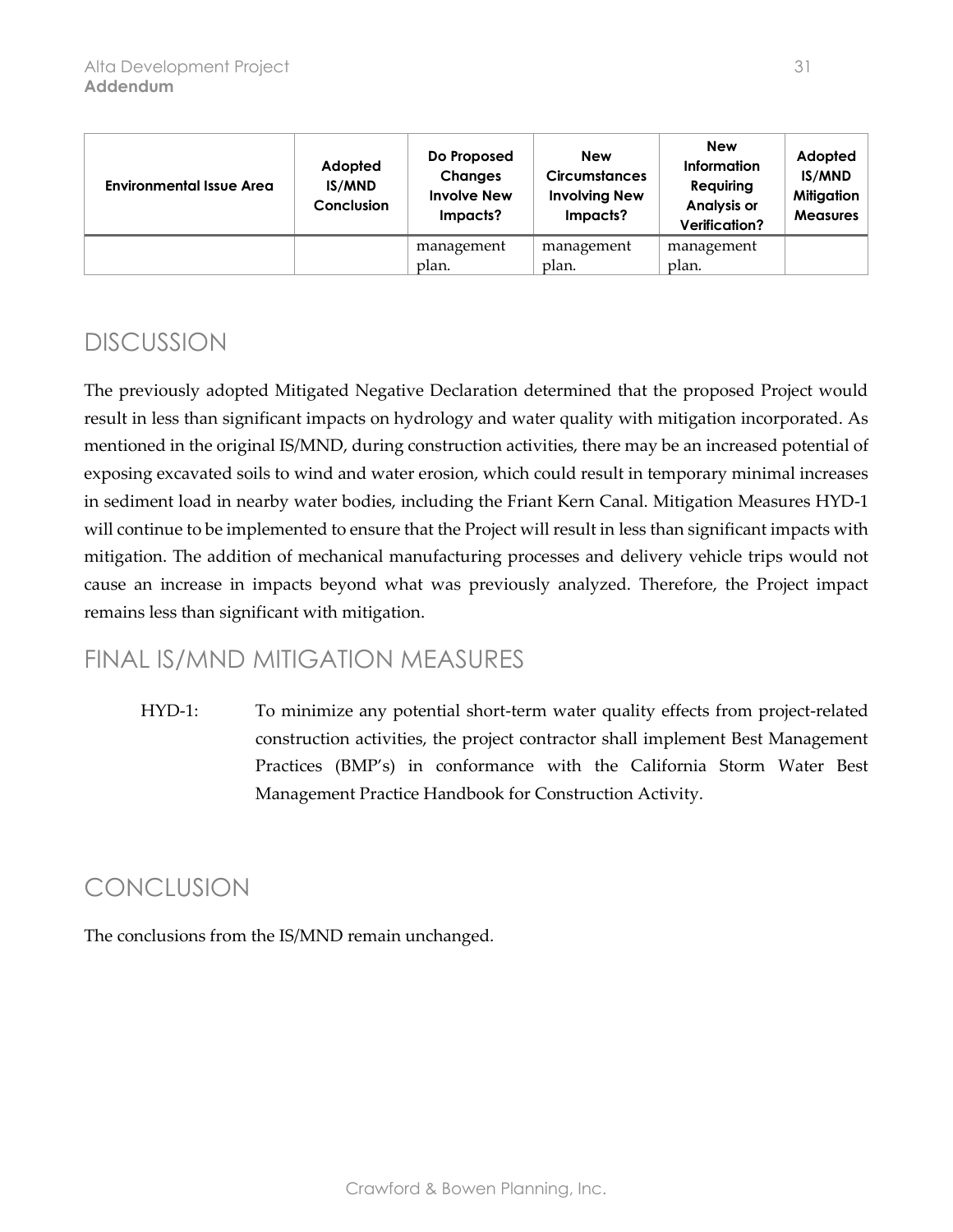# XI. LAND USE AND PLANNING

| <b>Environmental Issue Area</b>                                                                                                                                                                                | Adopted<br><b>IS/MND</b><br>Conclusion | Do Proposed<br><b>Changes</b><br><b>Involve New</b><br>Impacts?           | <b>New</b><br>Circumstance<br>s Involving<br><b>New</b><br>Impacts?       | <b>New</b><br>Information<br>Requiring<br>Analysis or<br><b>Verification?</b> | Adopted<br><b>IS/MND</b><br><b>Mitigation</b><br><b>Measures</b> |
|----------------------------------------------------------------------------------------------------------------------------------------------------------------------------------------------------------------|----------------------------------------|---------------------------------------------------------------------------|---------------------------------------------------------------------------|-------------------------------------------------------------------------------|------------------------------------------------------------------|
| Would the project:                                                                                                                                                                                             |                                        |                                                                           |                                                                           |                                                                               |                                                                  |
| a. Physically divide an<br>established<br>community?                                                                                                                                                           | No<br>Impact.                          | No. The<br>project would<br>not divide an<br>established<br>community.    | No. The<br>project would<br>not divide an<br>established<br>community.    | No. The<br>project would<br>not divide an<br>established<br>community.        | None.                                                            |
| b. Cause a significant<br>environmental impact<br>due to a conflict with<br>any land use plan,<br>policy, or regulation<br>adopted for the<br>purpose of avoiding or<br>mitigating an<br>environmental effect? | N <sub>o</sub><br>Impact.              | No. The<br>project is<br>consistent<br>with the<br>allowable<br>land use. | No. The<br>project is<br>consistent<br>with the<br>allowable<br>land use. | No. The<br>project is<br>consistent<br>with the<br>allowable<br>land use.     | None.                                                            |

### DISCUSSION

The previously adopted Mitigated Negative Declaration determined that the proposed Project would have no impact on land use and planning. The Project vicinity is heavily disturbed with industrial and agricultural uses. The site is currently zoned Light Industrial and the General Plan Land Use Designation is Industrial. The addition of manufacturing processes and delivery vehicles to Project operations would not cause an increase in impacts beyond what was previously analyzed. Therefore, there remains no impact.

### FINAL IS/MND MITIGATION MEASURES

None.

### **CONCLUSION**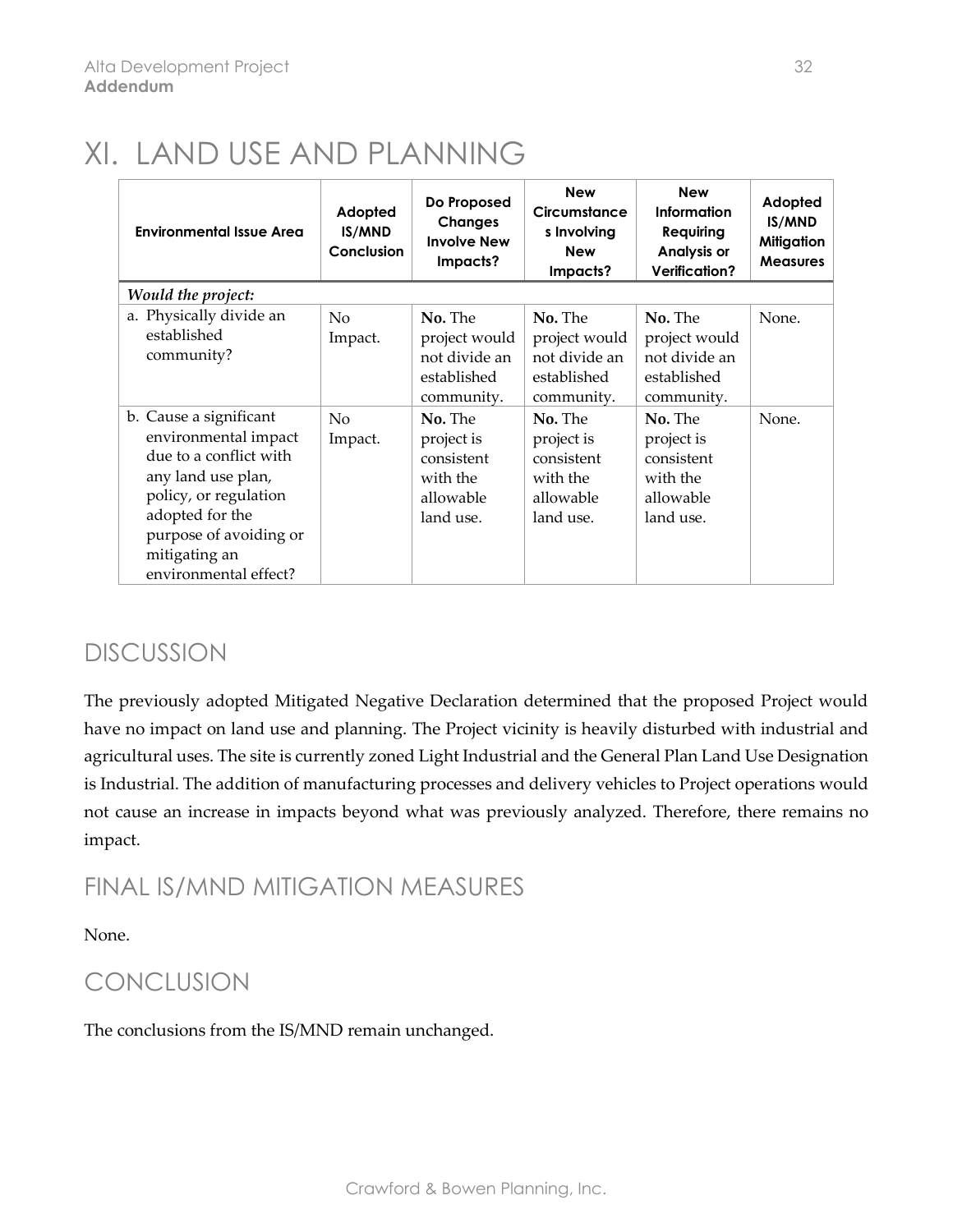## XII. MINERAL RESOURCES

| <b>Environmental Issue Area</b>                                                                                                                                                            | Adopted<br>IS/MND<br>Conclusion | Do Proposed<br><b>Changes</b><br><b>Involve New</b><br>Impacts?                            | <b>New</b><br><b>Circumstances</b><br><b>Involving New</b><br>Impacts?                     | <b>New</b><br><b>Information</b><br><b>Requiring</b><br><b>Analysis or</b><br><b>Verification?</b> | Adopted<br>IS/MND<br>Mitigation<br><b>Measures</b> |
|--------------------------------------------------------------------------------------------------------------------------------------------------------------------------------------------|---------------------------------|--------------------------------------------------------------------------------------------|--------------------------------------------------------------------------------------------|----------------------------------------------------------------------------------------------------|----------------------------------------------------|
| Would the project:                                                                                                                                                                         |                                 |                                                                                            |                                                                                            |                                                                                                    |                                                    |
| a. Result in the loss of<br>availability of a known<br>mineral resource that<br>would be of value to<br>the region and the<br>residents of the state?                                      | No<br>Impact.                   | No. The<br>project would<br>not result in<br>the loss of<br>known<br>mineral<br>resources. | No. The<br>project would<br>not result in<br>the loss of<br>known<br>mineral<br>resources. | No. The<br>project would<br>not result in<br>the loss of<br>known<br>mineral<br>resources.         | None.                                              |
| b. Result in the loss of<br>availability of a locally<br>important mineral<br>resource recovery site<br>delineated on a local<br>general plan, specific<br>plan or other land use<br>plan? | No<br>Impact.                   | No. The<br>project would<br>not result in<br>the loss of<br>known<br>mineral<br>resources. | No. The<br>project would<br>not result in<br>the loss of<br>known<br>mineral<br>resources. | No. The<br>project would<br>not result in<br>the loss of<br>known<br>mineral<br>resources.         | None.                                              |

### DISCUSSION

The previously adopted Mitigated Negative Declaration determined that the proposed Project would have no impact to mineral resources. There are no changes to the Project description that would cause an increase in impacts beyond what was previously analyzed. Therefore, there continues to be no impact.

### FINAL IS/MND MITIGATION MEASURES

None.

### CONCLUSION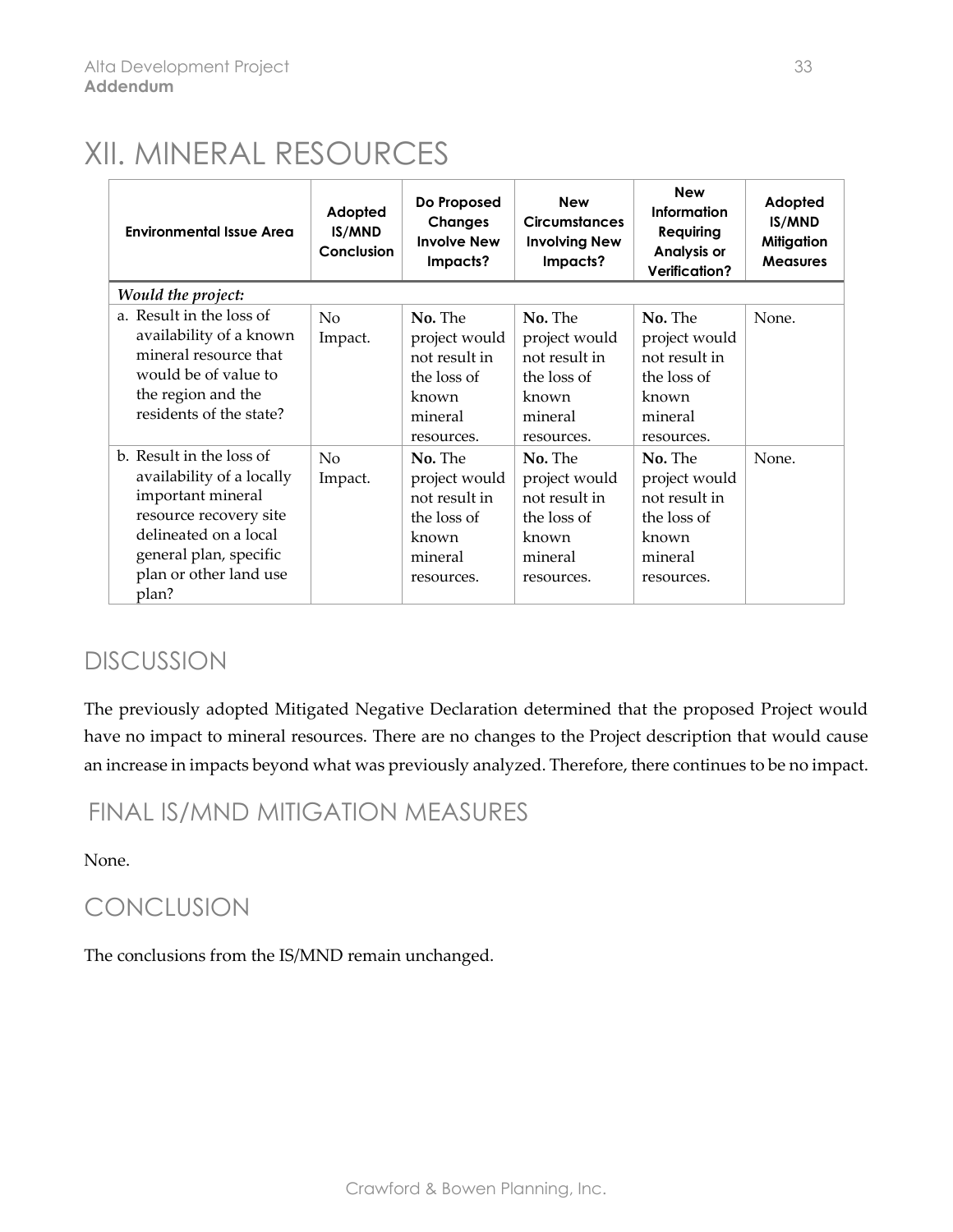### XIII. NOISE

| <b>Environmental Issue Area</b>                                                                                                                                                                                                                                                                                         | Adopted<br>IS/MND<br>Conclusion | Do Proposed<br><b>Changes Involve</b><br><b>New Impacts?</b>                                                                                                                                    | <b>New</b><br><b>Circumstances</b><br><b>Involving New</b><br>Impacts?                                                                                                                          | <b>New Information</b><br>Requiring<br><b>Analysis or</b><br><b>Verification?</b>                                                                                                               | Adopted<br>IS/MND<br><b>Mitigation</b><br><b>Measures</b> |
|-------------------------------------------------------------------------------------------------------------------------------------------------------------------------------------------------------------------------------------------------------------------------------------------------------------------------|---------------------------------|-------------------------------------------------------------------------------------------------------------------------------------------------------------------------------------------------|-------------------------------------------------------------------------------------------------------------------------------------------------------------------------------------------------|-------------------------------------------------------------------------------------------------------------------------------------------------------------------------------------------------|-----------------------------------------------------------|
| Would the project:                                                                                                                                                                                                                                                                                                      |                                 |                                                                                                                                                                                                 |                                                                                                                                                                                                 |                                                                                                                                                                                                 |                                                           |
| a. Generation of a<br>substantial temporary<br>or permanent increase<br>in the ambient noise<br>levels in vicinity of the<br>project in excess of<br>standards established<br>in the local general plan<br>or noise ordinance, or<br>applicable standards of<br>other agencies?                                         | Less Than<br>Significant.       | No. The project<br>would not<br>expose persons<br>to or generate<br>noise levels in<br>excess of<br>standards<br>established by<br>applicable local,<br>regional or<br>national<br>regulations. | No. The project<br>would not<br>expose persons<br>to or generate<br>noise levels in<br>excess of<br>standards<br>established by<br>applicable local,<br>regional or<br>national<br>regulations. | No. The project<br>would not<br>expose persons<br>to or generate<br>noise levels in<br>excess of<br>standards<br>established by<br>applicable local,<br>regional or<br>national<br>regulations. | None.                                                     |
| b. Generation of excessive<br>groundborne vibration<br>or groundborne noise<br>levels?                                                                                                                                                                                                                                  | Less Than<br>Significant.       | No. The project<br>would not<br>expose persons<br>to excessive<br>groundborne<br>vibration.                                                                                                     | No. The project<br>would not<br>expose persons<br>to excessive<br>groundborne<br>vibration.                                                                                                     | No. The project<br>would not<br>expose persons<br>to excessive<br>groundborne<br>vibration.                                                                                                     | None.                                                     |
| c. For a project located<br>within a private airstrip<br>or airport land use plan<br>or, where such a plan<br>has not been adopted,<br>within two miles of a<br>public airport or public<br>use airport, would the<br>project expose people<br>residing or working in<br>the project area to<br>excessive noise levels? | No<br>Impact.                   | No. The project<br>is not within the<br>established<br>airport noise<br>contour.                                                                                                                | No. The project<br>is not within the<br>established<br>airport noise<br>contour.                                                                                                                | No. The project<br>is not within the<br>established<br>airport noise<br>contour.                                                                                                                | None.                                                     |

### DISCUSSION

The previously adopted Mitigated Negative Declaration determined that the proposed Project would have less than significant to no impact from noise. As mentioned earlier, changes to the Project operations include addition of manufacturing processes and addition of three delivery vans which will provide delivery service between the hours of 6am and 6pm. The manufacturing process will use mechanical presses where chemicals ae extracted by freezing and pressing the material through the press. Each van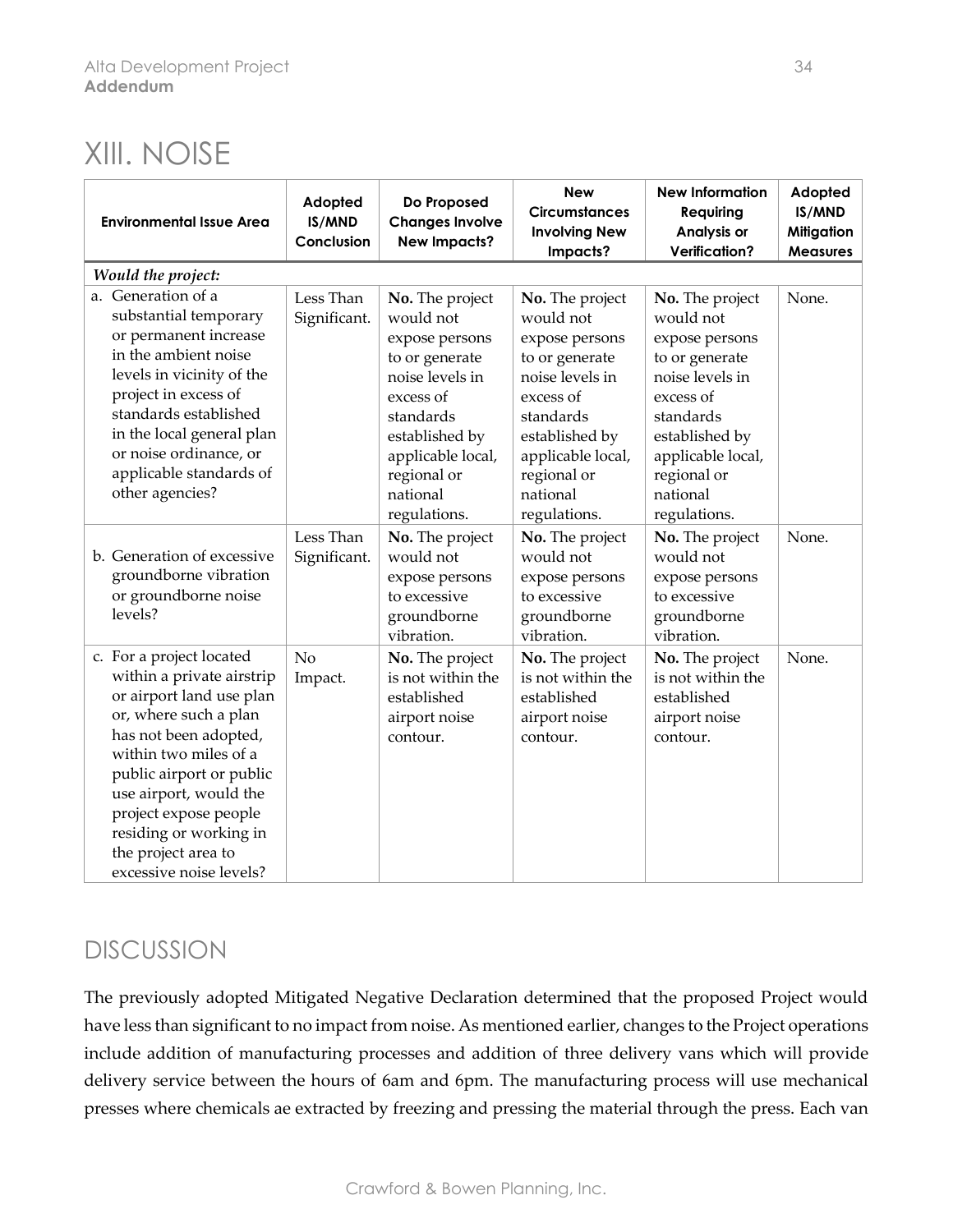will make up to two daily trips from the facility to its respective service area, which will potentially increase the amount of daily traffic trips by six. In accordance with the Woodlake Municipal Code, commercial cannabis operations shall be subject to the City's noise and nuisance ordinances. These measures will ensure any impacts would remain less than significant.

### FINAL IS/MND MITIGATION MEASURES

None.

### CONCLUSION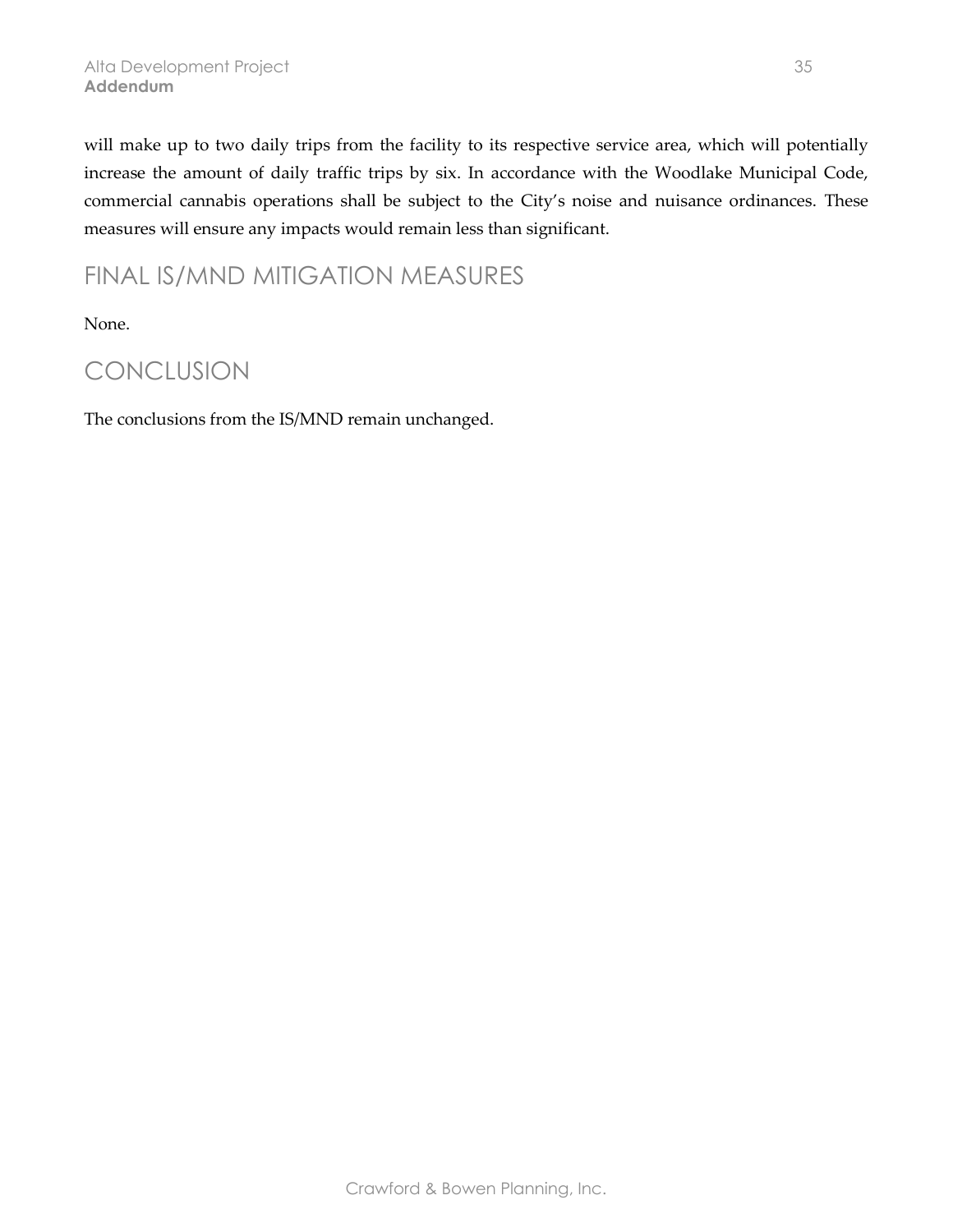# XIV. POPULATION AND HOUSING

| <b>Environmental Issue Area</b>                                                                                                                                                                                                      | Adopted<br><b>IS/MND</b><br>Conclusion | Do Proposed<br><b>Changes Involve</b><br><b>New Impacts?</b>                            | <b>New</b><br><b>Circumstances</b><br><b>Involving New</b><br>Impacts?                  | <b>New Information</b><br>Requiring<br><b>Analysis or</b><br><b>Verification?</b>       | Adopted<br><b>IS/MND</b><br><b>Mitigation</b><br><b>Measures</b> |
|--------------------------------------------------------------------------------------------------------------------------------------------------------------------------------------------------------------------------------------|----------------------------------------|-----------------------------------------------------------------------------------------|-----------------------------------------------------------------------------------------|-----------------------------------------------------------------------------------------|------------------------------------------------------------------|
| Would the project:                                                                                                                                                                                                                   |                                        |                                                                                         |                                                                                         |                                                                                         |                                                                  |
| a. Induce substantial<br>population growth in<br>an area, either directly<br>(for example, by<br>proposing new homes<br>and businesses) or<br>indirectly (for example,<br>through extension of<br>roads or other<br>infrastructure)? | N <sub>o</sub><br>Impact.              | No. The project<br>would not<br>induce<br>substantial<br>growth in the<br>project area. | No. The project<br>would not<br>induce<br>substantial<br>growth in the<br>project area. | No. The project<br>would not<br>induce<br>substantial<br>growth in the<br>project area. | None.                                                            |
| b. Displace substantial<br>numbers of existing<br>housing, necessitating<br>the construction of<br>replacement housing<br>elsewhere?                                                                                                 | N <sub>o</sub><br>Impact.              | No. The project<br>will not displace<br>existing housing.                               | No. The project<br>will not displace<br>existing housing.                               | No. The project<br>will not displace<br>existing housing.                               | None.                                                            |

### RESPONSES

The previously adopted Mitigated Negative Declaration determined that the proposed Project would have no impact on population and housing. The addition of manufacturing processes and delivery vehicles to the operations will not cause an increase in impacts beyond what was previously analyzed. Therefore, there continues to be no impact.

FINAL IS/MND MITIGATION MEASURES

None.

### CONCLUSION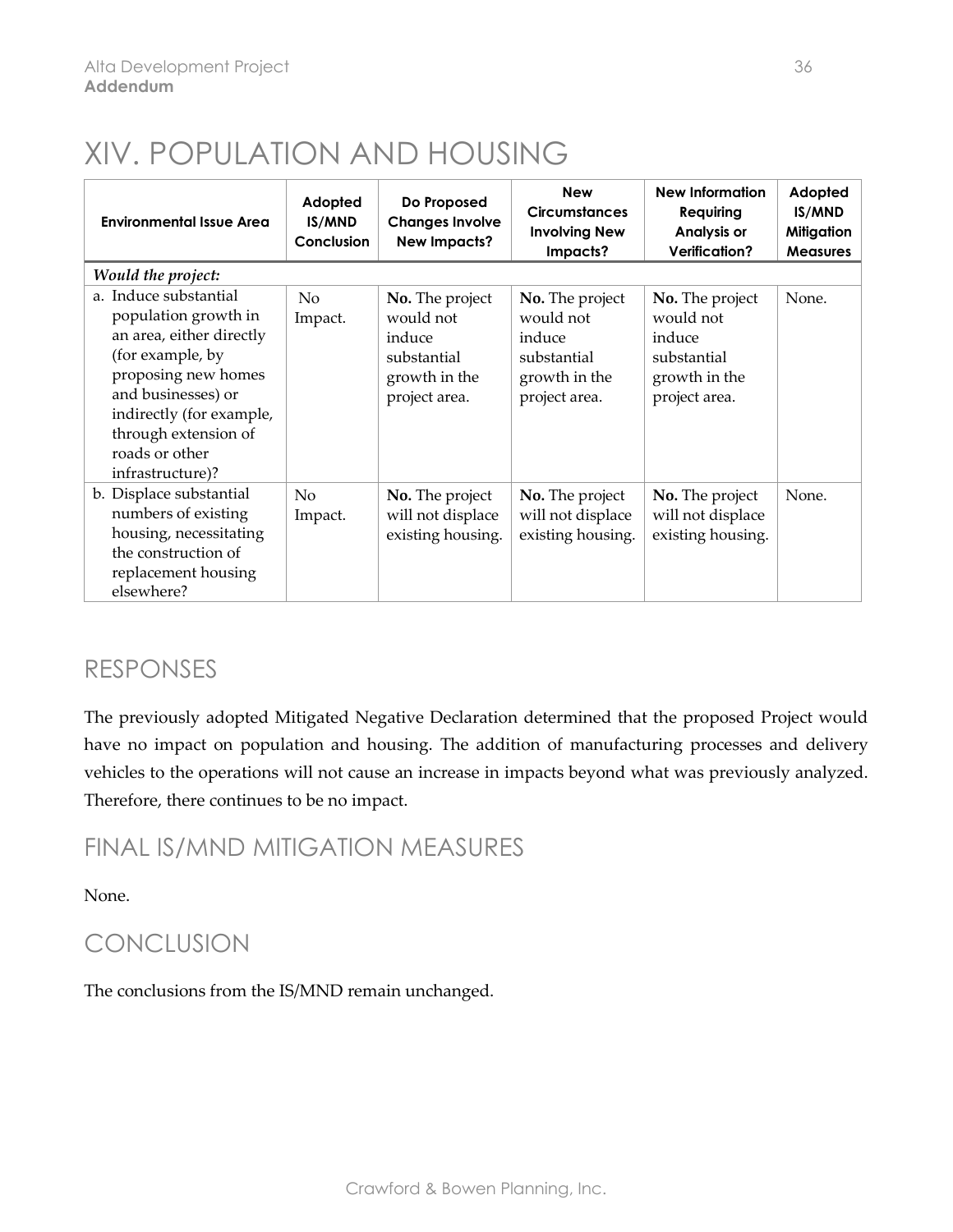# XV. PUBLIC SERVICES

| <b>Environmental Issue Area</b>                                                                                                                                                                                                                                                                                                                                                                                                                                                      | Adopted<br>IS/MND<br>Conclusion | Do Proposed<br><b>Changes Involve</b><br><b>New Impacts?</b>                                                   | <b>New</b><br><b>Circumstances</b><br><b>Involving New</b><br>Impacts?                                         | <b>New</b><br>Information<br>Requiring<br>Analysis or<br><b>Verification?</b>                                     | Adopted<br>IS/MND<br><b>Mitigation</b><br><b>Measures</b> |
|--------------------------------------------------------------------------------------------------------------------------------------------------------------------------------------------------------------------------------------------------------------------------------------------------------------------------------------------------------------------------------------------------------------------------------------------------------------------------------------|---------------------------------|----------------------------------------------------------------------------------------------------------------|----------------------------------------------------------------------------------------------------------------|-------------------------------------------------------------------------------------------------------------------|-----------------------------------------------------------|
| Would the project:                                                                                                                                                                                                                                                                                                                                                                                                                                                                   |                                 |                                                                                                                |                                                                                                                |                                                                                                                   |                                                           |
| a. Would the project<br>result in substantial<br>adverse physical<br>impacts associated with<br>the provision of new or<br>physically altered<br>governmental facilities,<br>need for new or<br>physically altered<br>governmental facilities,<br>the construction of<br>which could cause<br>significant<br>environmental impacts,<br>in order to maintain<br>acceptable service<br>ratios, response times<br>or other performance<br>objectives for any of the<br>public services: |                                 |                                                                                                                |                                                                                                                |                                                                                                                   |                                                           |
| Fire protection?                                                                                                                                                                                                                                                                                                                                                                                                                                                                     | Less Than<br>Significant.       | No. The project<br>would not result<br>in a need for<br>new or<br>expanded fire<br>protection<br>facilities.   | No. The project<br>would not result<br>in a need for<br>new or<br>expanded fire<br>protection<br>facilities.   | No. The project<br>would not<br>result in a need<br>for new or<br>expanded fire<br>protection<br>facilities.      | None.                                                     |
| Police protection?                                                                                                                                                                                                                                                                                                                                                                                                                                                                   | Less Than<br>Significant.       | No. The project<br>would not result<br>in a need for<br>new or<br>expanded police<br>protection<br>facilities. | No. The project<br>would not result<br>in a need for<br>new or<br>expanded police<br>protection<br>facilities. | No. The project<br>would not<br>result in a need<br>for new or<br>expanded<br>police<br>protection<br>facilities. | None.                                                     |
| Schools?                                                                                                                                                                                                                                                                                                                                                                                                                                                                             | No Impact.                      | No. The project<br>would not result<br>in a need for<br>new or                                                 | No. The project<br>would not result<br>in a need for<br>new or                                                 | No. The project<br>would not<br>result in a need<br>for new or                                                    | None.                                                     |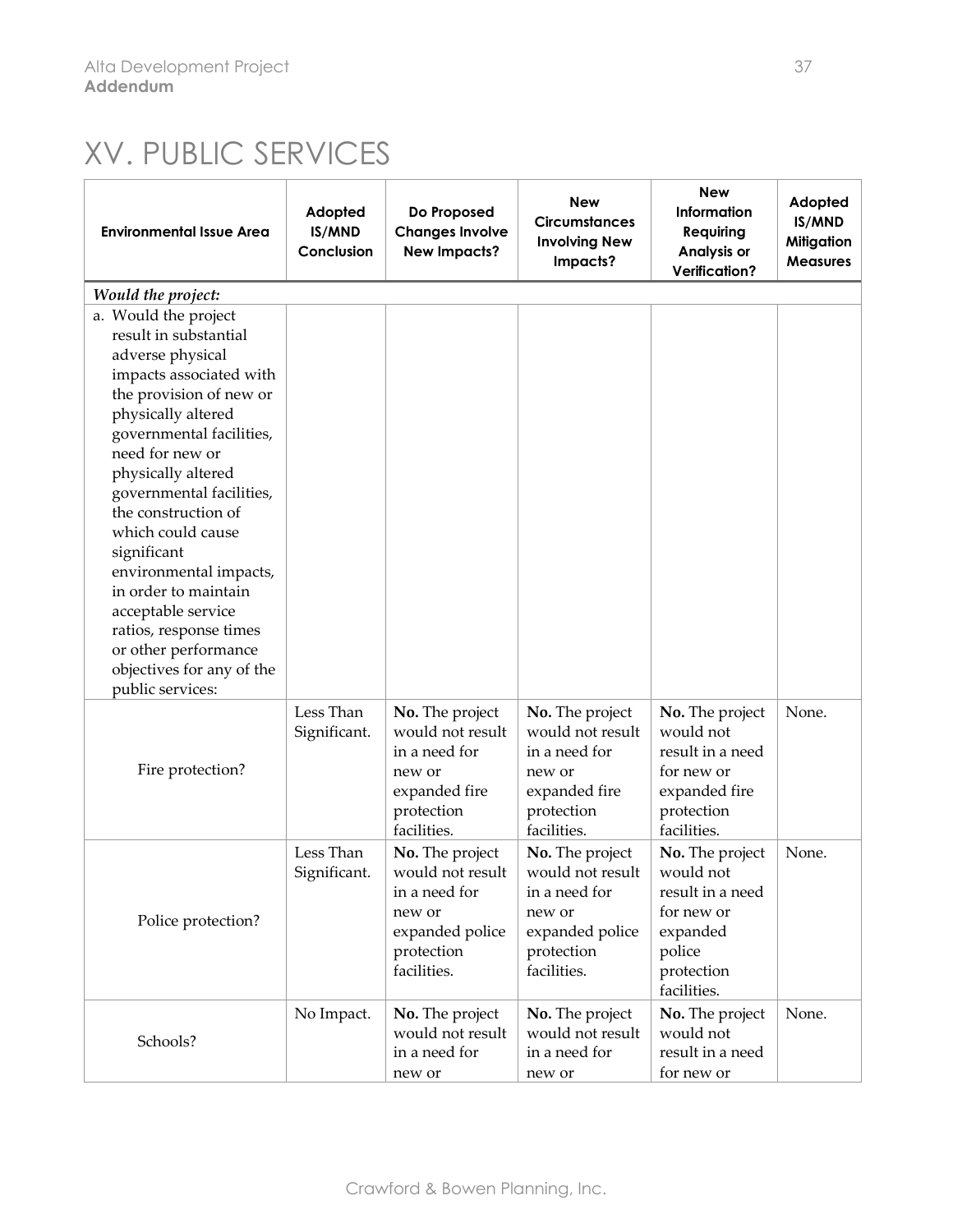|                             |            | expanded school                                                                                 | expanded school                                                                                 | expanded                                                                                        |       |
|-----------------------------|------------|-------------------------------------------------------------------------------------------------|-------------------------------------------------------------------------------------------------|-------------------------------------------------------------------------------------------------|-------|
|                             |            | facilities.                                                                                     | facilities.                                                                                     | school facilities.                                                                              |       |
| Parks?                      | No Impact. | No. The project<br>would not result<br>in a need for<br>new or<br>expanded park<br>facilities.  | No. The project<br>would not result<br>in a need for<br>new or<br>expanded park<br>facilities.  | No. The project<br>would not<br>result in a need<br>for new or<br>expanded park<br>facilities.  | None. |
| Other public<br>facilities? | No Impact. | No. The project<br>would not result<br>in a need for<br>new or<br>expanded other<br>facilities. | No. The project<br>would not result<br>in a need for<br>new or<br>expanded other<br>facilities. | No. The project<br>would not<br>result in a need<br>for new or<br>expanded other<br>facilities. | None. |

The previously adopted Mitigated Negative Declaration determined that the proposed Project would have less than significant to no impacts on public services. The addition of mechanical manufacturing processes and three delivery vans for trips between the hours of 6am to 6pm will not cause an increase in impacts beyond what was previously analyzed. Therefore, the Project impact remains less than significant.

### FINAL IS/MND MITIGATION MEASURES

None.

### CONCLUSION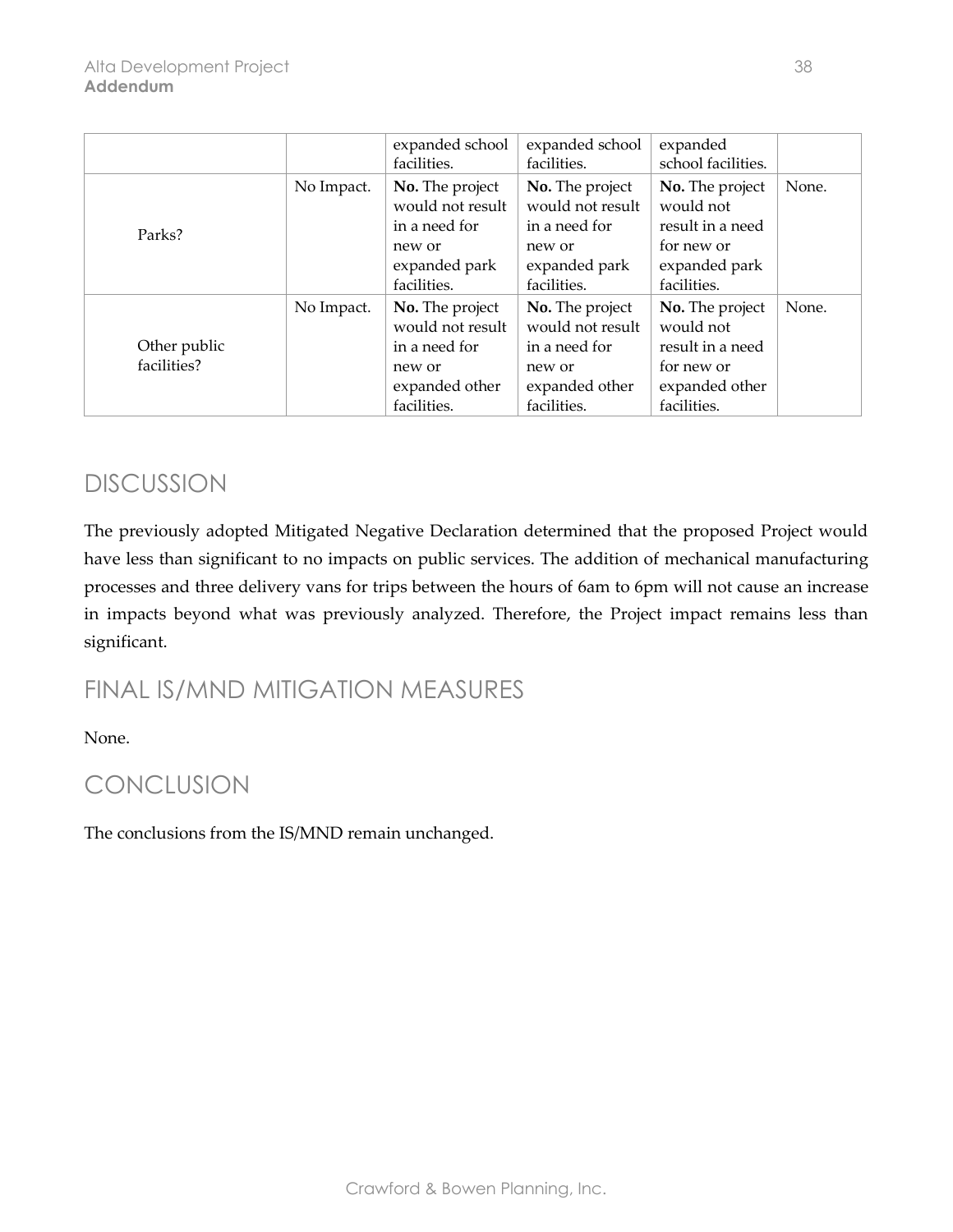# XVI. RECREATION

| <b>Environmental Issue Area</b>                                                                                                                                                                                                           | Adopted<br>IS/MND<br>Conclusion | Do Proposed<br><b>Changes</b><br><b>Involve New</b><br>Impacts?                                         | <b>New</b><br><b>Circumstances</b><br><b>Involving New</b><br>Impacts?                         | <b>New</b><br><b>Information</b><br>Requiring<br>Analysis or<br><b>Verification?</b>           | Adopted<br>IS/MND<br><b>Mitigation</b><br><b>Measures</b> |
|-------------------------------------------------------------------------------------------------------------------------------------------------------------------------------------------------------------------------------------------|---------------------------------|---------------------------------------------------------------------------------------------------------|------------------------------------------------------------------------------------------------|------------------------------------------------------------------------------------------------|-----------------------------------------------------------|
| Would the project:                                                                                                                                                                                                                        |                                 |                                                                                                         |                                                                                                |                                                                                                |                                                           |
| a. Would the project<br>increase the use of<br>existing neighborhood<br>and regional parks or<br>other recreational<br>facilities such that<br>substantial physical<br>deterioration of the<br>facility would occur or<br>be accelerated? | No<br>Impact.                   | No. The<br>project<br>would not<br>result in the<br>deterioration<br>of an<br>existing<br>park.         | No. The<br>project would<br>not result in<br>the<br>deterioration<br>of an existing<br>park.   | No. The<br>project would<br>not result in<br>the<br>deterioration<br>of an existing<br>park.   | None.                                                     |
| b. Does the project<br>include recreational<br>facilities or require the<br>construction or<br>expansion of<br>recreational facilities<br>which might have an<br>adverse physical effect<br>on the environment?                           | No<br>Impact.                   | No. The<br>project<br>would not<br>result in a<br>need for<br>new or<br>expanded<br>park<br>facilities. | No. The<br>project would<br>not result in a<br>need for new<br>or expanded<br>park facilities. | No. The<br>project would<br>not result in a<br>need for new<br>or expanded<br>park facilities. | None.                                                     |

### DISCUSSION

The previously adopted Mitigated Negative Declaration determined that the proposed Project would have less than significant impacts on recreation. There are no changes to the Project description that would cause an increase in impacts beyond what was previously analyzed. Therefore, the Project impact remains less than significant.

### FINAL IS/MND MITIGATION MEASURES

None.

### CONCLUSION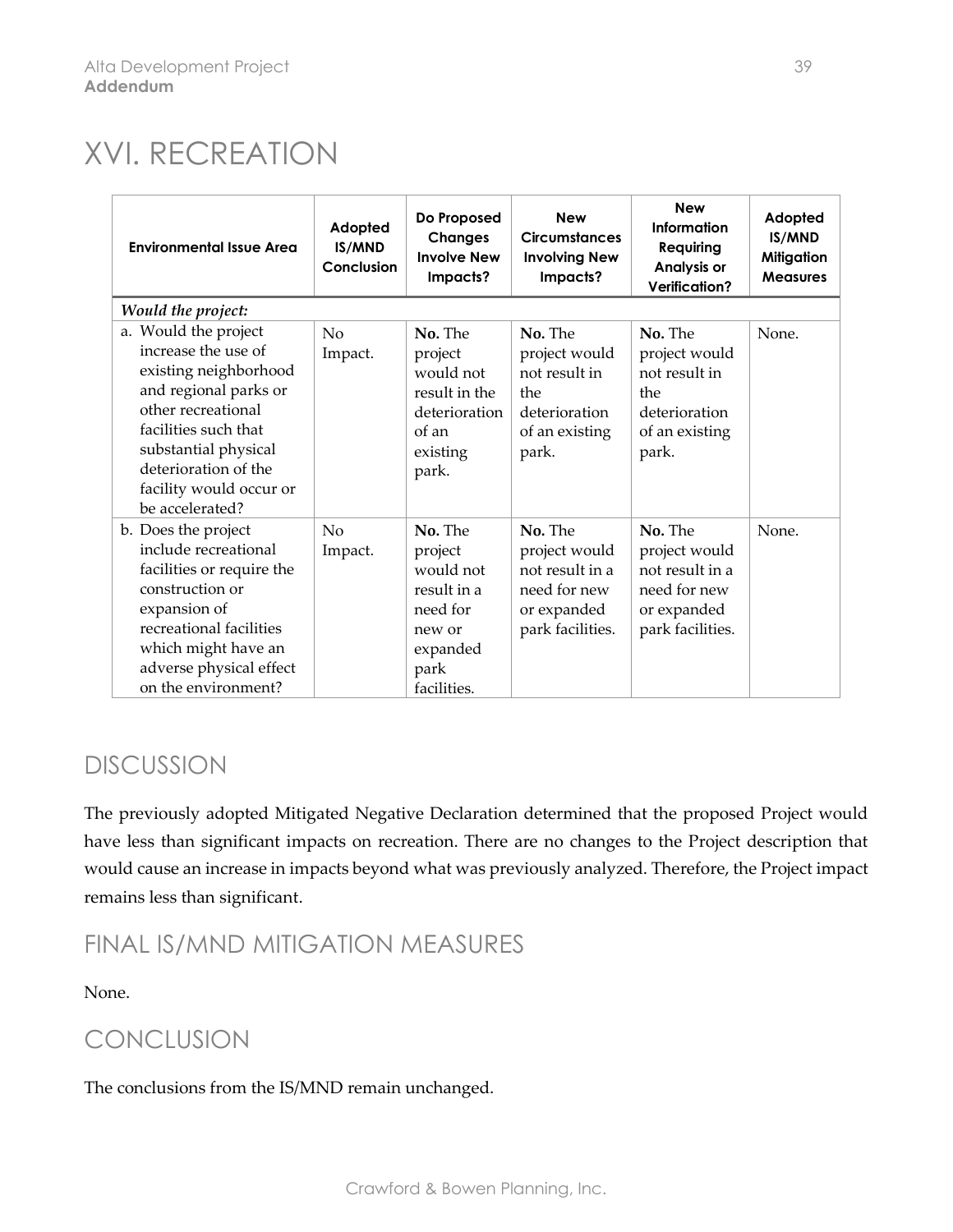# XVII. TRANSPORTATION/TRAFFIC

| <b>Environmental Issue Area</b>                                                                                                                                                 | Adopted<br>IS/MND<br>Conclusion | Do Proposed<br><b>Changes</b><br><b>Involve New</b><br>Impacts?                                                                           | <b>New</b><br><b>Circumstances</b><br><b>Involving New</b><br>Impacts?                                                                    | <b>New</b><br>Information<br>Requiring<br><b>Analysis or</b><br><b>Verification?</b>                                                      | Adopted<br>IS/MND<br>Mitigation<br><b>Measures</b> |
|---------------------------------------------------------------------------------------------------------------------------------------------------------------------------------|---------------------------------|-------------------------------------------------------------------------------------------------------------------------------------------|-------------------------------------------------------------------------------------------------------------------------------------------|-------------------------------------------------------------------------------------------------------------------------------------------|----------------------------------------------------|
| Would the project:                                                                                                                                                              |                                 |                                                                                                                                           |                                                                                                                                           |                                                                                                                                           |                                                    |
| a. Conflict with an<br>applicable plan,<br>ordinance or policy<br>addressing the<br>circulation system,<br>including transit,<br>roadway, bicycle and<br>pedestrian facilities? | Less Than<br>Significant.       | No. The project<br>would not<br>conflict with an<br>applicable plan,<br>ordinance or<br>policy<br>regarding the<br>circulation<br>system. | No. The project<br>would not<br>conflict with an<br>applicable plan,<br>ordinance or<br>policy<br>regarding the<br>circulation<br>system. | No. The project<br>would not<br>conflict with an<br>applicable plan,<br>ordinance or<br>policy<br>regarding the<br>circulation<br>system. | None.                                              |
| b. Conflict or be<br>inconsistent with<br><b>CEQA Guidelines</b><br>section 15064.3,<br>subdivision (b)?                                                                        | Less Than<br>Significant.       | No. The project<br>would not<br>conflict with<br><b>CEQA</b><br>Guidelines<br>section 15064.3,<br>subdivision (b).                        | No. The project<br>would not<br>conflict with<br><b>CEQA</b><br>Guidelines<br>section 15064.3,<br>subdivision (b).                        | No. The project<br>would not<br>conflict with<br><b>CEQA</b><br>Guidelines<br>section 15064.3,<br>subdivision (b).                        | None                                               |
| c. Substantially increase<br>hazards due to a<br>design feature (e.g.,<br>sharp curves or<br>dangerous<br>intersections) or<br>incompatible uses<br>(e.g., farm)<br>equipment)? | No Impact.                      | No. The project<br>would not<br>increase<br>hazards due to<br>a design<br>feature.                                                        | No. The project<br>would not<br>increase<br>hazards due to<br>a design<br>feature.                                                        | No. The project<br>would not<br>increase<br>hazards due to<br>a design<br>feature.                                                        | None.                                              |
| d. Result in inadequate<br>emergency access?                                                                                                                                    | No Impact.                      | No. The project<br>would not<br>result in<br>inadequate<br>emergency<br>access.                                                           | No. The project<br>would not<br>result in<br>inadequate<br>emergency<br>access.                                                           | No. The project<br>would not<br>result in<br>inadequate<br>emergency<br>access.                                                           | None.                                              |

### DISCUSSION

The previously adopted Mitigated Negative Declaration determined that the proposed Project would have less than significant impacts on transportation. Changes to Project operations include the addition of manufacturing processes and non-storefront retail activities. Specifically, the Applicant intends to add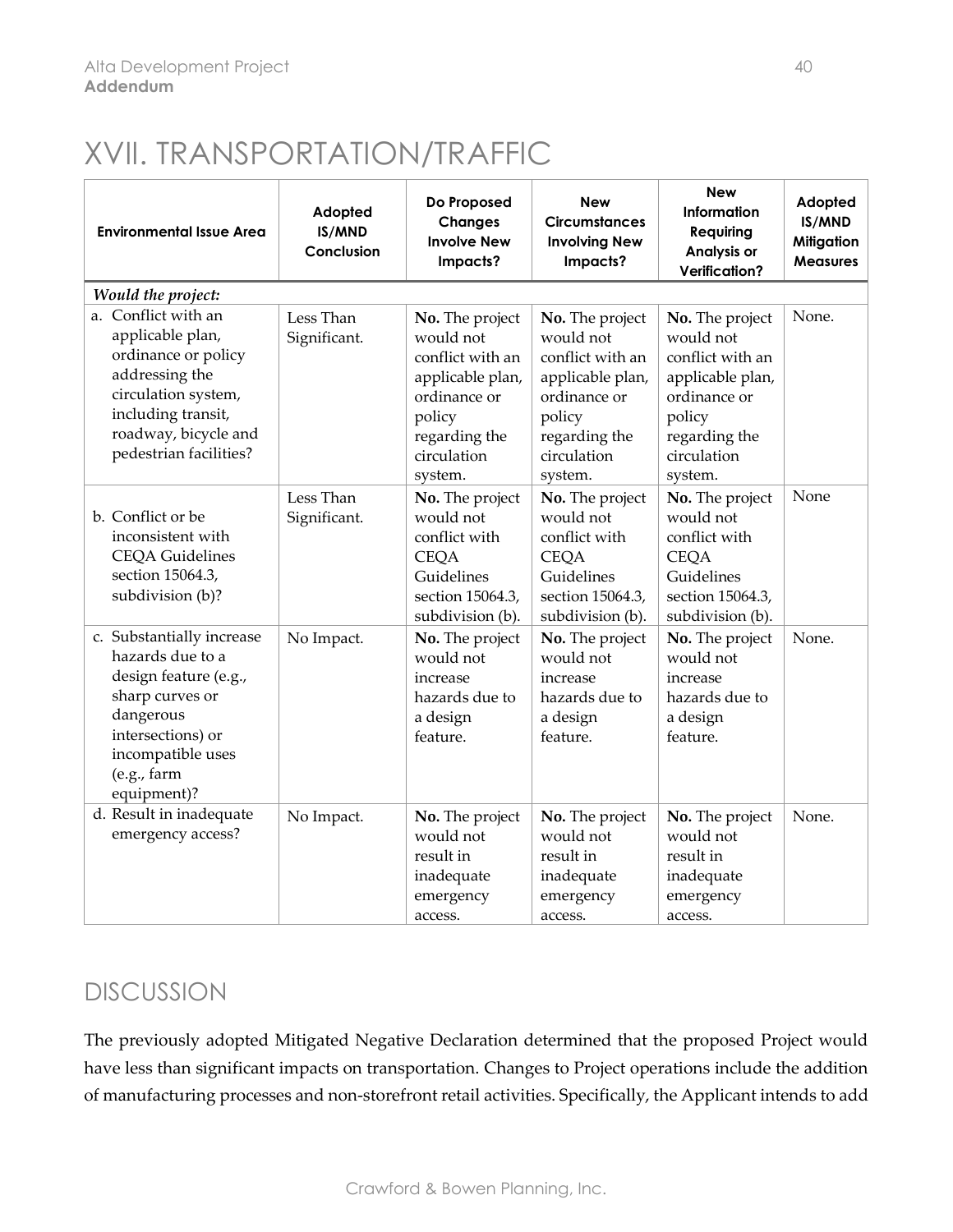mechanical manufacturing where chemicals ae extracted by freezing and pressing the material through the press. The Applicant also intends to acquire three delivery vans which will provide delivery service between the hours of 6am and 6pm. Each van will make up to two daily trips from the facility to its respective service area, which will potentially increase the amount of daily traffic trips by six. The Project vicinity is highly disturbed and surrounded by agricultural and industrial uses such as the Project. Therefore, changes to the Project description that would not cause an increase in impacts beyond what was previously analyzed. Therefore, the Project impact remains less than significant.

### FINAL IS/MND MITIGATION MEASURES

None.

### CONCLUSION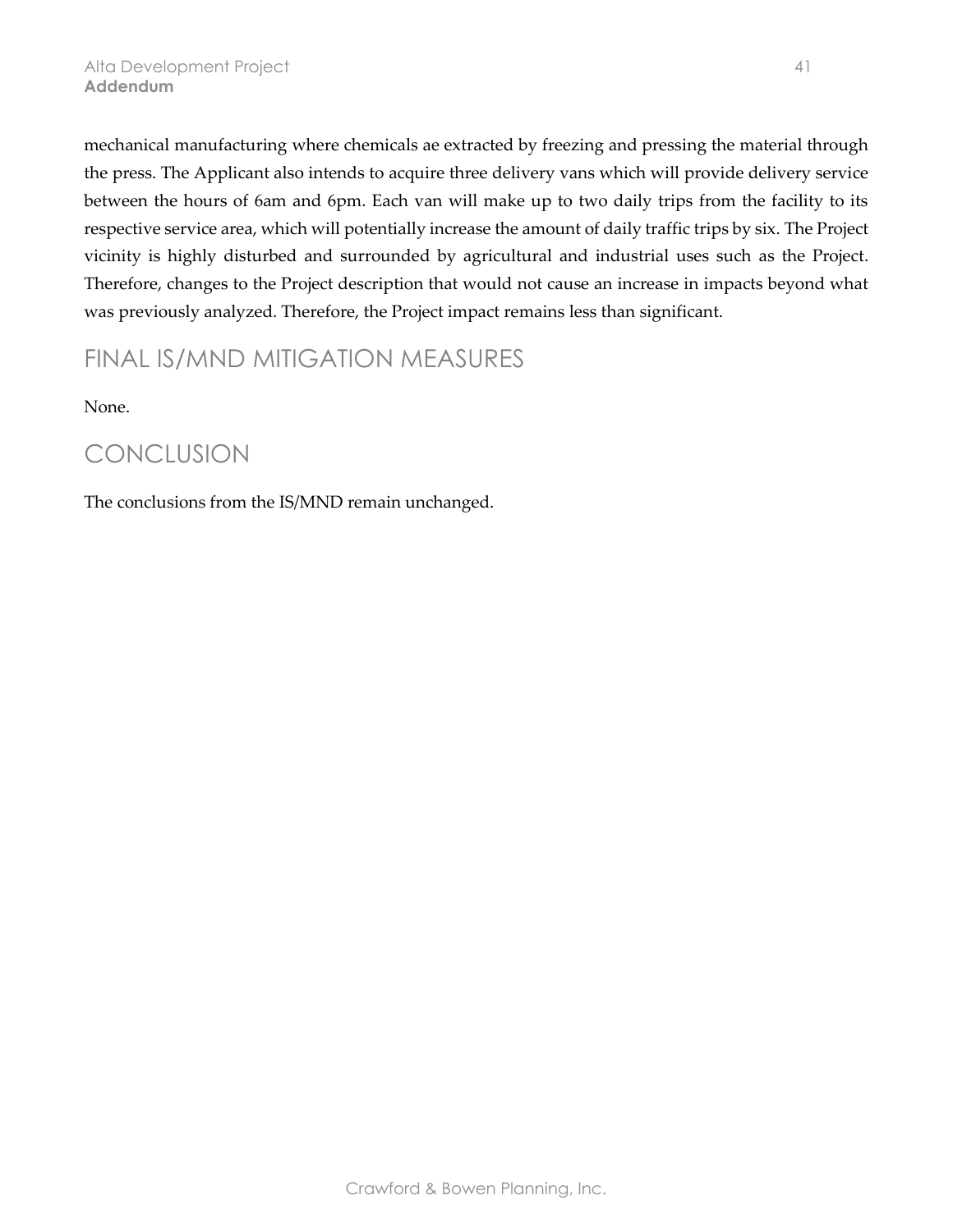## XVIII. TRIBAL CULTURAL RESOURCES

| <b>Environmental Issue Area</b>                                                                                                                                                                                                                                                                                                                                                                                                                            | Adopted<br>IS/MND<br>Conclusion | Do Proposed<br><b>Changes</b><br><b>Involve New</b><br>Impacts?                       | <b>New</b><br><b>Circumstances</b><br><b>Involving New</b><br>Impacts?                | <b>New Information</b><br>Requiring<br>Analysis or<br><b>Verification?</b>            | Adopted<br>IS/MND<br><b>Mitigation</b><br><b>Measures</b> |
|------------------------------------------------------------------------------------------------------------------------------------------------------------------------------------------------------------------------------------------------------------------------------------------------------------------------------------------------------------------------------------------------------------------------------------------------------------|---------------------------------|---------------------------------------------------------------------------------------|---------------------------------------------------------------------------------------|---------------------------------------------------------------------------------------|-----------------------------------------------------------|
| Would the project:                                                                                                                                                                                                                                                                                                                                                                                                                                         |                                 |                                                                                       |                                                                                       |                                                                                       |                                                           |
| Would the project<br>a.<br>cause a substantial<br>adverse change in the<br>significance of a tribal<br>cultural resource,<br>defined in Public<br>Resources Code<br>section 21074 as<br>either a site, feature,<br>place, cultural<br>landscape that is<br>geographically<br>defined in terms of<br>the size and scope of<br>the landscape, sacred<br>place, or object with<br>cultural value to a<br>California Native<br>American tribe, and<br>that is: | Less Than<br>Significant.       | No. There are<br>no identified<br><b>Tribal Cultural</b><br>Resources in<br>the area. | No. There are<br>no identified<br><b>Tribal Cultural</b><br>Resources in<br>the area. | No. There are<br>no identified<br><b>Tribal Cultural</b><br>Resources in the<br>area. | None.                                                     |
| i.<br>Listed or eligible for<br>listing in the<br>California Register of<br>Historical Resources,<br>or in a local register of<br>historical resources as<br>defined in Public<br><b>Resources Code</b><br>section $5020.1(k)$ , or                                                                                                                                                                                                                        | Less Than<br>Significant.       | No. There are<br>no structures or<br>historical<br>resources on<br>the project site.  | No. There are<br>no structures or<br>historical<br>resources on the<br>project site.  | No. There are<br>no structures or<br>historical<br>resources on the<br>project site.  | None.                                                     |
| ii. A resource determined<br>by the lead agency, in<br>its discretion and<br>supported by<br>substantial evidence, to<br>be significant pursuant<br>to criteria set forth in<br>subdivision (c) of<br><b>Public Resources Code</b><br>Section 5024.1. In<br>applying the criteria set<br>forth in subdivision (c)                                                                                                                                          | Less Than<br>Significant.       | No. There are<br>no identified<br><b>Tribal Cultural</b><br>Resources in<br>the area. | No. There are<br>no identified<br><b>Tribal Cultural</b><br>Resources in<br>the area. | No. There are<br>no identified<br><b>Tribal Cultural</b><br>Resources in the<br>area. | None.                                                     |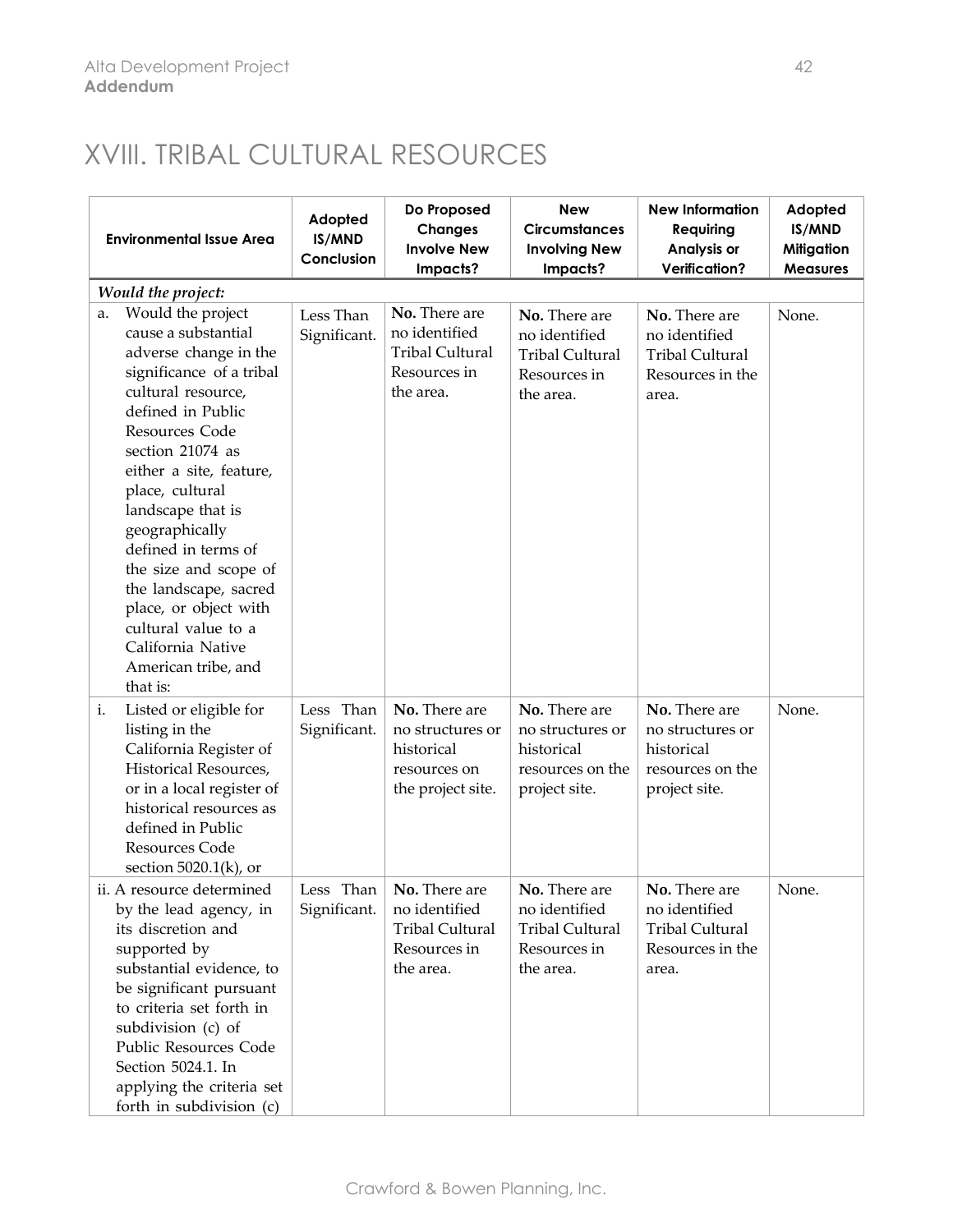| of Public Resource       |  |  |  |
|--------------------------|--|--|--|
| Code Section 5024.1,     |  |  |  |
| the lead agency shall    |  |  |  |
| consider the             |  |  |  |
| significance of the      |  |  |  |
| resource to a California |  |  |  |
| Native American tribe.   |  |  |  |
|                          |  |  |  |

The previously adopted Mitigated Negative Declaration determined that the proposed Project would have less than significant impacts on tribal resources. There are no changes to the Project description that would cause an increase in impacts beyond what was previously analyzed. Therefore, the Project impact remains less than significant.

### FINAL IS/MND MITIGATION MEASURES

None.

### CONCLUSION

Less than significant impact.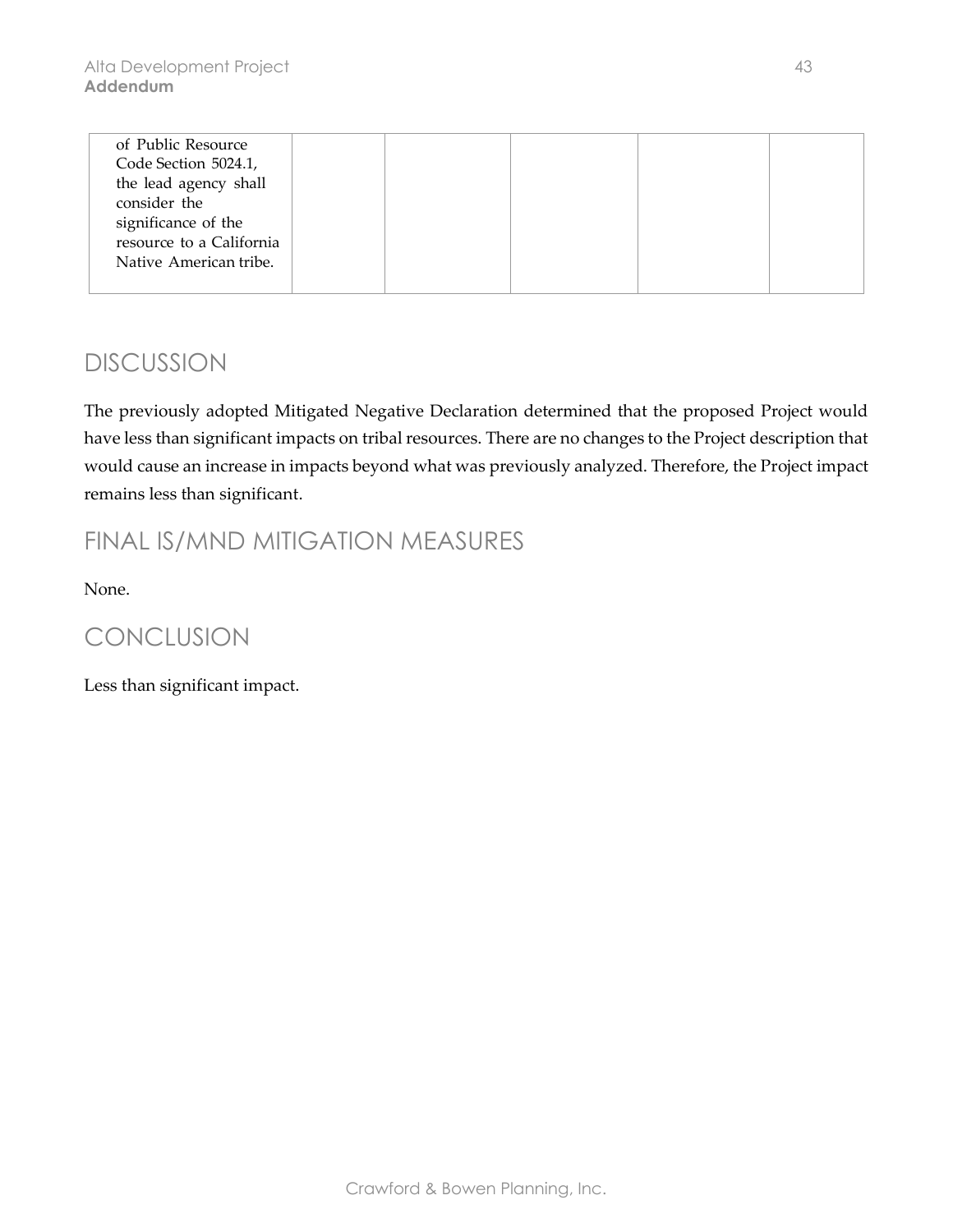# XIX. UTILITIES AND SERVICE SYSTEMS

| <b>Environmental Issue Area</b>                                                                                                                                                                                                                                                                                             | Adopted<br>IS/MND<br>Conclusion     | Do Proposed<br><b>Changes</b><br><b>Involve New</b><br>Impacts?                                                                                                                 | <b>New</b><br><b>Circumstances</b><br><b>Involving New</b><br>Impacts?                                                                                                       | <b>New Information</b><br>Requiring<br>Analysis or<br><b>Verification?</b>                                                                                                | Adopted<br>IS/MND<br><b>Mitigation</b><br><b>Measures</b> |
|-----------------------------------------------------------------------------------------------------------------------------------------------------------------------------------------------------------------------------------------------------------------------------------------------------------------------------|-------------------------------------|---------------------------------------------------------------------------------------------------------------------------------------------------------------------------------|------------------------------------------------------------------------------------------------------------------------------------------------------------------------------|---------------------------------------------------------------------------------------------------------------------------------------------------------------------------|-----------------------------------------------------------|
| Would the project:                                                                                                                                                                                                                                                                                                          |                                     |                                                                                                                                                                                 |                                                                                                                                                                              |                                                                                                                                                                           |                                                           |
| a. Require or result in the<br>relocation or<br>construction of new or<br>expanded water,<br>wastewater treatment or<br>storm water drainage,<br>electric power, natural<br>gas, or<br>telecommunications<br>facilities, the<br>construction or<br>relocation of which<br>could cause significant<br>environmental effects? | Less Than<br>Significant.           | No. The<br>project<br>would not<br>require the<br>relocation or<br>construction<br>of new or<br>expanded<br>utilities.                                                          | No. The<br>project would<br>not require the<br>relocation or<br>construction of<br>new or<br>expanded<br>utilities.                                                          | No. The project<br>would not<br>require the<br>relocation or<br>construction of<br>new or<br>expanded<br>utilities.                                                       | None.                                                     |
| <b>b.</b> Have sufficient water<br>supplies available to<br>serve the project and<br>reasonably foreseeable<br>future development<br>during normal, dry and<br>multiple dry years?                                                                                                                                          | Less Than<br>Significant.           | No. Impacts<br>resulting<br>from the<br>sewer and<br>water system<br>extensions<br>have been<br>adequately<br>analyzed.                                                         | No. Impacts<br>resulting from<br>the sewer and<br>water system<br>extensions<br>have been<br>adequately<br>analyzed.                                                         | No. Impacts<br>resulting from<br>the sewer and<br>water system<br>extensions have<br>been adequately<br>analyzed.                                                         | None.                                                     |
| c. Result in a<br>determination by the<br>wastewater treatment<br>provider which serves or<br>may serve the project<br>that it has adequate<br>capacity to serve the<br>project's projected<br>demand in addition to<br>the provider's existing<br>commitments?                                                             | Less Than<br>Significant.           | No. The<br>project<br>would not<br>require or<br>result in the<br>construction<br>of new storm<br>water<br>drainage<br>facilities or<br>expansion of<br>existing<br>facilities. | No. The<br>project would<br>not require or<br>result in the<br>construction of<br>new storm<br>water<br>drainage<br>facilities or<br>expansion of<br>existing<br>facilities. | No. The project<br>would not<br>require or result<br>in the<br>construction of<br>new storm<br>water drainage<br>facilities or<br>expansion of<br>existing<br>facilities. | None.                                                     |
| d. Generate solid waste in<br>excess of State or local<br>standards, or in excess of<br>the capacity of local<br>infrastructure, or                                                                                                                                                                                         | Less Than<br>Significant<br>Impact. | No. The<br>project<br>would not<br>generate                                                                                                                                     | No. The<br>project would<br>not generate<br>excess solid<br>waste.                                                                                                           | No. The project<br>would not<br>generate excess<br>solid waste.                                                                                                           | None.                                                     |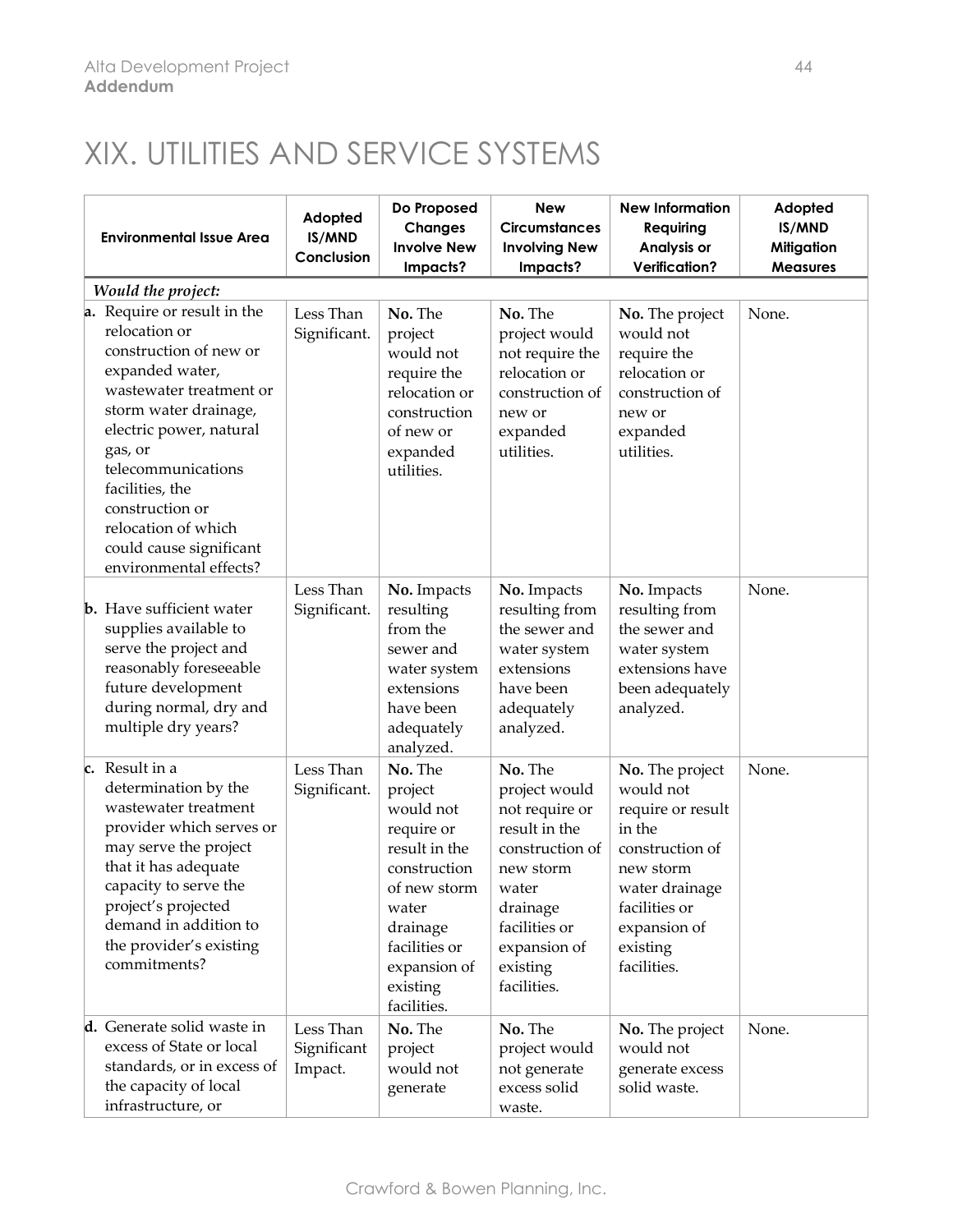| <b>Environmental Issue Area</b>                                                                                                  | Adopted<br>IS/MND<br>Conclusion     | Do Proposed<br><b>Changes</b><br><b>Involve New</b><br>Impacts?                                                      | <b>New</b><br><b>Circumstances</b><br><b>Involving New</b><br>Impacts?                                            | <b>New Information</b><br><b>Requiring</b><br><b>Analysis or</b><br><b>Verification?</b>                       | Adopted<br><b>IS/MND</b><br><b>Mitigation</b><br><b>Measures</b> |
|----------------------------------------------------------------------------------------------------------------------------------|-------------------------------------|----------------------------------------------------------------------------------------------------------------------|-------------------------------------------------------------------------------------------------------------------|----------------------------------------------------------------------------------------------------------------|------------------------------------------------------------------|
| otherwise impair the                                                                                                             |                                     | excess solid                                                                                                         |                                                                                                                   |                                                                                                                |                                                                  |
| attainment of solid                                                                                                              |                                     | waste.                                                                                                               |                                                                                                                   |                                                                                                                |                                                                  |
| waste reduction goals?                                                                                                           |                                     |                                                                                                                      |                                                                                                                   |                                                                                                                |                                                                  |
| e. Comply with federal,<br>state, and local<br>management and<br>reduction statues and<br>regulations related to<br>solid waste? | Less Than<br>Significant<br>Impact. | No. The<br>project<br>would<br>comply with<br>applicable<br>statues and<br>regulations<br>related to<br>solid waste. | No. The<br>project would<br>comply with<br>applicable<br>statues and<br>regulations<br>related to solid<br>waste. | No. The project<br>would comply<br>with applicable<br>statues and<br>regulations<br>related to solid<br>waste. | None.                                                            |

The previously adopted Mitigated Negative Declaration determined that the proposed Project would have less than significant impacts on utilities and service systems. There are no changes to the Project description that would cause an increase in impacts beyond what was previously analyzed. Therefore, the Project impact remains less than significant.

### FINAL IS/MND MITIGATION MEASURES

None.

### CONCLUSION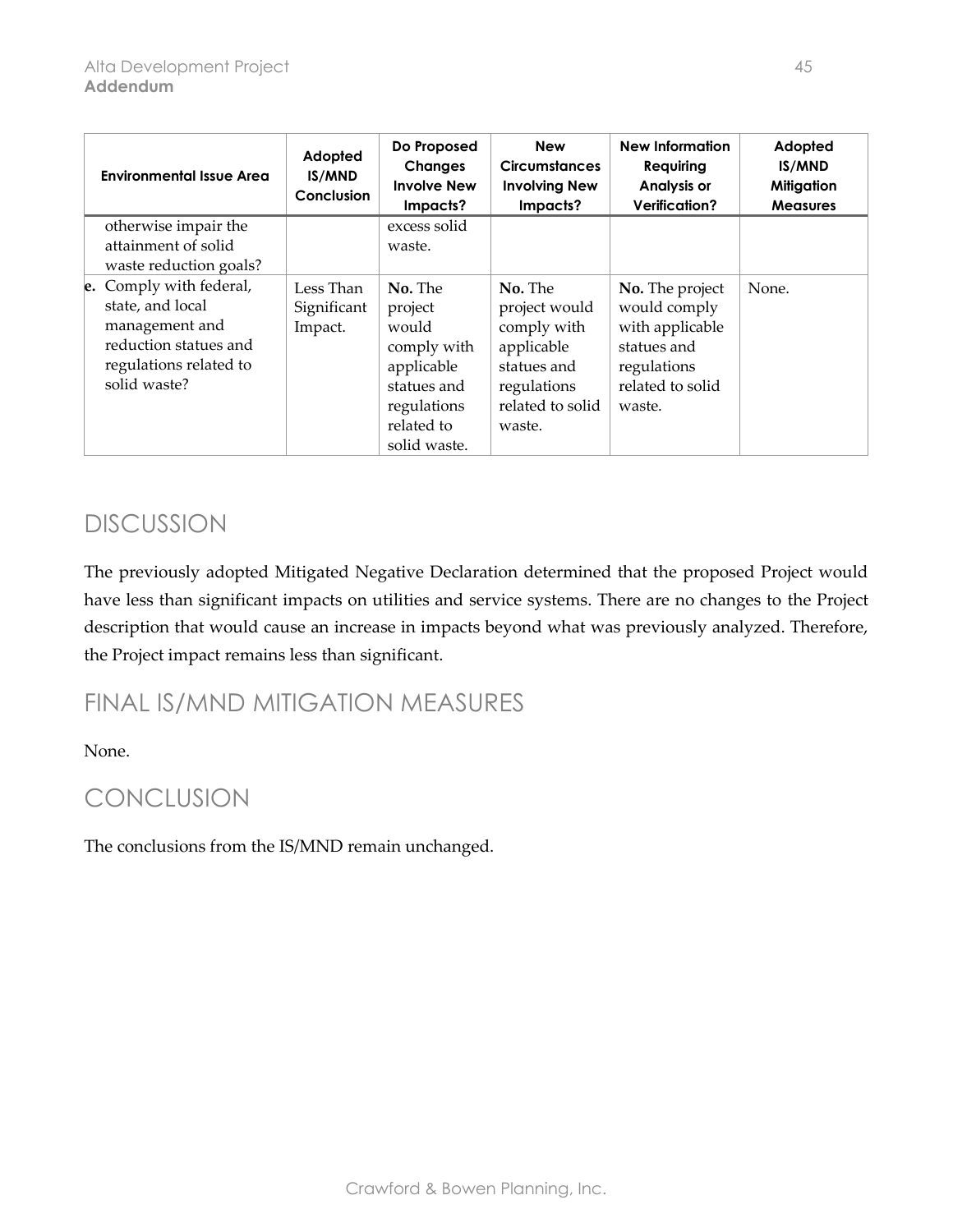# XX. WILDFIRE

| <b>Environmental Issue Area</b>                                                                                                                                                                                                                                                                        | Adopted<br>IS/MND<br>Conclusion            | Do Proposed<br><b>Changes</b><br><b>Involve New</b><br>Impacts?                                                          | <b>New</b><br><b>Circumstances</b><br><b>Involving New</b><br>Impacts?                                                | <b>New</b><br>Information<br>Requiring<br>Analysis or<br><b>Verification?</b>                                         | Adopted<br>IS/MND<br><b>Mitigation</b><br><b>Measures</b> |  |  |  |  |  |
|--------------------------------------------------------------------------------------------------------------------------------------------------------------------------------------------------------------------------------------------------------------------------------------------------------|--------------------------------------------|--------------------------------------------------------------------------------------------------------------------------|-----------------------------------------------------------------------------------------------------------------------|-----------------------------------------------------------------------------------------------------------------------|-----------------------------------------------------------|--|--|--|--|--|
|                                                                                                                                                                                                                                                                                                        | If located in or near state responsibility |                                                                                                                          |                                                                                                                       |                                                                                                                       |                                                           |  |  |  |  |  |
| areas or lands classified as very high fire                                                                                                                                                                                                                                                            |                                            |                                                                                                                          |                                                                                                                       |                                                                                                                       |                                                           |  |  |  |  |  |
| hazard severity zones, would the project:                                                                                                                                                                                                                                                              |                                            |                                                                                                                          |                                                                                                                       |                                                                                                                       |                                                           |  |  |  |  |  |
| Substantially impair<br>a.<br>an adopted<br>emergency response<br>plan or emergency<br>evacuation plan?                                                                                                                                                                                                | Not<br>evaluated.                          | No. The City<br>has reviewed<br>the site plan<br>and has<br>determined<br>that there<br>will be no                       | No. The City<br>has reviewed<br>the site plan<br>and has<br>determined<br>that there will<br>be no                    | No. The City<br>has reviewed<br>the site plan<br>and has<br>determined<br>that there will<br>be no                    | None.                                                     |  |  |  |  |  |
|                                                                                                                                                                                                                                                                                                        |                                            | impairment<br>of emergency<br>plans.                                                                                     | impairment of<br>emergency<br>plans.                                                                                  | impairment of<br>emergency<br>plans.                                                                                  |                                                           |  |  |  |  |  |
| b. Due to slope, prevailing<br>winds, and other<br>factors, exacerbate<br>wildfire risks, and<br>thereby expose project<br>occupants to, pollutant<br>concentrations from a<br>wildfire or the<br>uncontrolled spread of<br>a wildfire?                                                                | <b>Not</b><br>evaluated.                   | No. The<br>project<br>would not<br>exacerbate<br>wildfire<br>risks.                                                      | No. The<br>project would<br>not exacerbate<br>wildfire risks.                                                         | No. The<br>project would<br>not exacerbate<br>wildfire risks.                                                         | None.                                                     |  |  |  |  |  |
| c. Require the installation<br>or maintenance of<br>associated<br>infrastructure (such as<br>roads, fuel breaks,<br>emergency water<br>sources, power lines or<br>other utilities) that may<br>exacerbate fire risk or<br>that may result in<br>temporary or ongoing<br>impacts to the<br>environment? | Not<br>evaluated.                          | No. The<br>project does<br>not require<br>installation of<br>infrastructure<br>that<br>exacerbates<br>wildfire<br>risks. | No. The<br>project does<br>not require<br>installation of<br>infrastructure<br>that<br>exacerbates<br>wildfire risks. | No. The<br>project does<br>not require<br>installation of<br>infrastructure<br>that<br>exacerbates<br>wildfire risks. | None.                                                     |  |  |  |  |  |
| d. Expose people or<br>structures to significant<br>risks, including<br>downslope or<br>downstream flooding                                                                                                                                                                                            | Not<br>evaluated.                          | No. There are<br>no<br>substantial<br>slopes or<br>flooding risk                                                         | No. There are<br>no substantial<br>slopes or<br>flooding risk<br>in the area and                                      | No. There are<br>no substantial<br>slopes or<br>flooding risk<br>in the area and                                      | None.                                                     |  |  |  |  |  |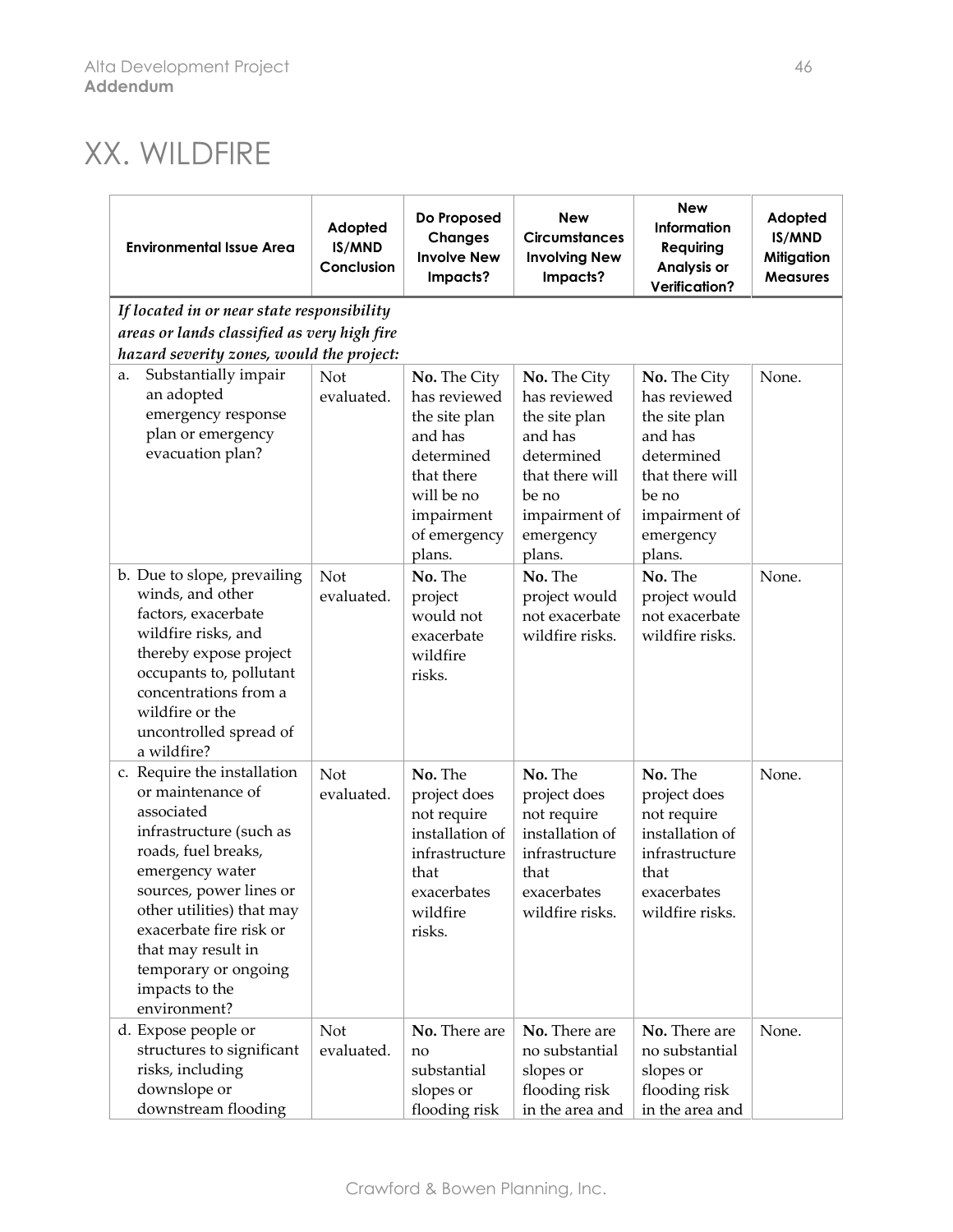| or landslides, as a result | in the area   | therefore there | therefore there |  |
|----------------------------|---------------|-----------------|-----------------|--|
| of runoff, post-fire       | and therefore | is no increased | is no increased |  |
| slope instability, or      | there is no   | risk due to     | risk due to     |  |
| drainage changes?          | increased     | post-fire       | post-fire       |  |
|                            | risk due to   | impacts.        | impacts.        |  |
|                            | post-fire     |                 |                 |  |
|                            | impacts.      |                 |                 |  |

This topic was not included in the Original IS/MND. Therefore, it is being included in the environmental evaluation within this Addendum. The heavily disturbed nature of the site and the vicinity precludes the possibility of impact from or impacts to wildfires. Additionally, the site is not located within or near a state responsibility area and it is not within a fire hazard severity zone. There is no impact.

### FINAL IS/MND MITIGATION MEASURES

None.

### CONCLUSION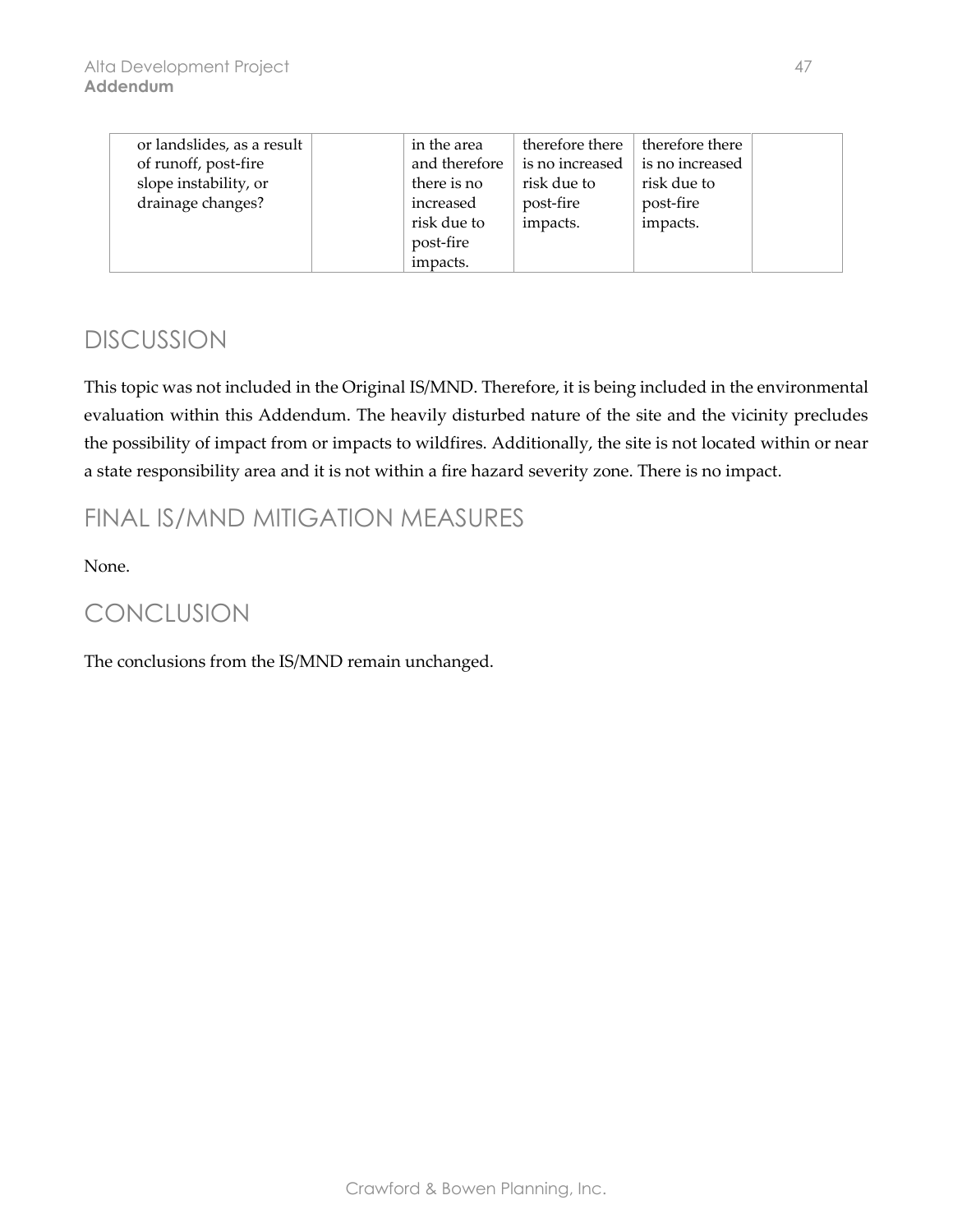# XXI. MANDATORY FINDINGS OF SIGNIFICANCE

| <b>Environmental Issue Area</b>                                                                                                                                                                                                                                                                                                                                                                                                                                                                                      | Adopted<br>IS/MND<br>Conclusion                                  | Do Proposed<br><b>Changes</b><br><b>Involve New</b><br>Impacts?                                                                                                                                                                                                                                                                                                                                                                                                                                                                    | <b>New</b><br><b>Circumstances</b><br><b>Involving New</b><br>Impacts?                                                                                                                                                                                                                                                                                                                                                                                                                                                              | <b>New Information</b><br>Requiring<br>Analysis or<br><b>Verification?</b>                                                                                                                                                                                                                                                                                                                                                                                                                                                          | Adopted<br>IS/MND<br><b>Mitigation</b><br><b>Measures</b> |
|----------------------------------------------------------------------------------------------------------------------------------------------------------------------------------------------------------------------------------------------------------------------------------------------------------------------------------------------------------------------------------------------------------------------------------------------------------------------------------------------------------------------|------------------------------------------------------------------|------------------------------------------------------------------------------------------------------------------------------------------------------------------------------------------------------------------------------------------------------------------------------------------------------------------------------------------------------------------------------------------------------------------------------------------------------------------------------------------------------------------------------------|-------------------------------------------------------------------------------------------------------------------------------------------------------------------------------------------------------------------------------------------------------------------------------------------------------------------------------------------------------------------------------------------------------------------------------------------------------------------------------------------------------------------------------------|-------------------------------------------------------------------------------------------------------------------------------------------------------------------------------------------------------------------------------------------------------------------------------------------------------------------------------------------------------------------------------------------------------------------------------------------------------------------------------------------------------------------------------------|-----------------------------------------------------------|
| Would the project:                                                                                                                                                                                                                                                                                                                                                                                                                                                                                                   |                                                                  |                                                                                                                                                                                                                                                                                                                                                                                                                                                                                                                                    |                                                                                                                                                                                                                                                                                                                                                                                                                                                                                                                                     |                                                                                                                                                                                                                                                                                                                                                                                                                                                                                                                                     |                                                           |
| a. Does the project have<br>the potential to<br>degrade the quality of<br>the environment,<br>substantially reduce<br>the habitat of a fish or<br>wildlife species, cause<br>a fish or wildlife<br>population to drop<br>below self-sustaining<br>levels, threaten to<br>eliminate a plant or<br>animal community,<br>reduce the number or<br>restrict the range of a<br>rare or endangered<br>plant or animal or<br>eliminate important<br>examples of the major<br>periods of California<br>history or prehistory? | Less Than<br>Significant<br>with<br>Mitigation<br>Incorporation. | No. The project<br>would not<br>degrade the<br>quality of the<br>environment,<br>substantially<br>reduce the<br>habitat of a fish<br>or wildlife<br>species, cause a<br>fish or wildlife<br>population to<br>drop below<br>self-sustaining<br>levels, threaten<br>to eliminate a<br>plant or animal<br>community,<br>reduce the<br>number or<br>restrict the<br>range of a rare<br>or endangered<br>plant or animal,<br>or eliminate<br>important<br>examples f the<br>major periods<br>of California<br>history or<br>prehistory. | No. The project<br>would not<br>degrade the<br>quality of the<br>environment,<br>substantially<br>reduce the<br>habitat of a fish<br>or wildlife<br>species, cause a<br>fish or wildlife<br>population to<br>drop below self-<br>sustaining<br>levels, threaten<br>to eliminate a<br>plant or animal<br>community,<br>reduce the<br>number or<br>restrict the range<br>of a rare or<br>endangered<br>plant or animal,<br>or eliminate<br>important<br>examples f the<br>major periods of<br>California<br>history or<br>prehistory. | No. The project<br>would not<br>degrade the<br>quality of the<br>environment,<br>substantially<br>reduce the<br>habitat of a fish<br>or wildlife<br>species, cause a<br>fish or wildlife<br>population to<br>drop below self-<br>sustaining<br>levels, threaten<br>to eliminate a<br>plant or animal<br>community,<br>reduce the<br>number or<br>restrict the range<br>of a rare or<br>endangered<br>plant or animal,<br>or eliminate<br>important<br>examples f the<br>major periods of<br>California<br>history or<br>prehistory. | None.                                                     |
| b. Does the project have<br>impacts that are<br>individually limited,<br>but cumulatively<br>considerable?<br>("Cumulatively<br>considerable" means<br>that the incremental<br>effects of a project are<br>considerable when<br>viewed in connection                                                                                                                                                                                                                                                                 | Less Than<br>Significant.                                        | No. The project<br>would not have<br>cumulatively<br>considerable<br>impacts.                                                                                                                                                                                                                                                                                                                                                                                                                                                      | No. The project<br>would not have<br>cumulatively<br>considerable<br>impacts.                                                                                                                                                                                                                                                                                                                                                                                                                                                       | No. The project<br>would not have<br>cumulatively<br>considerable<br>impacts.                                                                                                                                                                                                                                                                                                                                                                                                                                                       | None.                                                     |